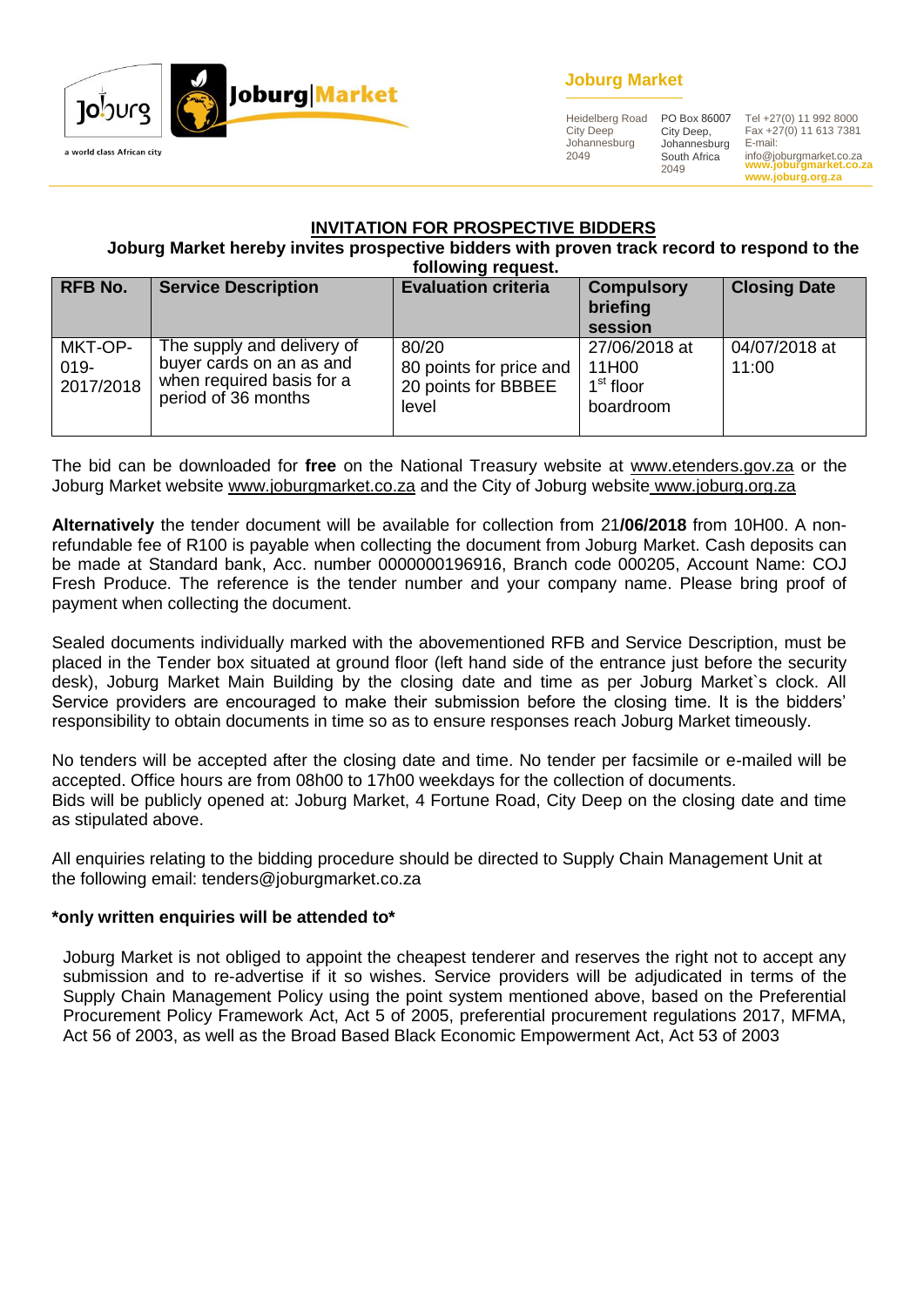#### **IMPORTANT NOTICE**

- 1. Bidders are reminded that for any and all alterations in the bid document must be initialled / signed in full by the bidder's authorised signatory and or provide an accompanying letter on the bidder's official letterhead will indicate such alterations.
- 2. This bid, correctly endorsed, is to be addressed to the Supply Chain Management and must be deposited into the tender/ bid box at the Ground Floor: Main Entrance, Joburg Market, 04 Fortune Street, City Deep, at the time and date shown herein. Under no circumstance will late tenders be accepted.
- 3. Failure to attend the compulsory briefing session (if applicable to the bid l) will result in disqualification of the bid.
- 4. Failure to submit samples, if requested will result in disqualification of the bid.
- 5. The bid document is to be completed in ink and in full. It is not to be re-typed at all.
- 6. The bid document is to be submitted in full in the same order as issued, with all the sections attached.
- 7. In bid where Consortiums and Joint Ventures are involved, an agreement endorsed with signatures of all parties involved, must be submitted.
- 8. Micro Exempted Enterprises (EME's) are required to submit a certificate issued by an Auditor Or Accounting Officer on a letter head with a practise number and contact number clearly Specified on the face of the certificate

### **FAILURE TO COMPLY WITH THE ABOVE REQUIREMENTS MAY DISQUALIFY THE BID**

**Cell : …………………………………………… E-Mail:………………………………………………**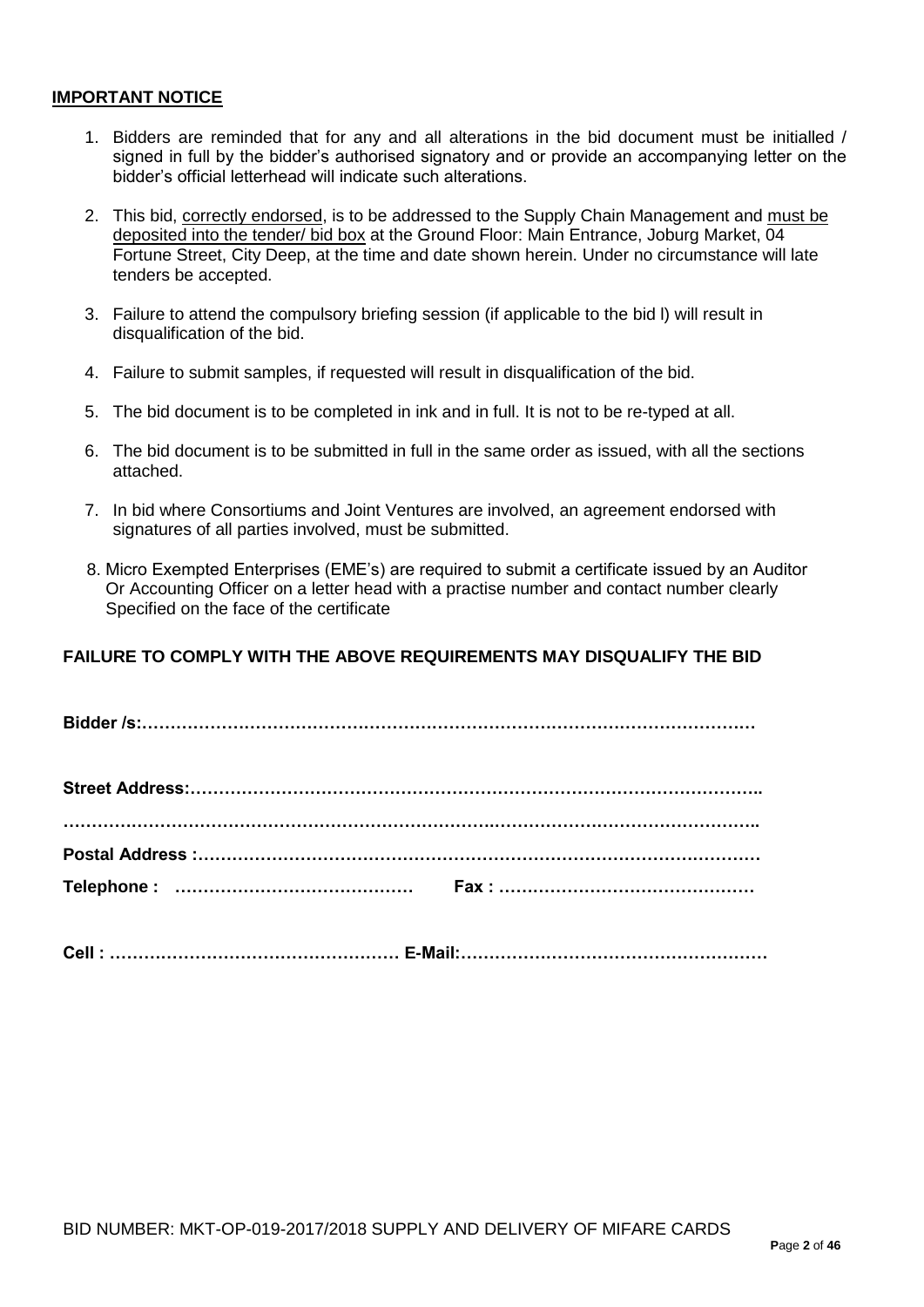## **INDEX**

| No.            | <b>TABLE OF CONTENTS</b>                            | <b>SOURCE DOCUMENT</b> |
|----------------|-----------------------------------------------------|------------------------|
| $\mathbf{1}$ . | <b>INVITATION TO BID</b>                            | MBD <sub>1</sub>       |
| 2.             | <b>DECLARATION OF INTEREST</b>                      | MBD <sub>4</sub>       |
| 3.             | PREFERENCE POINTS CLAIMS                            | <b>MBD 6.1</b>         |
| 4.             | <b>DECLARATION OF BIDDERS PAST SCM PRACTICE</b>     | MBD <sub>8</sub>       |
| 5.             | <b>CERTIFICATE OF INDEPENDENT BID DETERMINATION</b> | MBD <sub>9</sub>       |
| 6.             | <b>GENERAL CONDITIONS OF CONTRACT</b>               |                        |
| 7.             | <b>TERMS OF REFERENCE</b>                           |                        |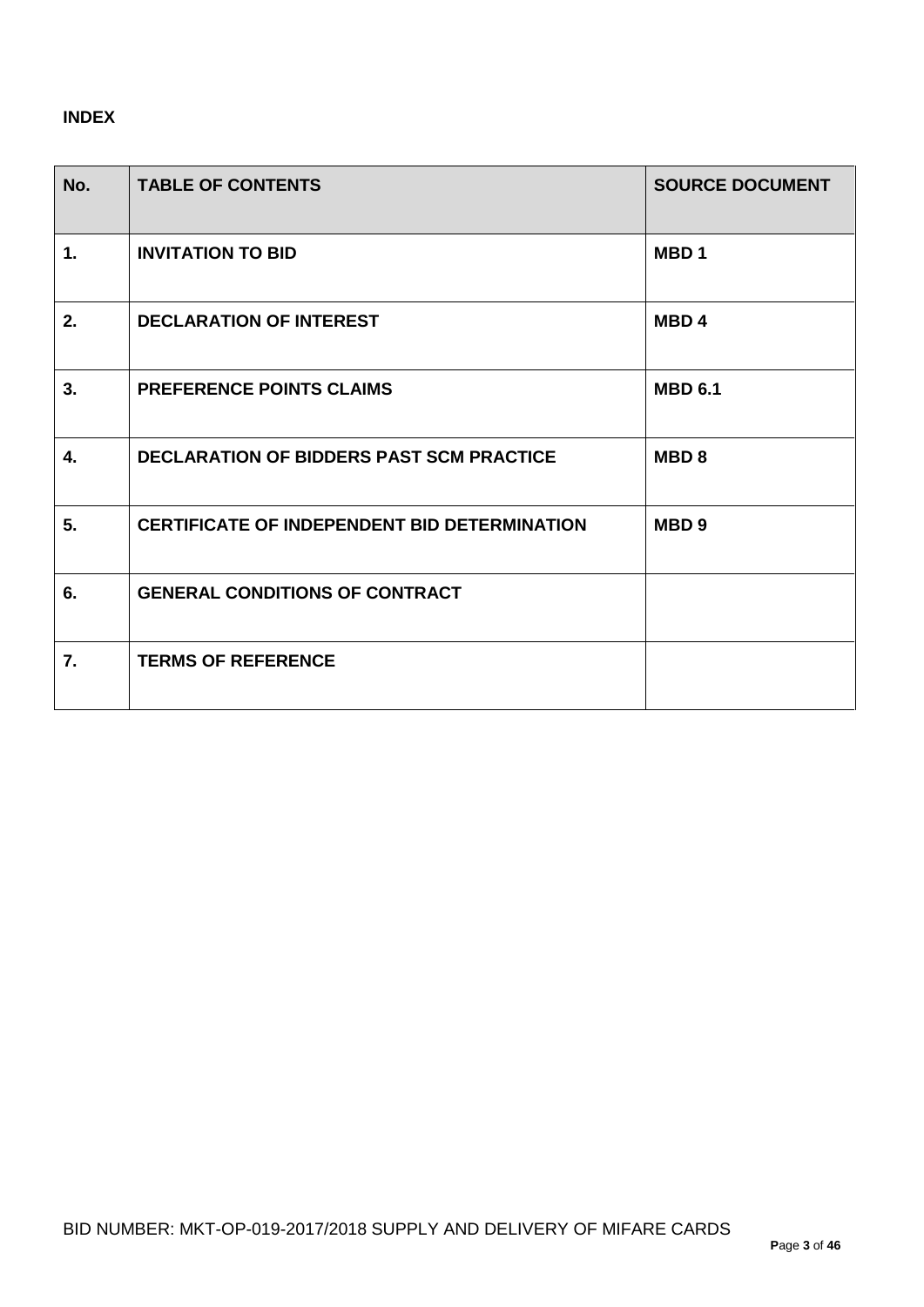### **BID DOCUMENTS CHECK LIST:**

# **A completed and signed BID document must be submitted in a sealed envelope together will all returnables. That is:**

| <b>Item</b>    | <b>Description</b>                                                                                                                                                                                                                      | Submitted -         |
|----------------|-----------------------------------------------------------------------------------------------------------------------------------------------------------------------------------------------------------------------------------------|---------------------|
|                |                                                                                                                                                                                                                                         | <b>Indicate YES</b> |
|                |                                                                                                                                                                                                                                         | or NO               |
| $\mathbf{1}$   | Completed Registration on the National Treasury Central Supplier Database                                                                                                                                                               |                     |
| 2              | Completed and signed MBD 1,4,6.1, 8, 9,                                                                                                                                                                                                 |                     |
| <b>NB</b>      | Failure to fully complete all sections will lead to a disqualification of the bid.                                                                                                                                                      |                     |
| 3              | General Condition of Contract (GCC) to be signed                                                                                                                                                                                        |                     |
| $\overline{4}$ | Rates and taxes account not older than three months or lease agreement                                                                                                                                                                  |                     |
| 5              | ID copies of shareholders / directors and share certificates; certification not older<br>than three months                                                                                                                              |                     |
| 6              | Signed JV agreement for Joint Venture companies. Separate National Treasury<br>Central Supplier Database registration and consolidated BBBEE certificate(where<br>applicable)                                                           |                     |
| $\overline{7}$ | Initial / sign for all alterations in the tender document                                                                                                                                                                               |                     |
| 8              | Registration with CIDB (where applicable)                                                                                                                                                                                               |                     |
| 9              | Submission of tender documents; thereof including all returnable                                                                                                                                                                        |                     |
| 10             | B-BBEE Status Level of Contribution certificate OR SWORN AFFIDAVIT - B-<br><b>BBEE EXEMPTED MICRO ENTERPRISE OR an Accounting Officer as</b><br>contemplated in the Close Corporation Act (CCA) in order to claim preference<br>points. |                     |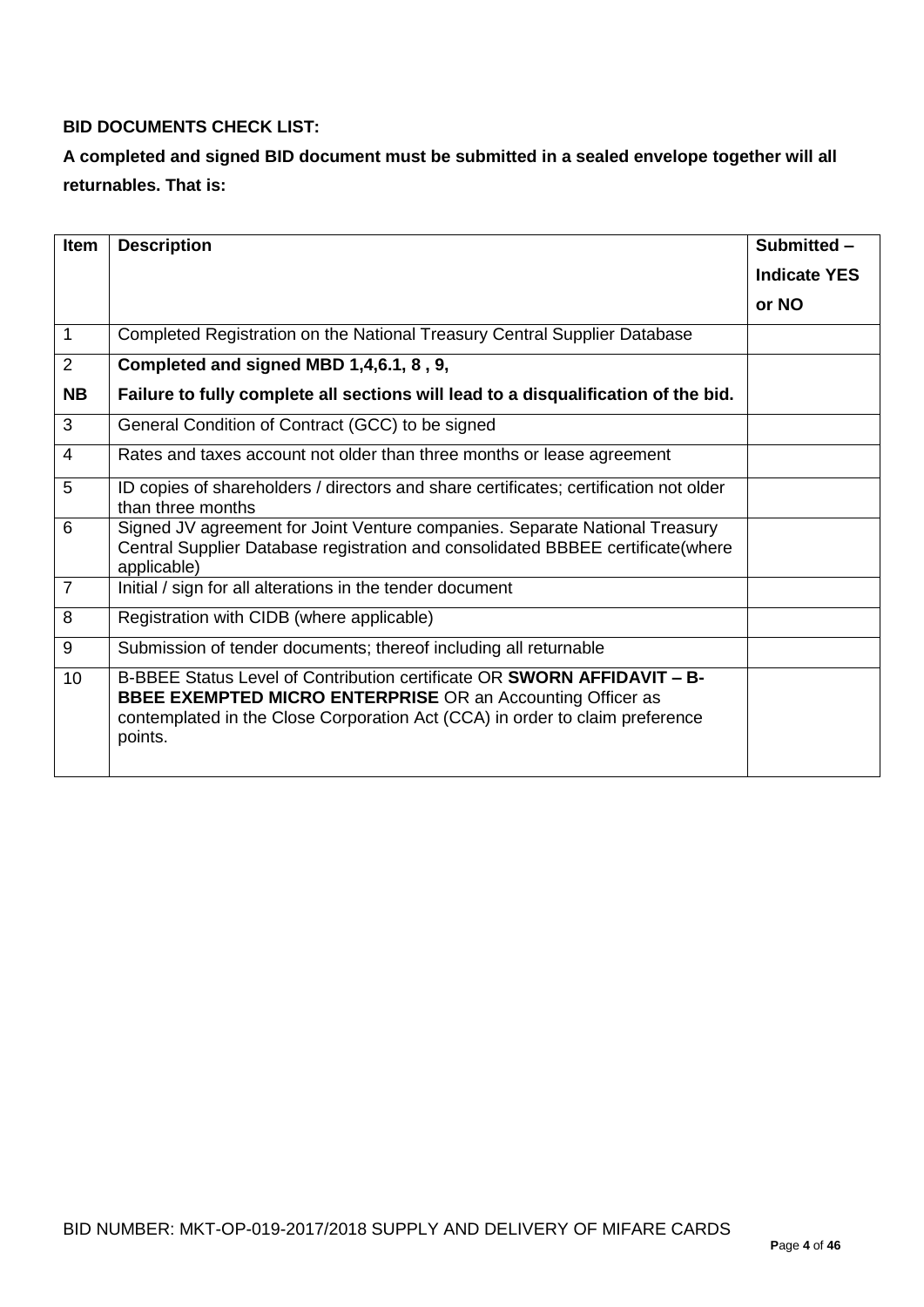# **PART A INVITATION TO BID**

|                                                                                                                                                                                                         | . <i>.</i><br>YOU ARE HEREBY INVITED TO BID FOR REQUIREMENTS OF THE JOBURG MARKET                                                                                                                                                                                                                                                                                                   |                                                                                                 |            |               |                      |       |
|---------------------------------------------------------------------------------------------------------------------------------------------------------------------------------------------------------|-------------------------------------------------------------------------------------------------------------------------------------------------------------------------------------------------------------------------------------------------------------------------------------------------------------------------------------------------------------------------------------|-------------------------------------------------------------------------------------------------|------------|---------------|----------------------|-------|
| <b>BID NUMBER:</b>                                                                                                                                                                                      | <b>MKT-OP-019-</b><br>2017/2018                                                                                                                                                                                                                                                                                                                                                     | <b>CLOSING DATE:</b>                                                                            | 04/07/2018 |               | <b>CLOSING TIME:</b> | 11:00 |
| <b>DESCRIPTION:</b>                                                                                                                                                                                     | The supply and delivery of buyer cards on an as and when required basis for a period of 36<br>months                                                                                                                                                                                                                                                                                |                                                                                                 |            |               |                      |       |
|                                                                                                                                                                                                         | THE SUCCESSFUL BIDDER WILL BE REQUIRED TO FILL IN AND SIGN A WRITTEN CONTRACT FORM (MBD7).                                                                                                                                                                                                                                                                                          |                                                                                                 |            |               |                      |       |
|                                                                                                                                                                                                         | BID RESPONSE DOCUMENTS MUST BE DEPOSITED IN THE BID BOX SITUATED AS FOLLOWS                                                                                                                                                                                                                                                                                                         |                                                                                                 |            |               |                      |       |
| <b>City Deep</b>                                                                                                                                                                                        | <b>Attention: Supply Chain Management</b><br><b>4 Fortune Road</b><br>Johannesburg<br>DEPOSITED IN THE BID BOX SITUATED AT GROUND FLOOR (left hand side of the entrance just before the<br>security desk), Joburg Market Main Building by the closing date and time as per Joburg Market's clock. All<br>Suppliers are encouraged to make their submission before the closing time. |                                                                                                 |            |               |                      |       |
| Bidders should ensure that bids are delivered timeously to the correct address. If the bid is late, it will not be<br>accepted for consideration.<br>The bid box is open 24 hours a day, 7 days a week. |                                                                                                                                                                                                                                                                                                                                                                                     |                                                                                                 |            |               |                      |       |
| <b>SUPPLIER INFORMATION</b>                                                                                                                                                                             |                                                                                                                                                                                                                                                                                                                                                                                     |                                                                                                 |            |               |                      |       |
| NAME OF BIDDER                                                                                                                                                                                          |                                                                                                                                                                                                                                                                                                                                                                                     |                                                                                                 |            |               |                      |       |
|                                                                                                                                                                                                         | POSTAL ADDRESS                                                                                                                                                                                                                                                                                                                                                                      |                                                                                                 |            |               |                      |       |
| STREET ADDRESS                                                                                                                                                                                          |                                                                                                                                                                                                                                                                                                                                                                                     |                                                                                                 |            |               |                      |       |
| <b>TELEPHONE NUMBER</b>                                                                                                                                                                                 |                                                                                                                                                                                                                                                                                                                                                                                     | CODE                                                                                            |            | <b>NUMBER</b> |                      |       |
|                                                                                                                                                                                                         |                                                                                                                                                                                                                                                                                                                                                                                     |                                                                                                 |            |               |                      |       |
| <b>CELLPHONE NUMBER</b>                                                                                                                                                                                 |                                                                                                                                                                                                                                                                                                                                                                                     |                                                                                                 |            |               |                      |       |
| <b>FACSIMILE NUMBER</b>                                                                                                                                                                                 |                                                                                                                                                                                                                                                                                                                                                                                     | CODE                                                                                            |            | <b>NUMBER</b> |                      |       |
| <b>E-MAIL ADDRESS</b>                                                                                                                                                                                   |                                                                                                                                                                                                                                                                                                                                                                                     |                                                                                                 |            |               |                      |       |
| VAT REGISTRATION NUMBER                                                                                                                                                                                 |                                                                                                                                                                                                                                                                                                                                                                                     |                                                                                                 |            |               |                      |       |
| TAX COMPLIANCE STATUS                                                                                                                                                                                   |                                                                                                                                                                                                                                                                                                                                                                                     | TCS PIN:                                                                                        | <b>OR</b>  | CSD No:       |                      |       |
| <b>CERTIFICATE</b><br><b>[TICK APPLICABLE BOX]</b>                                                                                                                                                      | <b>B-BBEE STATUS LEVEL VERIFICATION</b>                                                                                                                                                                                                                                                                                                                                             | <b>B-BBEE STATUS</b><br>$\Box$ Yes<br>$\sqsupset$ Yes<br><b>LEVEL SWORN</b><br><b>AFFIDAVIT</b> |            |               |                      |       |
|                                                                                                                                                                                                         | A B-BBEE STATUS LEVEL VERIFICATION CERTIFICATE/ SWORN AFFIDAVIT (FOR EMES & QSEs) MUST BE SUBMITTED IN<br><b>ORDER TO QUALIFY FOR PREFERENCE POINTS FOR B-BBEE]</b>                                                                                                                                                                                                                 | $\Box$ No                                                                                       |            |               | No                   |       |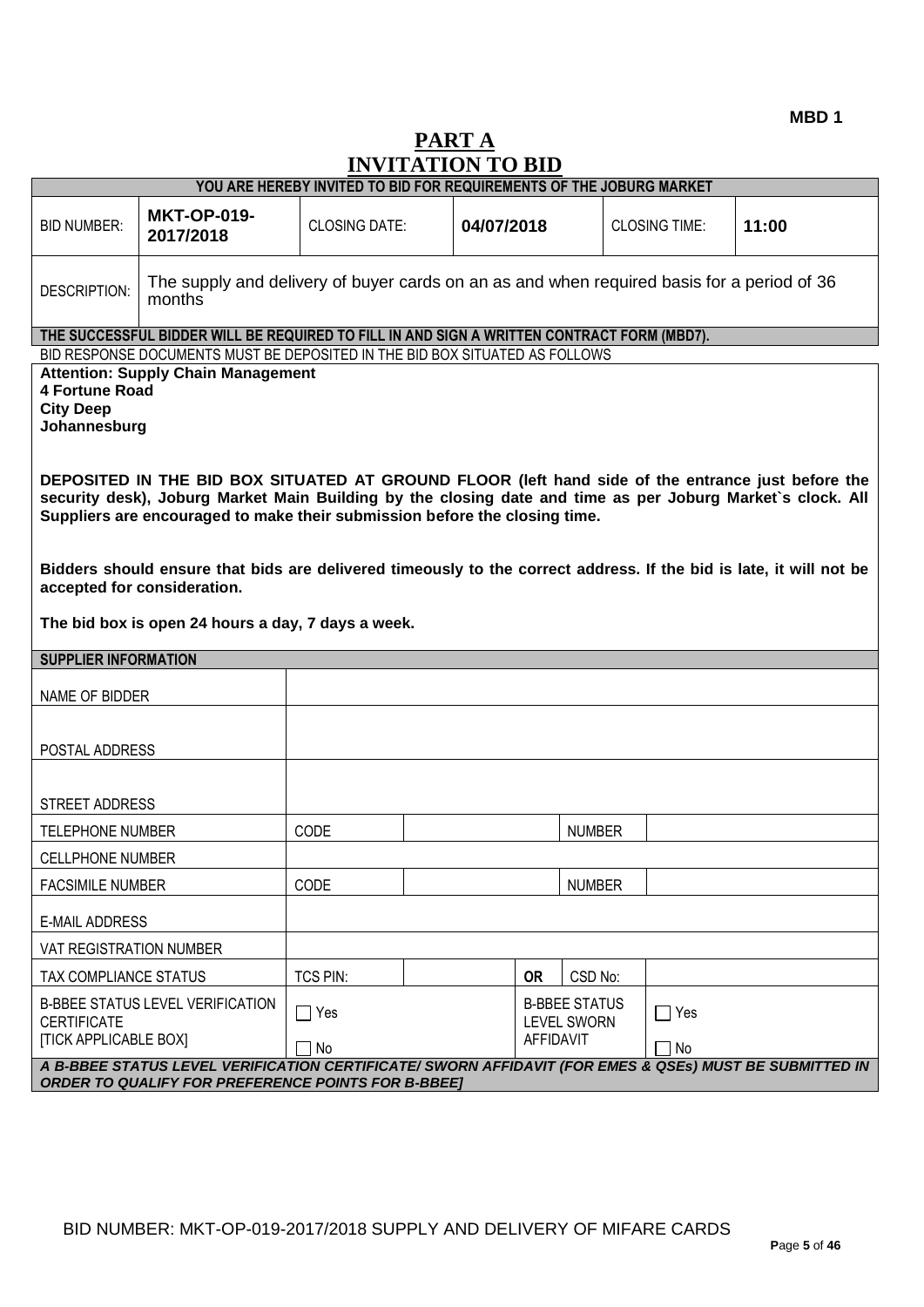| ARE YOU THE ACCREDITED<br>REPRESENTATIVE IN SOUTH<br><b>AFRICA FOR THE GOODS</b><br><b>/SERVICES /WORKS OFFERED?</b> | ∏No<br>∣ Yes<br>[IF YES ENCLOSE PROOF] | ARE YOU A<br><b>FOREIGN BASED</b><br><b>SUPPLIER FOR</b><br>THE GOODS<br><b>/SERVICES</b><br><b><i>NORKS</i></b><br>OFFERED? | Yes<br>   No<br>[IF YES, ANSWER PART B:3] |
|----------------------------------------------------------------------------------------------------------------------|----------------------------------------|------------------------------------------------------------------------------------------------------------------------------|-------------------------------------------|
| <b>TOTAL NUMBER OF ITEMS</b><br><b>OFFERED</b>                                                                       |                                        | <b>TOTAL BID PRICE</b>                                                                                                       | $\mathsf{R}$                              |
| <b>SIGNATURE OF BIDDER</b>                                                                                           |                                        | <b>DATE</b>                                                                                                                  |                                           |
| <b>CAPACITY UNDER WHICH THIS</b><br><b>BID IS SIGNED</b>                                                             |                                        |                                                                                                                              |                                           |
| <b>BIDDING PROCEDURE ENQUIRIES AND TECHNICAL INFORMATION MAY BE DIRECTED TO:</b>                                     |                                        |                                                                                                                              |                                           |
| <b>E-MAIL ADDRESS</b>                                                                                                | tenders@joburgmarket.co.za             |                                                                                                                              |                                           |

**\*only written enquiries will be attended to.**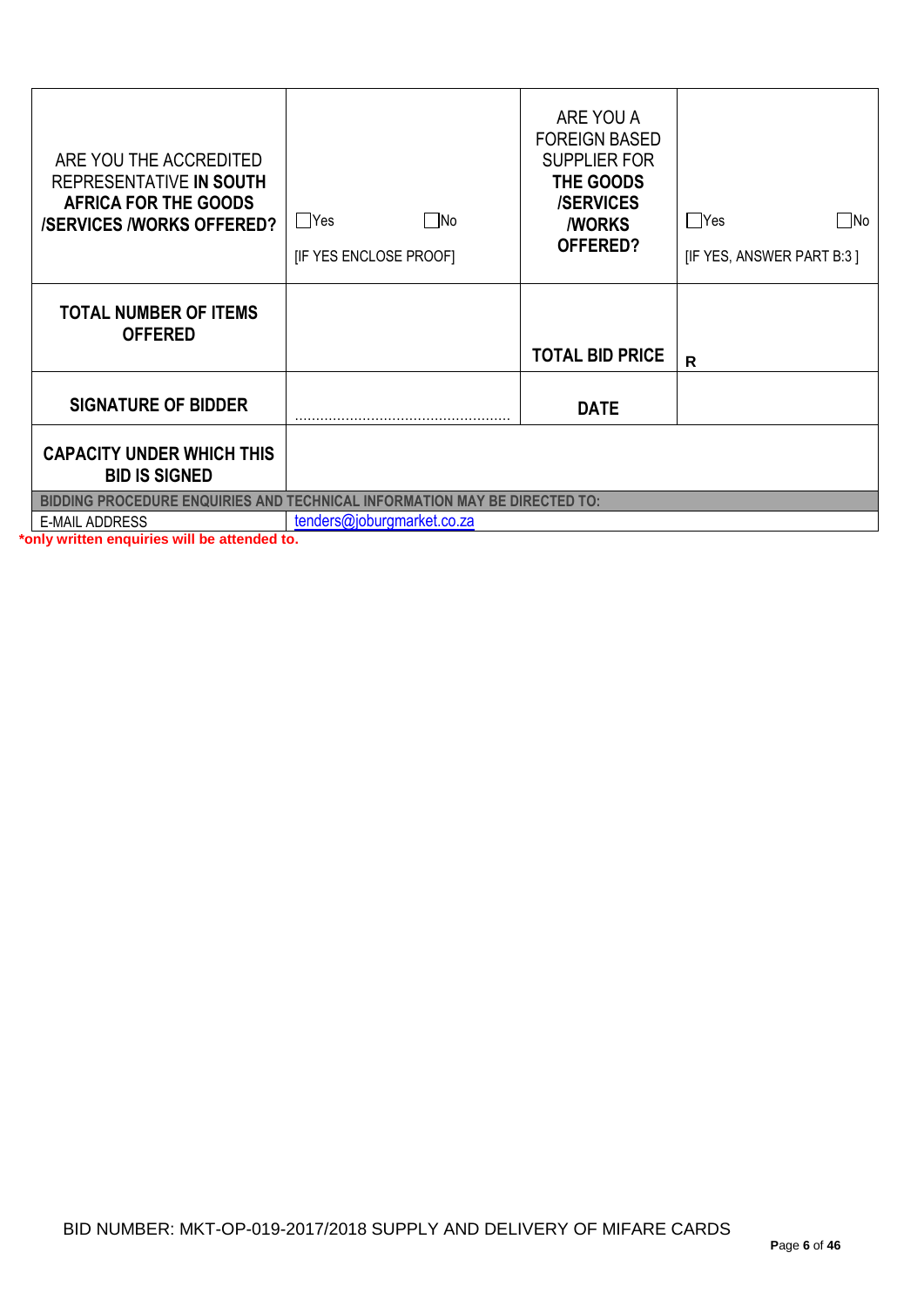#### **PART B TERMS AND CONDITIONS FOR BIDDING**

**1. BID SUBMISSION:**

## 1.1. BIDS MUST BE DELIVERED BY THE STIPULATED TIME TO THE CORRECT ADDRESS. LATE BIDS WILL NOT BE ACCEPTED FOR CONSIDERATION. 1.2. **ALL BIDS MUST BE SUBMITTED ON THE OFFICIAL FORMS PROVIDED–(NOT TO BE RE-TYPED) OR ONLINE** 1.3. THIS BID IS SUBJECT TO THE PREFERENTIAL PROCUREMENT POLICY FRAMEWORK ACT AND THE PREFERENTIAL PROCUREMENT REGULATIONS, 2017, THE GENERAL CONDITIONS OF CONTRACT (GCC) AND, IF APPLICABLE, ANY OTHER SPECIAL CONDITIONS OF CONTRACT. **2. TAX COMPLIANCE REQUIREMENTS** 2.1 BIDDERS MUST ENSURE COMPLIANCE WITH THEIR TAX OBLIGATIONS. 2.2 BIDDERS ARE REQUIRED TO SUBMIT THEIR UNIQUE PERSONAL IDENTIFICATION NUMBER (PIN) ISSUED BY SARS TO ENABLE THE ORGAN OF STATE TO VIEW THE TAXPAYER'S PROFILE AND TAX STATUS. 2.3 APPLICATION FOR THE TAX COMPLIANCE STATUS (TCS) CERTIFICATE OR PIN MAY ALSO BE MADE VIA E-FILING. IN ORDER TO USE THIS PROVISION, TAXPAYERS WILL NEED TO REGISTER WITH SARS AS E-FILERS THROUGH THE WEBSITE [WWW.SARS.GOV.ZA.](http://www.sars.gov.za/) 2.4 FOREIGN SUPPLIERS MUST COMPLETE THE PRE-AWARD QUESTIONNAIRE IN PART B:3. 2.5 BIDDERS MAY ALSO SUBMIT A PRINTED TCS CERTIFICATE TOGETHER WITH THE BID. 2.6 IN BIDS WHERE CONSORTIA / JOINT VENTURES / SUB-CONTRACTORS ARE INVOLVED, EACH PARTY MUST SUBMIT A SEPARATE TCS CERTIFICATE / PIN / CSD NUMBER. 2.7 WHERE NO TCS IS AVAILABLE BUT THE BIDDER IS REGISTERED ON THE CENTRAL SUPPLIER DATABASE (CSD), A CSD NUMBER MUST BE PROVIDED. **3. QUESTIONNAIRE TO BIDDING FOREIGN SUPPLIERS** 3.1. IS THE ENTITY A RESIDENT OF THE REPUBLIC OF SOUTH AFRICA (RSA)?  $\Box$  YES  $\Box$  NO 3.2. DOES THE ENTITY HAVE A BRANCH IN THE RSA?  $\Box$  YES  $\Box$  NO 3.3. DOES THE ENTITY HAVE A PERMANENT ESTABLISHMENT IN THE RSA?  $\Box$  YES  $\Box$  NO 3.4. DOES THE ENTITY HAVE ANY SOURCE OF INCOME IN THE RSA?  $\Box$  YES  $\Box$  NO 3.5. IS THE ENTITY LIABLE IN THE RSA FOR ANY FORM OF TAXATION?  $\Box$  YES  $\Box$  NO **IF THE ANSWER IS "NO" TO ALL OF THE ABOVE, THEN IT IS NOT A REQUIREMENT TO REGISTER FOR A TAX COMPLIANCE STATUS SYSTEM PIN CODE FROM THE SOUTH AFRICAN REVENUE SERVICE (SARS) AND IF NOT REGISTER AS PER 2.3 ABOVE. NB: FAILURE TO PROVIDE ANY OF THE ABOVE PARTICULARS MAY RENDER THE BID INVALID**.

**NO BIDS WILL BE CONSIDERED FROM PERSONS IN THE SERVICE OF THE STATE**.

| SIGNATURE OF BIDDER:                     |  |
|------------------------------------------|--|
| CAPACITY UNDER WHICH THIS BID IS SIGNED: |  |
| DATE:                                    |  |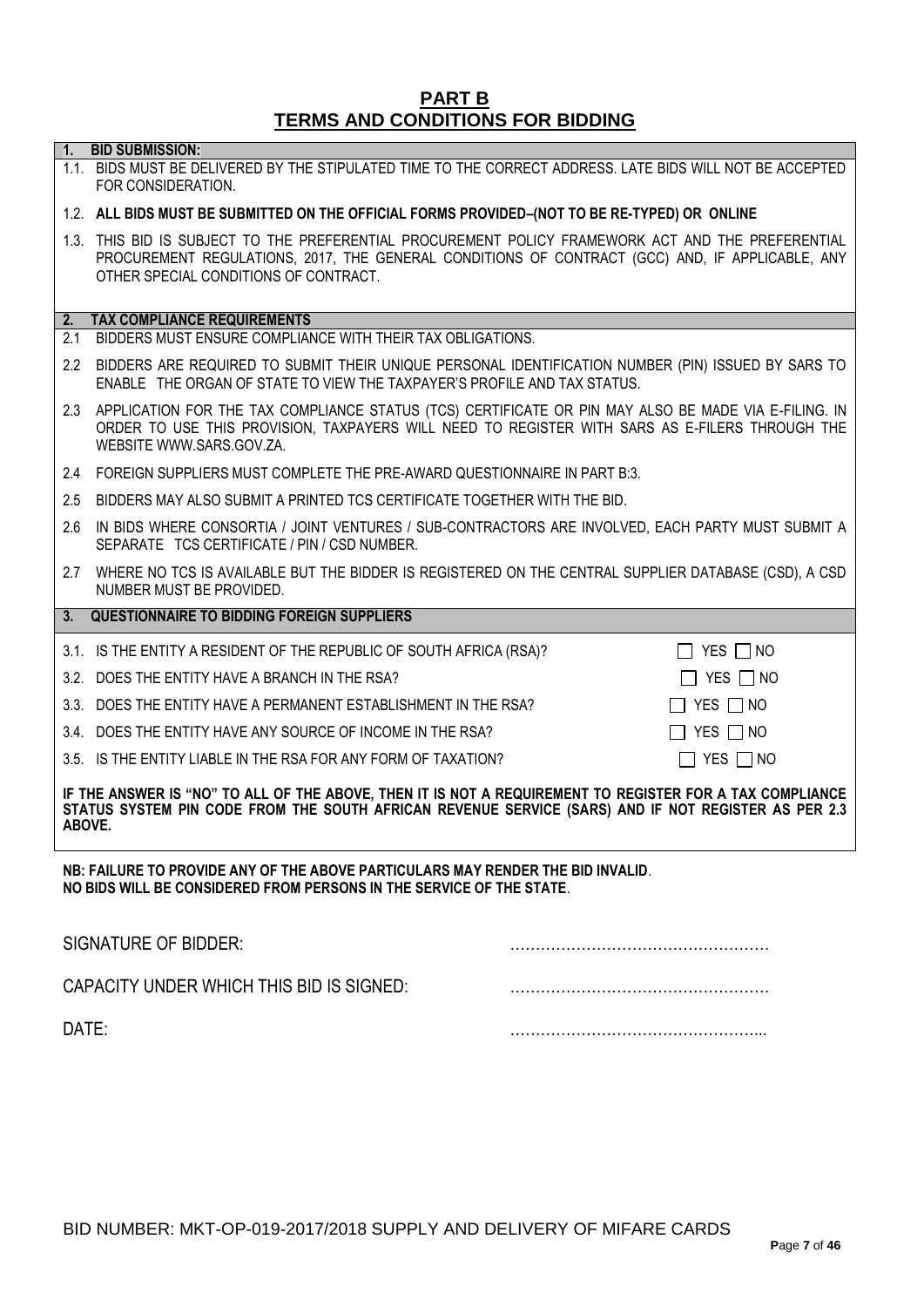### **DECLARATION OF INTEREST**

- 1. No bid will be accepted from persons in the service of the state<sup>1</sup>.
- 2. Any person, having a kinship with persons in the service of the state, including a blood relationship, may make an offer or offers in terms of this invitation to bid. In view of possible allegations of favouritism, should the resulting bid, or part thereof, be awarded to persons connected with or related to persons in service of the state, it is required that the bidder or their authorised representative declare their position in relation to the evaluating/adjudicating authority.
- 3. In order to give effect to the above, the following questionnaire must be completed and submitted with the bid.

| 3.3. Position occupied in the Company (director, trustee, hareholder <sup>2</sup> ): |
|--------------------------------------------------------------------------------------|
|                                                                                      |
|                                                                                      |
|                                                                                      |

3.7. The names of all directors / trustees / shareholders members, their individual identity numbers and state employee numbers must be indicated in paragraph 4 below.

3.8. Are you presently in the service of the state?

YES NO

3.8.1. If yes, furnish particulars. ….…………………………………………………  $1$ MSCM Regulations: "in the service of the state" means to be  $-$ 

- (a) a member of –
- (i) any municipal council;
- (ii) any provincial legislature; or
- (iii) the national Assembly or the national Council of provinces;
- (b) a member of the board of directors of any municipal entity;
- (c) an official of any municipality or municipal entity;

(d) an employee of any national or provincial department, national or provincial public entity or constitutional institution within the meaning of the Public Finance Management Act, 1999 (Act No.1 of 1999);

(e) a member of the accounting authority of any national or provincial public entity; or

(f) an employee of Parliament or a provincial legislature.

² Shareholder" means a person who owns shares in the company and is actively involved in the management of the company or business and exercises control over the company.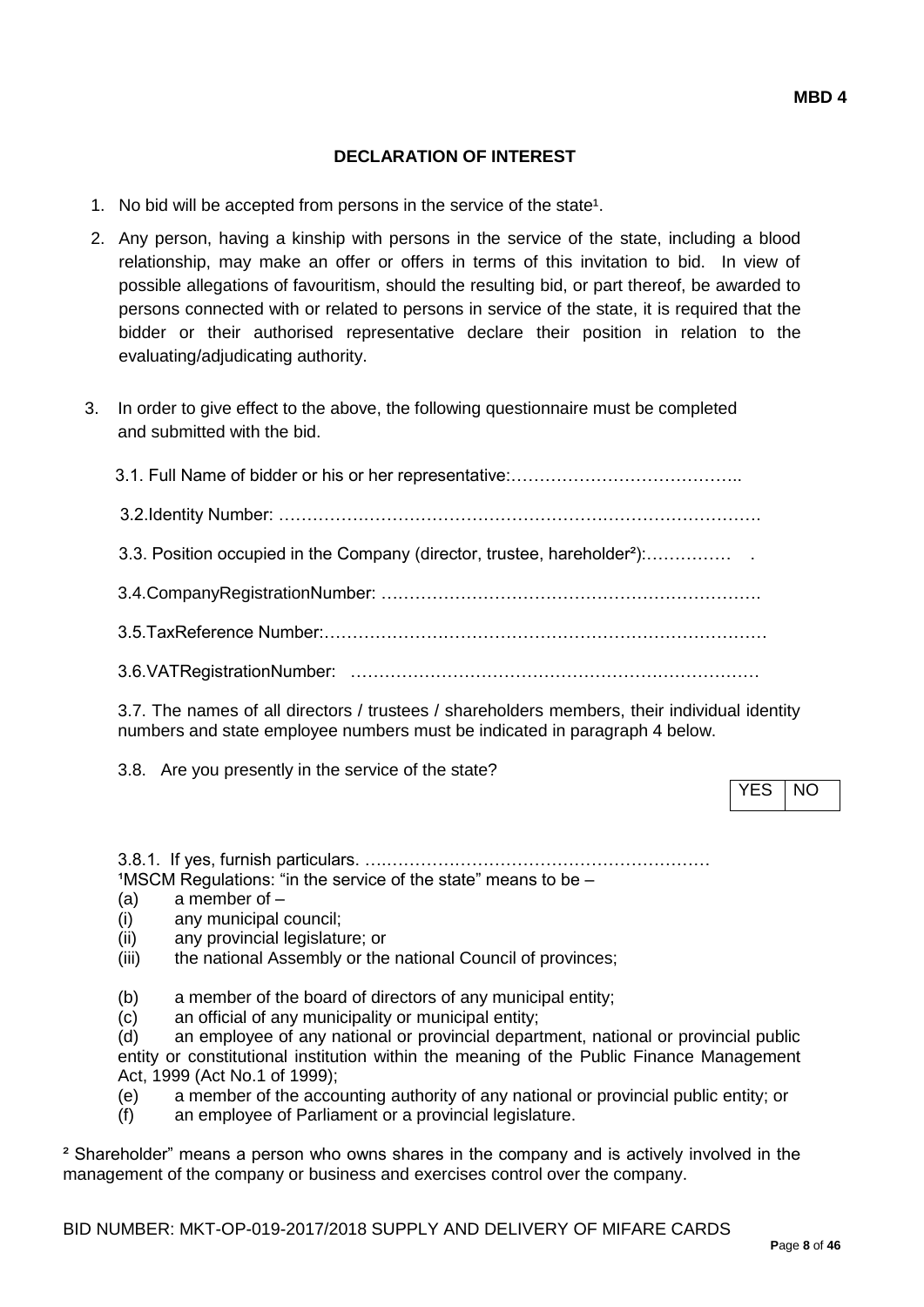| 3.9  | Have you been in the service of the state for the past twelve months?                                                                                                                                                                  |            |           |
|------|----------------------------------------------------------------------------------------------------------------------------------------------------------------------------------------------------------------------------------------|------------|-----------|
|      |                                                                                                                                                                                                                                        | <b>YES</b> | NO        |
|      |                                                                                                                                                                                                                                        |            |           |
| 3.10 | Do you have any relationship (family, friend, other) with persons in the service<br>of the state and who may be involved with the evaluation and or adjudication of<br>this bid?                                                       |            |           |
|      |                                                                                                                                                                                                                                        | <b>YES</b> | NO.       |
|      | 3.10.1. If yes, furnish particulars.                                                                                                                                                                                                   |            |           |
| 3.11 | Are you, aware of any relationship (family, friend, other) between any other<br>bidder and any persons in the service of the state who may be involved with the<br>evaluation and or adjudication of this bid?                         |            |           |
|      |                                                                                                                                                                                                                                        | <b>YES</b> | <b>NO</b> |
|      | 3.11.1. If yes, furnish particulars                                                                                                                                                                                                    |            |           |
|      | 3.12 Are any of the company's directors, trustees, managers, principle shareholders<br>or stakeholders in service of the state?                                                                                                        |            |           |
|      |                                                                                                                                                                                                                                        | <b>YES</b> | <b>NO</b> |
|      |                                                                                                                                                                                                                                        |            |           |
|      | 3.13 Are any spouse, child or parent of the company's directors trustees, managers,                                                                                                                                                    |            |           |
|      | principle shareholders or stakeholders in service of the state?                                                                                                                                                                        | <b>YES</b> | NO        |
|      |                                                                                                                                                                                                                                        |            |           |
|      |                                                                                                                                                                                                                                        |            |           |
|      | 3.14 Do you or any of the directors, trustees, managers, principle shareholders, or<br>stakeholders of this company have any interest in any other related companies<br>or business whether or not they are bidding for this contract. |            |           |
|      |                                                                                                                                                                                                                                        | <b>YES</b> | <b>NO</b> |
|      |                                                                                                                                                                                                                                        |            |           |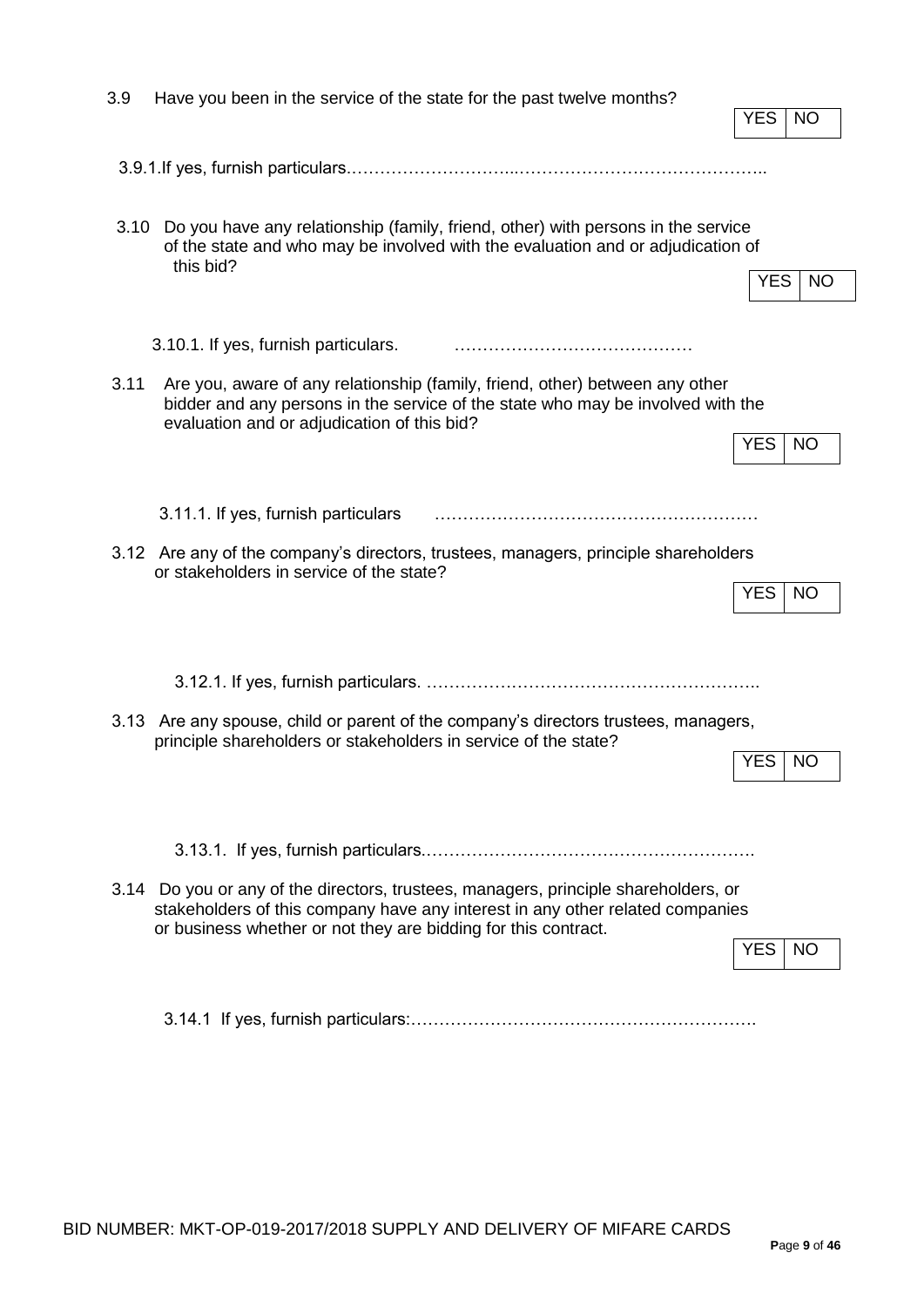### 4. **Full details of directors / trustees / members / shareholders**

| <b>Full Name</b> | <b>Identity Number</b> | <b>State Employee Number</b> |
|------------------|------------------------|------------------------------|
|                  |                        |                              |
|                  |                        |                              |
|                  |                        |                              |
|                  |                        |                              |
|                  |                        |                              |

**Signature Date** 

 **……………………………. …………………………………**

**Capacity Capacity Capacity Capacity Name of Bidder** 

 **…………………………..... ……………………………………**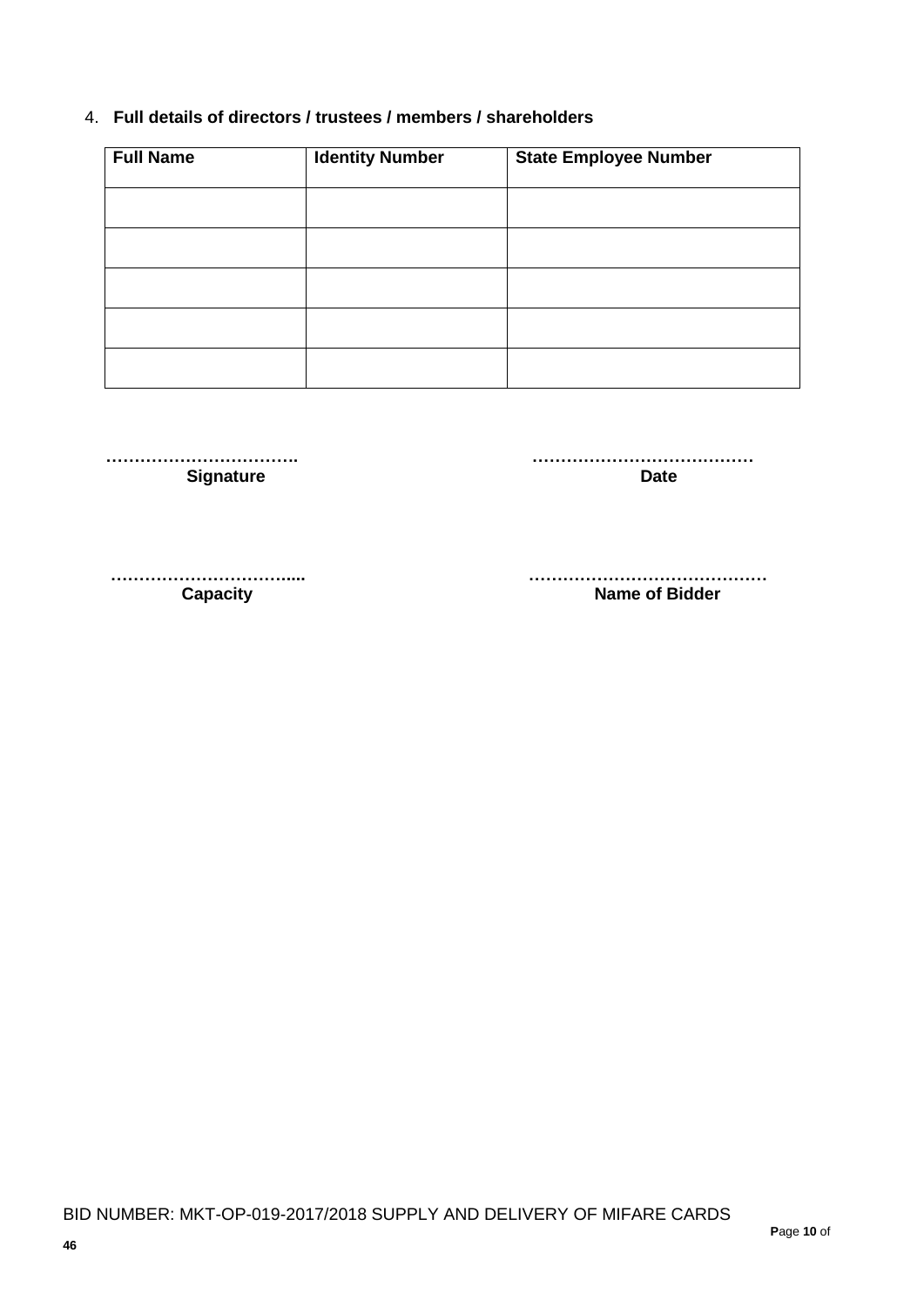#### **PREFERENCE POINTS CLAIM FORM IN TERMS OF THE PREFERENTIAL PROCUREMENT REGULATIONS 2017**

This preference form must form part of all bids invited. It contains general information and serves as a claim form for preference points for Broad-Based Black Economic Empowerment (B-BBEE) Status Level of Contribution

#### **NB: BEFORE COMPLETING THIS FORM, BIDDERS MUST STUDY THE GENERAL CONDITIONS, DEFINITIONS AND DIRECTIVES APPLICABLE IN RESPECT OF B-BBEE, AS PRESCRIBED IN THE PREFERENTIAL PROCUREMENT REGULATIONS, 2017.**

#### **1. GENERAL CONDITIONS**

- 1.1 The following preference point systems are applicable to all bids:
	- the 80/20 system for requirements with a Rand value of up to R50 000 000 (all applicable taxes included); and
	- the 90/10 system for requirements with a Rand value above R50 000 000 (all applicable taxes included).
- 1.2 The value of this bid is estimated to not exceed R50 000 000 (all applicable taxes included) and therefore the 80/20 preference point system shall be applicable;
- 1.3 Points for this bid shall be awarded for:
	- (a) Price; and
	- (b) B-BBEE Status Level of Contributor.
- 1.4 The maximum points for this bid are allocated as follows:

|                                                      | <b>POINTS</b> |
|------------------------------------------------------|---------------|
| <b>PRICE</b>                                         | 80            |
| <b>B-BBEE STATUS LEVEL OF CONTRIBUTOR</b>            | 20            |
| Total points for Price and B-BBEE must not<br>exceed | 100           |

- 1.5 Failure on the part of a bidder to submit proof of B-BBEE Status level of contributor together with the bid, will be interpreted to mean that preference points for B-BBEE status level of contribution are not claimed.
- 1.6 The purchaser reserves the right to require of a bidder, either before a bid is adjudicated or at any time subsequently, to substantiate any claim in regard to preferences, in any manner required by the purchaser.

#### **2. DEFINITIONS**

(a) **"B-BBEE"** means broad-based black economic empowerment as defined in section 1 of the Broad-Based Black Economic Empowerment Act;

BID NUMBER: MKT-OP-019-2017/2018 SUPPLY AND DELIVERY OF MIFARE CARDS (b) "**B-BBEE status level of contributor"** means the B-BBEE status of an entity in terms of a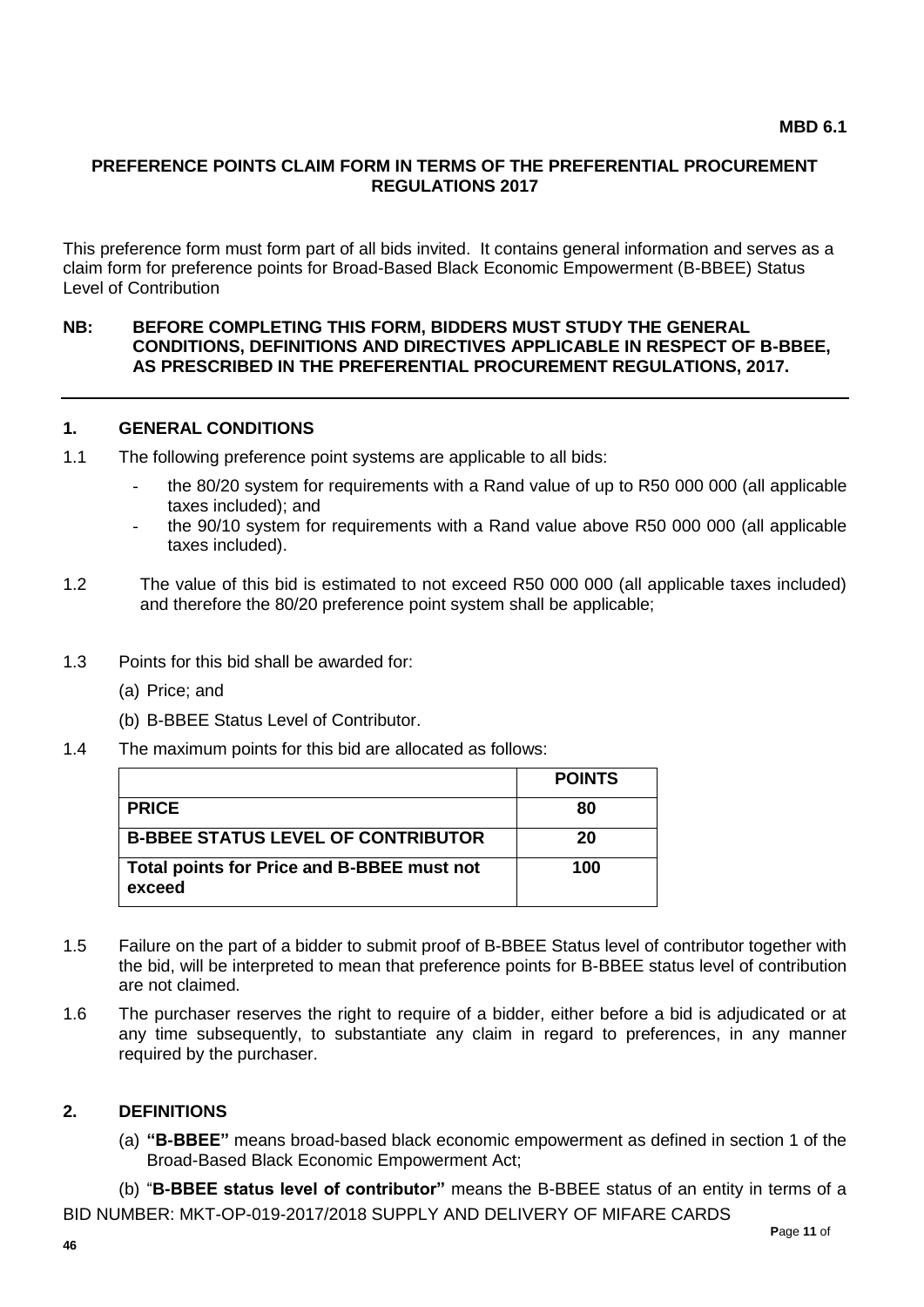code of good practice on black economic empowerment, issued in terms of section 9(1) of the Broad-Based Black Economic Empowerment Act;

- (c) **"bid"** means a written offer in a prescribed or stipulated form in response to an invitation by an organ of state for the provision of goods or services, through price quotations, advertised competitive bidding processes or proposals;
- (d) **"Broad-Based Black Economic Empowerment Act"** means the Broad-Based Black Economic Empowerment Act, 2003 (Act No. 53 of 2003);
- **(e) "EME"** means an Exempted Micro Enterprise in terms of a code of good practice on black economic empowerment issued in terms of section 9 (1) of the Broad-Based Black Economic Empowerment Act;
- (f) **"functionality"** means the ability of a tenderer to provide goods or services in accordance with specifications as set out in the tender documents.
- (g) **"prices"** includes all applicable taxes less all unconditional discounts;
- (h) **"proof of B-BBEE status level of contributor"** means:
	- **1)** B-BBEE Status level certificate issued by an authorized body or person;
	- **2)** A sworn affidavit as prescribed by the B-BBEE Codes of Good Practice;
	- **3)** Any other requirement prescribed in terms of the B-BBEE Act;
- (i) **"QSE"** means a qualifying small business enterprise in terms of a code of good practice on black economic empowerment issued in terms of section 9 (1) of the Broad-Based Black Economic Empowerment Act;
- *(j)* **"rand value"** means the total estimated value of a contract in Rand, calculated at the time of bid invitation, and includes all applicable taxes;

### **3. POINTS AWARDED FOR PRICE**

### **3.1 THE 80/20 OR 90/10 PREFERENCE POINT SYSTEMS**

A maximum of 80 or 90 points is allocated for price on the following basis: **80/20 or 90/10**

$$
Ps = 80\left(1 - \frac{Pt - P \min}{P \min}\right) \qquad \text{or} \qquad \qquad Ps = 90\left(1 - \frac{Pt - P \min}{P \min}\right)
$$

**Where** 

- Ps = Points scored for price of bid under consideration
- $Pt =$  Price of bid under consideration

Pmin = Price of lowest acceptable bid

### **4. POINTS AWARDED FOR B-BBEE STATUS LEVEL OF CONTRIBUTOR**

4.1 In terms of Regulation 6 (2) and 7 (2) of the Preferential Procurement Regulations, preference points must be awarded to a bidder for attaining the B-BBEE status level of contribution in accordance with the table below:

| <b>B-BBEE Status Level of</b><br><b>Contributor</b> | Number of points. | <b>Number of points</b><br>(80/20 system) |
|-----------------------------------------------------|-------------------|-------------------------------------------|
|                                                     |                   |                                           |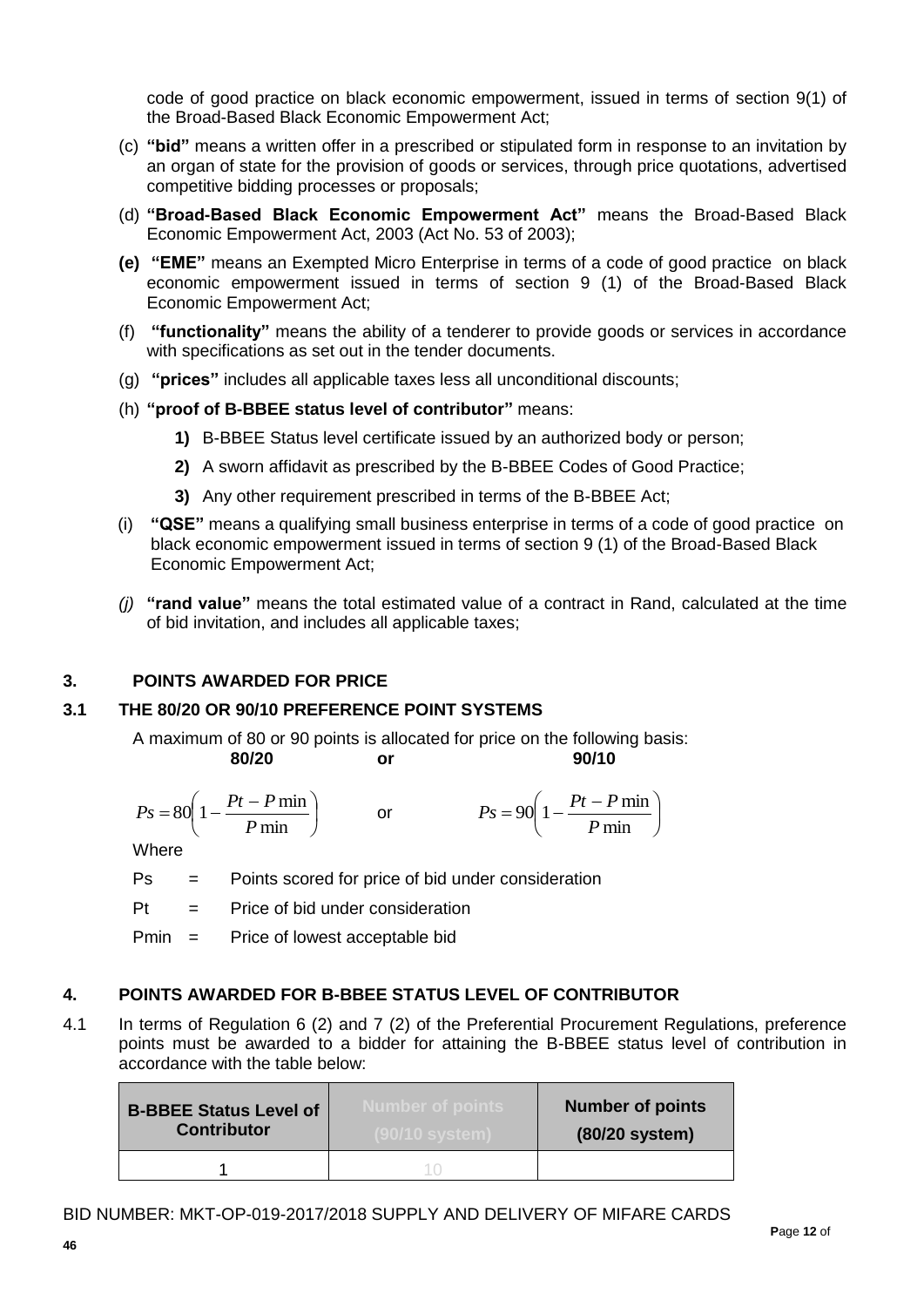| 2                            | 18 |
|------------------------------|----|
| 3                            | 14 |
|                              | 12 |
| 5                            | 8  |
| 6                            | 6  |
|                              |    |
| 8                            | 2  |
| Non-compliant<br>contributor |    |

#### **5. BID DECLARATION**

5.1 Bidders who claim points in respect of B-BBEE Status Level of Contribution must complete the following:

#### **6. B-BBEE STATUS LEVEL OF CONTRIBUTOR CLAIMED IN TERMS OF PARAGRAPHS 1.4 AND 4.1**

6.1 B-BBEE Status Level of Contributor: . = ………(maximum of 20 points)

(Points claimed in respect of paragraph 7.1 must be in accordance with the table reflected in paragraph 4.1 and must be substantiated by relevant proof of B-BBEE status level of contributor.

#### **7. SUB-CONTRACTING**

7.1 Will any portion of the contract be sub-contracted?

#### (*Tick applicable box*)



#### 7.1.1 If yes, indicate:

- i) What percentage of the contract will be subcontracted............…………….…………%
- ii) The name of the sub-contractor…………………………………………………………..
- iii) The B-BBEE status level of the sub-contractor......................................……………..
- iv) Whether the sub-contractor is an EME or QSE *(Tick applicable box*)

| ------ |  |  |  |
|--------|--|--|--|
|        |  |  |  |
|        |  |  |  |

v) Specify, by ticking the appropriate box, if subcontracting with an enterprise in terms of Preferential Procurement Regulations,2017:

| Designated Group: An EME or QSE which is at last 51% owned by: | <b>EME</b> | OSE |
|----------------------------------------------------------------|------------|-----|
|                                                                | N          |     |
| Black people                                                   |            |     |
| Black people who are youth                                     |            |     |
| Black people who are women                                     |            |     |
| Black people with disabilities                                 |            |     |

#### BID NUMBER: MKT-OP-019-2017/2018 SUPPLY AND DELIVERY OF MIFARE CARDS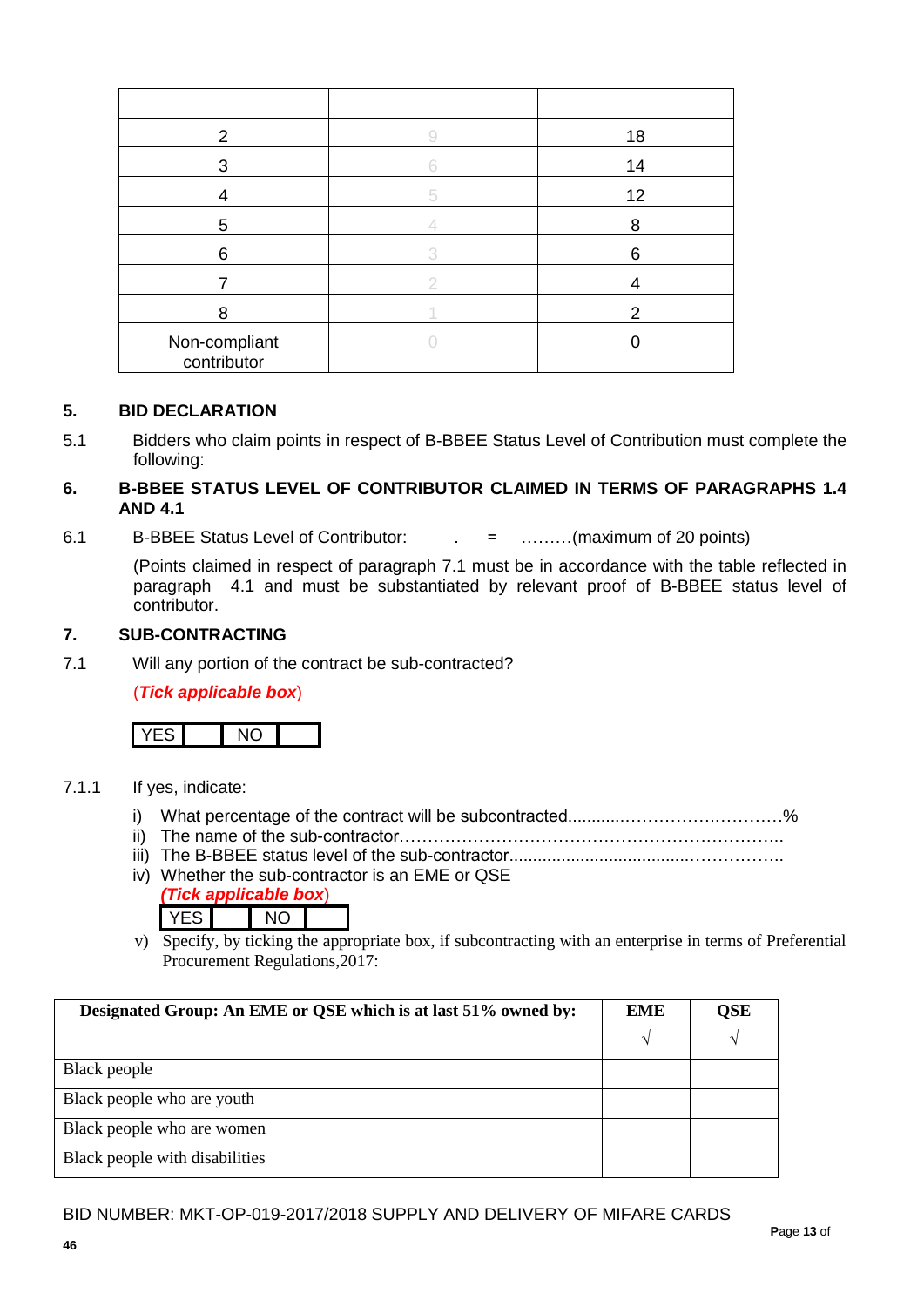|         | Black people living in rural or underdeveloped areas or townships |  |
|---------|-------------------------------------------------------------------|--|
|         | Cooperative owned by black people                                 |  |
|         | Black people who are military veterans                            |  |
|         |                                                                   |  |
|         | <b>OR</b>                                                         |  |
| Any EME |                                                                   |  |
| Any QSE |                                                                   |  |
|         |                                                                   |  |
| 8.      | <b>DECLARATION WITH REGARD TO COMPANY/FIRM</b>                    |  |
| 8.1     |                                                                   |  |
| 8.2     |                                                                   |  |
| 8.3     |                                                                   |  |

8.4 TYPE OF COMPANY/ FIRM

- □ Partnership/Joint Venture / Consortium
- □ One person business/sole propriety
- **Close corporation**
- D Company
- (Pty) Limited

#### [TICK APPLICABLE BOX]

### 8.5 DESCRIBE PRINCIPAL BUSINESS ACTIVITIES

. The contract of the contract of the contract of the contract of the contract of the contract of the contract of the contract of the contract of the contract of the contract of the contract of the contract of the contrac . The contract of the contract of the contract of the contract of the contract of the contract of the contract of the contract of the contract of the contract of the contract of the contract of the contract of the contrac …………………………………………………………………………………..

#### 8.6 COMPANY CLASSIFICATION

- Manufacturer
- **Supplier**
- D Professional service provider
- $\Box$  Other service providers, e.g. transporter, etc.

[*TICK APPLICABLE BOX*]

### **8.7 MUNICIPAL INFORMATION**

**Municipality where business is situated: ….………………………………………………. Registered Account Number: ………………………….**

**Stand Number**:……………………………………………….

- 8.8 Total number of years the company/firm has been in business:……………………………
- 8.9 I/we, the undersigned, who is / are duly authorised to do so on behalf of the company/firm, certify that the points claimed, based on the B-BBE status level of contributor indicated in paragraphs 1.4 and 6.1 of the foregoing certificate, qualifies the company/ firm for the preference(s) shown and I / we acknowledge that:

BID NUMBER: MKT-OP-019-2017/2018 SUPPLY AND DELIVERY OF MIFARE CARDS **P**age **14** of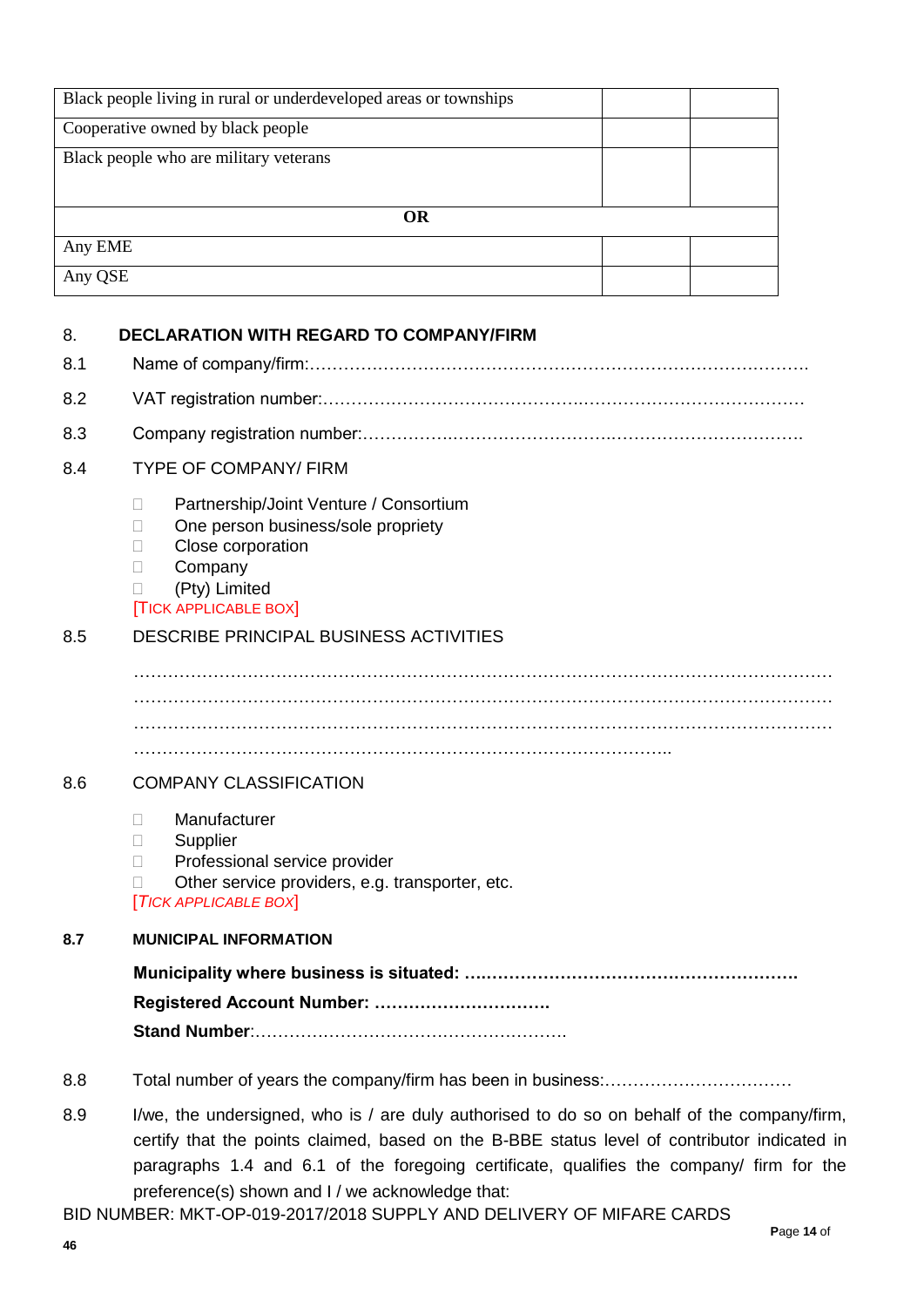- i) The information furnished is true and correct;
- ii) The preference points claimed are in accordance with the General Conditions as indicated in paragraph 1 of this form;
- iii) In the event of a contract being awarded as a result of points claimed as shown in paragraphs 1.4 and 6.1, the contractor may be required to furnish documentary proof to the satisfaction of the purchaser that the claims are correct;
- iv) If the B-BBEE status level of contributor has been claimed or obtained on a fraudulent basis or any of the conditions of contract have not been fulfilled, the purchaser may, in addition to any other remedy it may have –
	- (a) disqualify the person from the bidding process;
	- (b) recover costs, losses or damages it has incurred or suffered as a result of that person's conduct;
	- (c) cancel the contract and claim any damages which it has suffered as a result of having to make less favourable arrangements due to such cancellation;
	- (d) recommend that the bidder or contractor, its shareholders and directors, or only the shareholders and directors who acted on a fraudulent basis, be restricted by the National Treasury from obtaining business from any organ of state for a period not exceeding 10 years, after the *audi alteram partem* (hear the other side) rule has been applied; and
	- (e) forward the matter for criminal prosecution.

| <b>WITNESSES</b> |                         | SIGNATURE(S) OF BIDDERS(S) |
|------------------|-------------------------|----------------------------|
| ົ                | DATE:<br><b>ADDRESS</b> |                            |
|                  |                         |                            |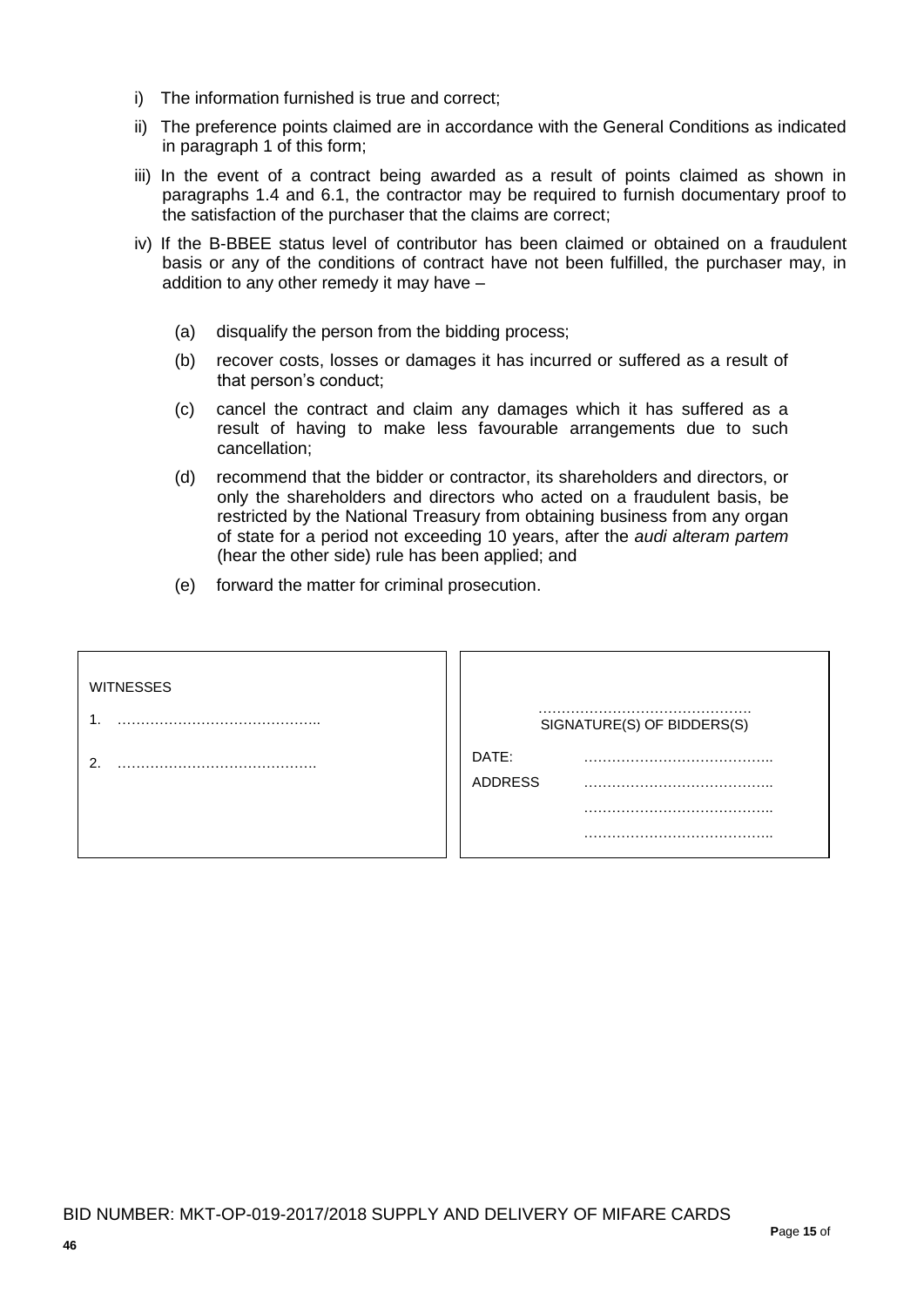### **9. AUTHORITY FOR SIGNATORY**

Signatories for close corporations and companies shall confirm their authority **by signing or attaching to this form** a duly signed and dated copy of the relevant resolution of their members or their board of directors, as the case may be.

| "By resolution of the board of directors passed on _____________________________ | 20                                                                                                          |
|----------------------------------------------------------------------------------|-------------------------------------------------------------------------------------------------------------|
|                                                                                  |                                                                                                             |
|                                                                                  |                                                                                                             |
|                                                                                  | No <sub>___________________________________</sub> and any Contract, which may arise there from on behalf of |
|                                                                                  |                                                                                                             |
|                                                                                  |                                                                                                             |
|                                                                                  |                                                                                                             |
|                                                                                  |                                                                                                             |
| As witnesses:                                                                    |                                                                                                             |
|                                                                                  |                                                                                                             |
|                                                                                  |                                                                                                             |

- 11. I/we, the undersigned, who warrants that he/she is duly authorised to do so on behalf of the firm certify that points claimed, based on the equity ownership, indicated in paragraph 8 of the foregoing certificate, qualifies the firm for the preference(s) shown and I / we acknowledge that:
	- (i) The information furnished is true and correct.
	- (ii) The Equity ownership claimed is in accordance with the General Conditions as indicated in paragraph 1 of this form.
		- In the event of a contract being awarded as a result of points claimed as shown in paragraph 8, the contractor may be required to furnish documentary proof to the

BID NUMBER: MKT-OP-019-2017/2018 SUPPLY AND DELIVERY OF MIFARE CARDS **P**age **16** of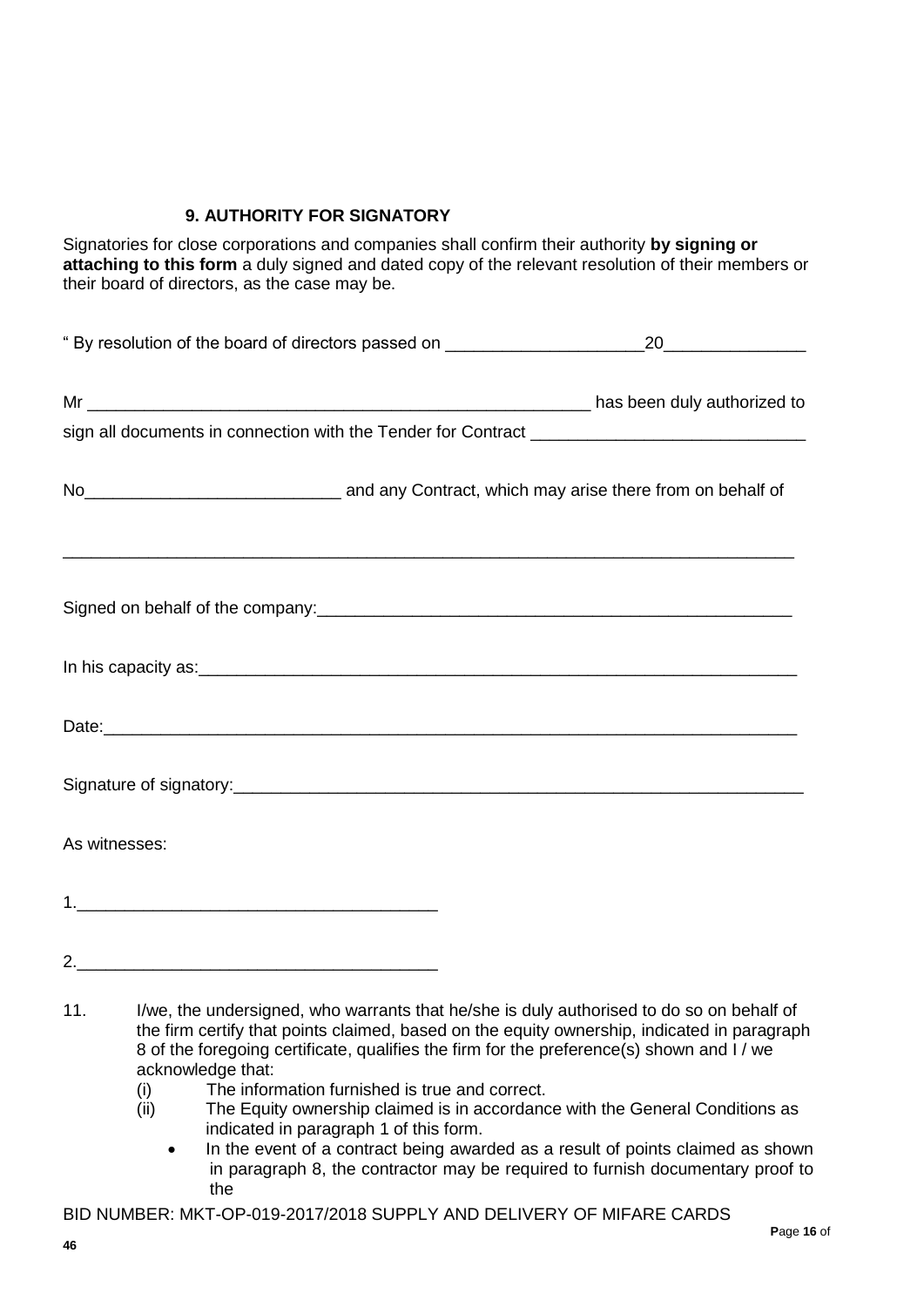- satisfaction of the purchaser that the claims are correct.
- (iv) If the claims are found to be incorrect, the purchaser may, in addition to any other remedy it may have -
	- (a) recover costs, losses or damages it has incurred or suffered as a result of that person's conduct; and
	- (b) cancel the contract and claim any damages which it has suffered as a result of having to make less favourable arrangements due to such cancellation

### **WITNESSES:**

1. \_\_\_\_\_\_\_\_\_\_\_\_\_\_\_\_\_\_\_\_\_\_\_\_\_\_\_\_

2. \_\_\_\_\_\_\_\_\_\_\_\_\_\_\_\_\_\_\_\_\_\_\_\_\_\_\_\_

**SIGNATURE (S) OF BIDDER (S)**

**DATE: \_\_\_\_\_\_\_\_\_\_\_\_\_\_\_\_\_\_\_\_\_\_\_\_\_\_\_\_\_**

**ADDRESS: \_\_\_\_\_\_\_\_\_\_\_\_\_\_\_\_\_\_\_\_\_\_\_\_\_**

\_\_\_\_\_\_\_\_\_\_\_\_\_\_\_\_\_\_\_\_\_\_\_\_\_\_\_\_\_\_\_\_\_\_\_

\_\_\_\_\_\_\_\_\_\_\_\_\_\_\_\_\_\_\_\_\_\_\_\_\_\_\_\_\_\_\_\_\_\_\_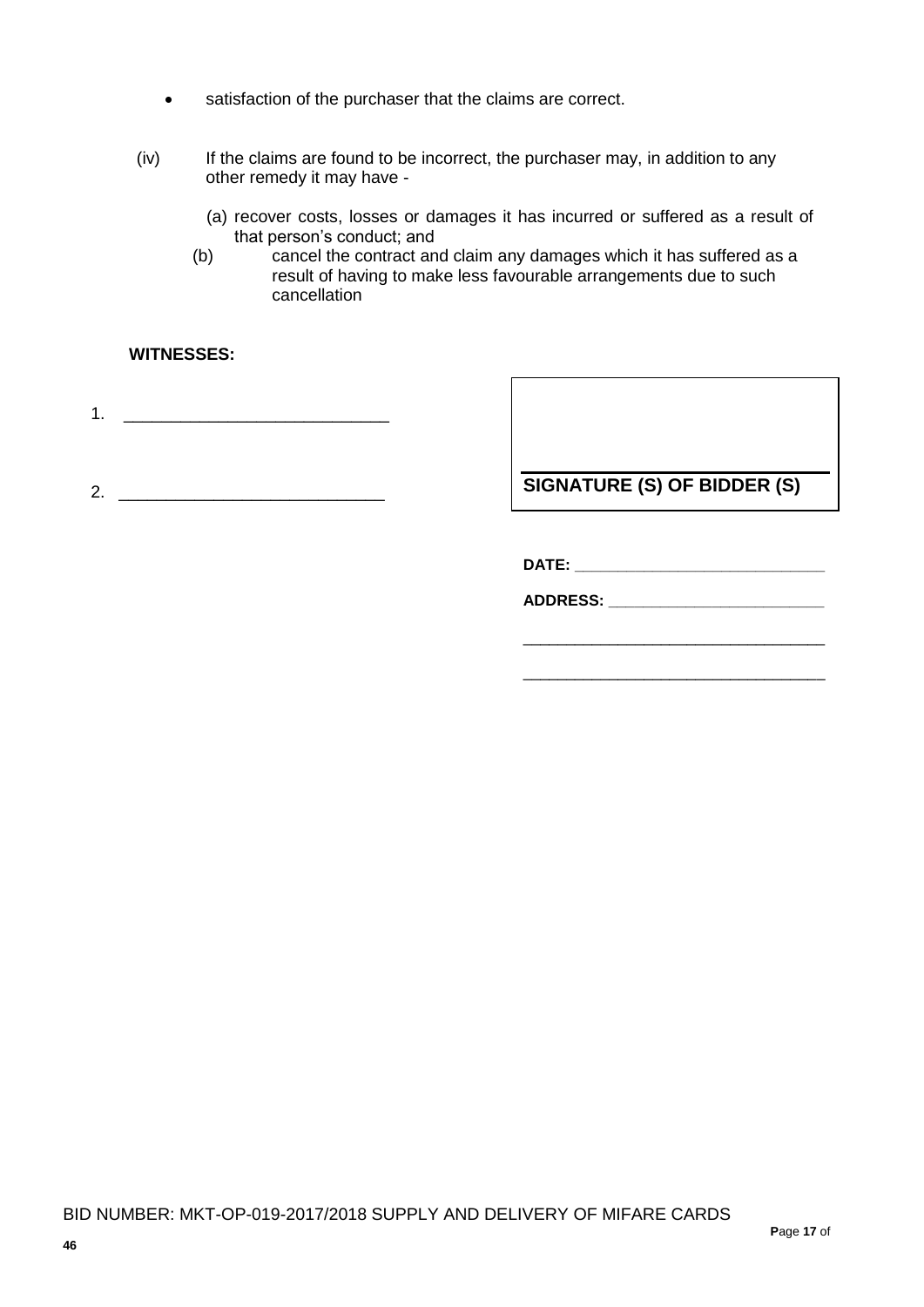#### **DECLARATION OF BIDDER'S PAST SUPPLY CHAIN MANAGEMENT PRACTICES**

- 1 This Municipal Bidding Document must form part of all bids invited.
- 2 It serves as a declaration to be used by municipalities and municipal entities in ensuring that when goods and services are being procured, all reasonable steps are taken to combat the abuse of the supply chain management system.
- 3 The bid of any bidder may be rejected if that bidder, or any of its directors have:
	- a. abused the municipality's / municipal entity's supply chain management system or committed any improper conduct in relation to such system;
	- b. been convicted for fraud or corruption during the past five years;
	- c. willfully neglected, reneged on or failed to comply with any government, municipal or other public sector contract during the past five years; or
	- d. been listed in the Register for Tender Defaulters in terms of section 29 of the Prevention and Combating of Corrupt Activities Act (No 12 of 2004).

#### **4 In order to give effect to the above, the following questionnaire must be completed and submitted with the bid.**

| Item  | Question                                                                                                                            | Yes | <b>No</b> |
|-------|-------------------------------------------------------------------------------------------------------------------------------------|-----|-----------|
| 4.1   | Is the bidder or any of its directors listed on the National Treasury's<br>$\bullet$                                                | Yes | No        |
|       | Database of Restricted Suppliers as companies or persons prohibited                                                                 |     |           |
|       | from doing business with the public sector?                                                                                         |     |           |
|       | (Companies or persons who are listed on this Database                                                                               |     |           |
|       | were informed in writing of this restriction by the Accounting<br>Officer/Authority of the institution that imposed the restriction |     |           |
|       | after the audi alteram partem rule was applied). The Database                                                                       |     |           |
|       | of Restricted Suppliers now resides on the National                                                                                 |     |           |
|       | Treasury's website(www.treasury.gov.za) and<br>be<br>can                                                                            |     |           |
|       | accessed by clicking on its link at the bottom of the home                                                                          |     |           |
|       | page.                                                                                                                               |     |           |
| 4.1.1 | If so, furnish particulars:                                                                                                         |     |           |
|       |                                                                                                                                     |     |           |
|       |                                                                                                                                     |     |           |
| 4.2   | Is the bidder or any of its directors listed on the Register for Tender                                                             | Yes | <b>No</b> |
|       | Defaulters in terms of section 29 of the Prevention and Combating of                                                                |     |           |
|       | Corrupt Activities Act (No 12 of 2004)? The Register for Tender<br>Defaulters can be accessed on the National Treasury's            |     |           |
|       | websitewww.treasury.gov.za) by clicking on its link at the bottom                                                                   |     |           |
|       | of the home page.                                                                                                                   |     |           |
| 4.2.1 | If so, furnish particulars:                                                                                                         |     |           |
|       |                                                                                                                                     |     |           |
|       |                                                                                                                                     |     |           |
| 4.3   | Was the bidder or any of its directors convicted by a court of law                                                                  | Yes | No        |
|       | (including a court of law outside the Republic of South Africa) for fraud                                                           |     |           |
|       | or corruption during the past five years?                                                                                           |     |           |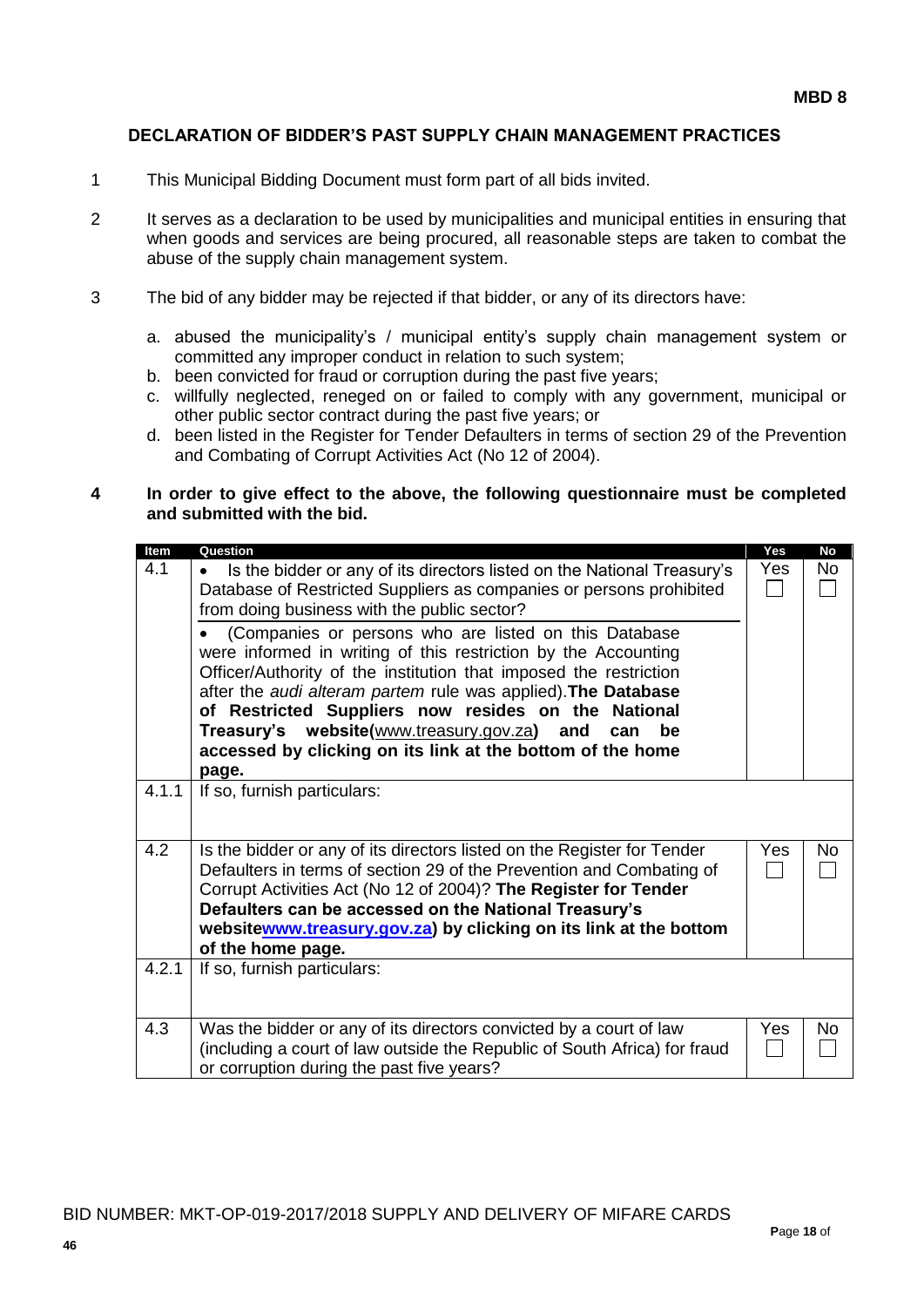| If so, furnish particulars:                                                                                                                                                                                                                     |          |          |
|-------------------------------------------------------------------------------------------------------------------------------------------------------------------------------------------------------------------------------------------------|----------|----------|
|                                                                                                                                                                                                                                                 |          |          |
| Does the bidder or any of its directors owe any municipal rates and<br>taxes or municipal charges to the municipality / municipal entity, or to<br>any other municipality / municipal entity, that is in arrears for more<br>than three months? | Yes.     | No<br>No |
| If so, furnish particulars:                                                                                                                                                                                                                     |          |          |
| Was any contract between the bidder and the municipality / municipal<br>entity or any other organ of state terminated during the past five years<br>on account of failure to perform on or comply with the contract?                            | Yes      | No       |
| If so, furnish particulars:                                                                                                                                                                                                                     |          |          |
|                                                                                                                                                                                                                                                 | Question | Yes      |

### **CERTIFICATION**

### **I, THE UNDERSIGNED (FULL NAME) \_\_\_\_\_\_\_\_\_\_\_\_\_\_\_\_\_\_\_\_\_\_\_\_\_\_\_\_\_\_\_\_\_\_\_\_\_\_\_\_\_\_\_\_\_\_**

**CERTIFY THAT THE INFORMATION FURNISHED ON THIS DECLARATION FORM TRUE AND CORRECT.**

**I ACCEPT THAT, IN ADDITION TO CANCELLATION OF A CONTRACT, ACTION MAY BE TAKEN AGAINST ME SHOULD THIS DECLARATION PROVE TO BE FALSE.**

**Signature Date** 

**\_\_\_\_\_\_\_\_\_\_\_\_\_\_\_\_\_\_\_\_\_\_\_\_\_\_\_\_\_\_ \_\_\_\_\_\_\_\_\_\_\_\_\_\_\_\_\_\_\_\_\_\_\_\_\_**

**\_\_\_\_\_\_\_\_\_\_\_\_\_\_\_\_\_\_\_\_\_\_\_\_\_\_\_\_\_\_ \_\_\_\_\_\_\_\_\_\_\_\_\_\_\_\_\_\_\_\_\_\_\_\_\_ Position Name of Bidder**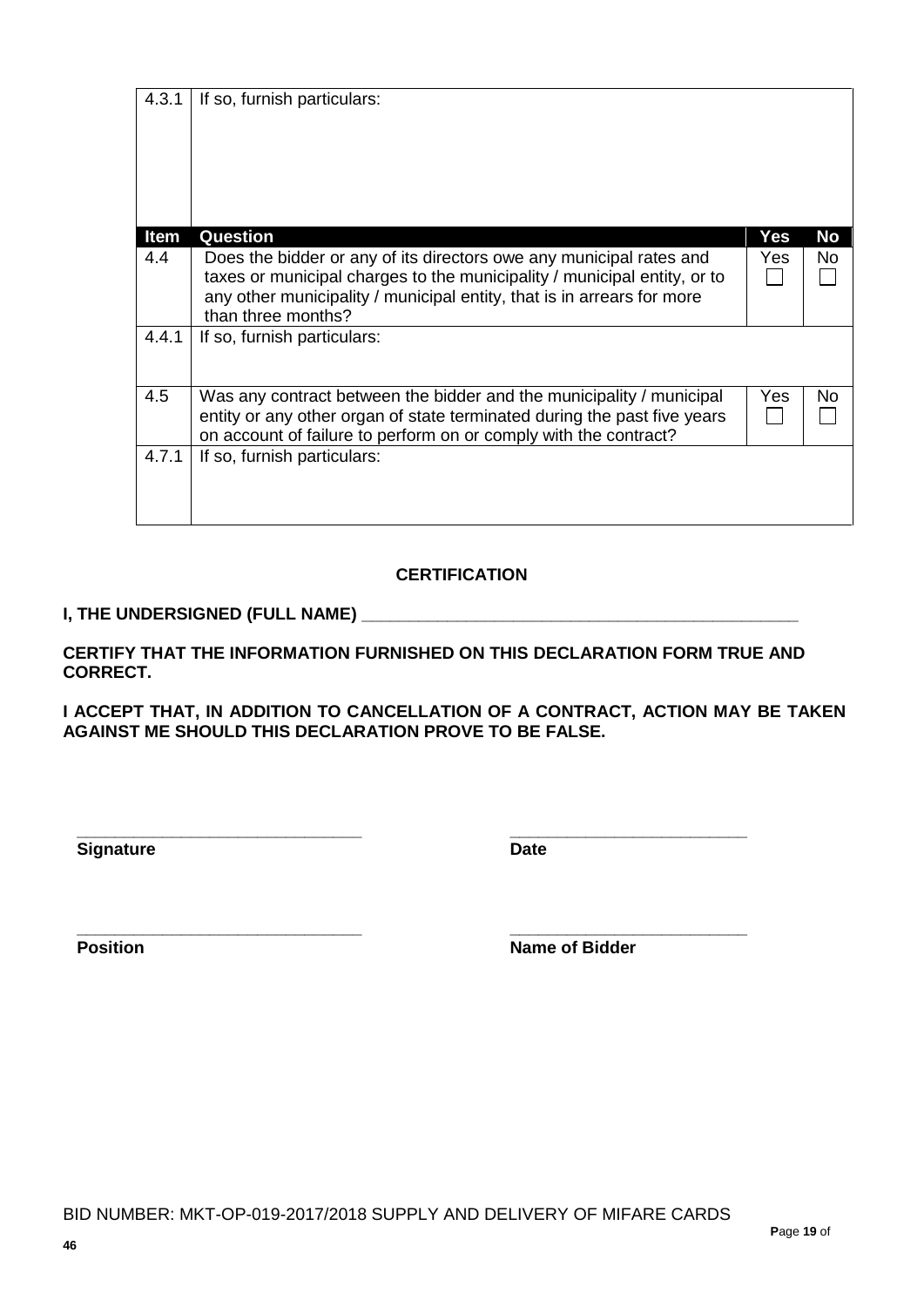### **CERTIFICATE OF INDEPENDENT BID DETERMINATION**

- 1 This Municipal Bidding Document (MBD) must form part of all bids<sup>1</sup> invited.
- 2 Section 4 (1) (b) (iii) of the Competition Act No. 89 of 1998, as amended, prohibits an agreement between, or concerted practice by, firms, or a decision by an association of firms, if it is between parties in a horizontal relationship and if it involves collusive bidding (or bid rigging).² Collusive bidding is a *pe se* prohibition meaning that it cannot be justified under any grounds.
- 3 Municipal Supply Regulation 38 (1) prescribes that a supply chain management policy must provide measures for the combating of abuse of the supply chain management system, and must enable the accounting officer, among others, to:
	- a. take all reasonable steps to prevent such abuse;
	- b. reject the bid of any bidder if that bidder or any of its directors has abused the supply chain management system of the municipality or municipal entity or has committed any improper conduct in relation to such system; and
	- c. cancel a contract awarded to a person if the person committed any corrupt or fraudulent act during the bidding process or the execution of the contract.
- 4 This MBD serves as a certificate of declaration that would be used by institutions to ensure that, when bids are considered, reasonable steps are taken to prevent any form of bid-rigging.
- 5 In order to give effect to the above, the attached Certificate of Bid Determination (MBD 9) must be completed and submitted with the bid:

**¹ Includes price quotations, advertised competitive bids, limited bids and proposals.**

**² Bid rigging (or collusive bidding) occurs when businesses, that would otherwise be expected to compete, secretly conspire to raise prices or lower the quality of goods and / or services for purchasers who wish to acquire goods and / or services through a bidding process. Bid rigging is, therefore, an agreement between competitors not to compete.**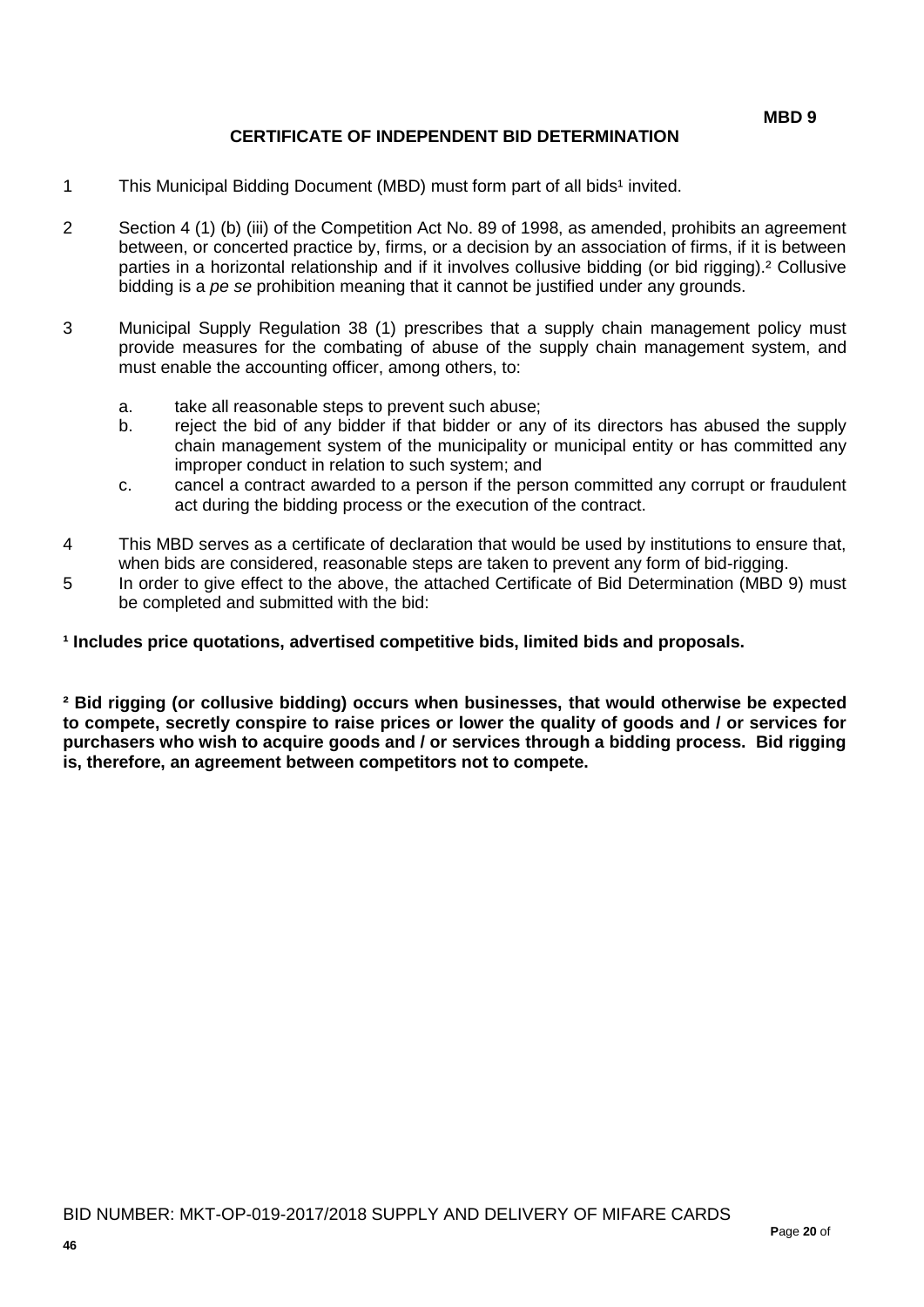## **CERTIFICATE OF INDEPENDENT BID DETERMINATION**

I, the undersigned, in submitting the accompanying bid:

(Bid Number and Description)

\_\_\_\_\_\_\_\_\_\_\_\_\_\_\_\_\_\_\_\_\_\_\_\_\_\_\_\_\_\_\_\_\_\_\_\_\_\_\_\_\_\_\_\_\_\_\_\_\_\_\_\_\_\_\_\_\_\_\_\_\_\_\_\_\_\_\_\_\_\_\_\_\_\_\_\_\_\_

\_\_\_\_\_\_\_\_\_\_\_\_\_\_\_\_\_\_\_\_\_\_\_\_\_\_\_\_\_\_\_\_\_\_\_\_\_\_\_\_\_\_\_\_\_\_\_\_\_\_\_\_\_\_\_\_\_\_\_\_\_\_\_\_\_\_\_\_\_\_\_\_\_\_\_\_\_\_

in response to the invitation for the bid made by:

(Name of Municipality / Municipal Entity)

do hereby make the following statements that I certify to be true and complete in every respect:

I certify, on behalf of: the state of the state of the state of the state of the state of the state of the state of the state of the state of the state of the state of the state of the state of the state of the state of th

(Name of Bidder)

- 1. I have read and I understand the contents of this Certificate;
- 2. I understand that the accompanying bid will be disqualified if this Certificate is found not to be true and complete in every respect;
- 3. I am authorized by the bidder to sign this Certificate, and to submit the accompanying bid, on behalf of the bidder;
- 4. Each person whose signature appears on the accompanying bid has been authorized by the bidder to determine the terms of, and to sign, the bid, on behalf of the bidder;
- 5. For the purposes of this Certificate and the accompanying bid, I understand that the word "competitor" shall include any individual or organization, other than the bidder, whether or not affiliated with the bidder, who:
	- (a) has been requested to submit a bid in response to this bid invitation;
	- (b) could potentially submit a bid in response to this bid invitation, based on their qualifications, abilities or experience; and
	- (c) provides the same goods and services as the bidder and/or is in the same line of business as the bidder
- 6. The bidder has arrived at the accompanying bid independently from, and without consultation, communication, agreement or arrangement with any competitor. However communication between partners in a joint venture or consortium<sup>3</sup> will not be construed as collusive bidding.

**46**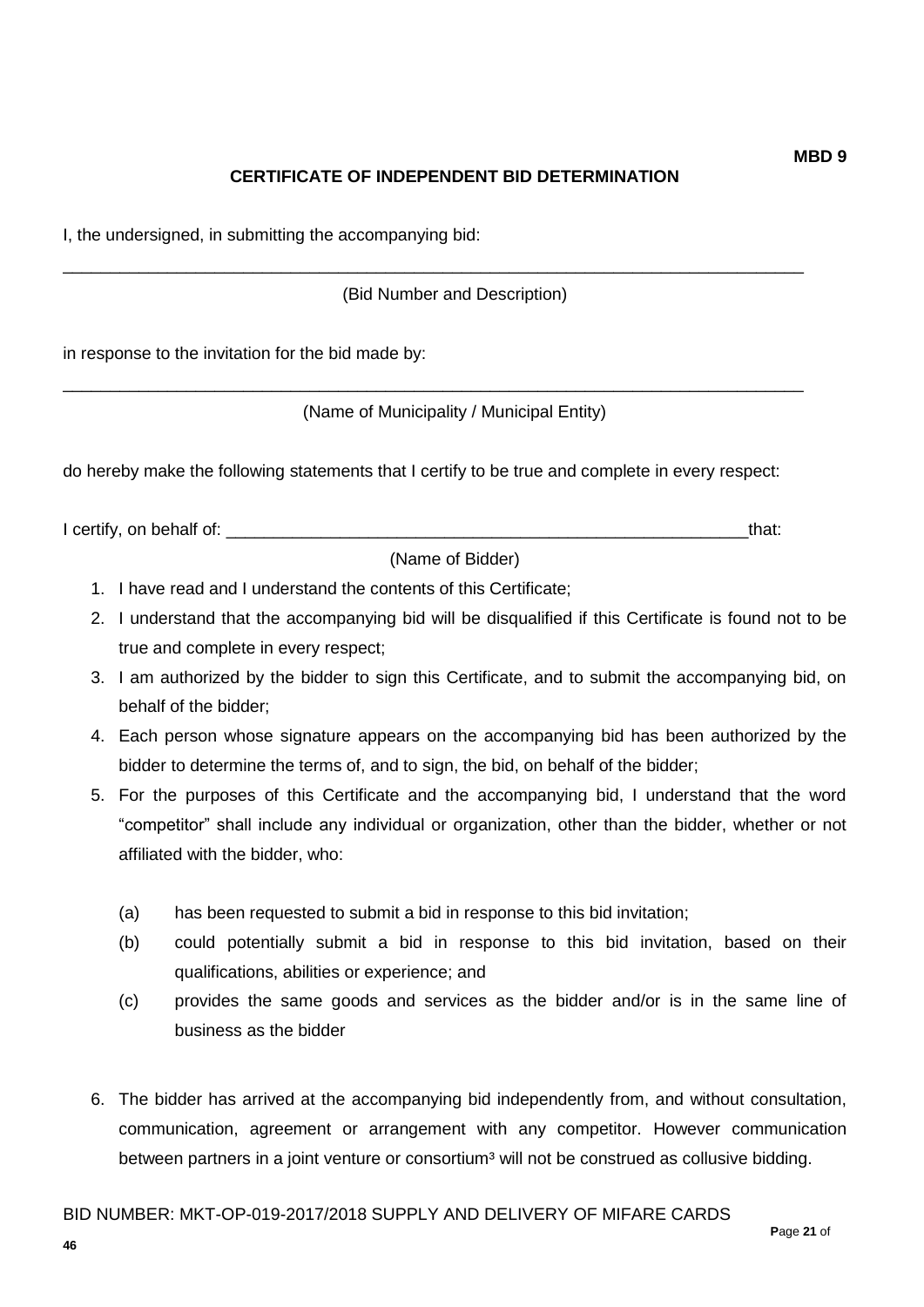- 7. In particular, without limiting the generality of paragraphs 6 above, there has been no consultation, communication, agreement or arrangement with any competitor regarding:
	- (a) prices;
	- (b) geographical area where product or service will be rendered (market allocation)
	- (c) methods, factors or formulas used to calculate prices;
	- (d) the intention or decision to submit or not to submit, a bid;
	- (e) the submission of a bid which does not meet the specifications and conditions of the bid; or
	- (f) bidding with the intention not to win the bid.
- 8. In addition, there have been no consultations, communications, agreements or arrangements with any competitor regarding the quality, quantity, specifications and conditions or delivery particulars of the products or services to which this bid invitation relates.
- 9. The terms of the accompanying bid have not been, and will not be, disclosed by the bidder, directly or indirectly, to any competitor, prior to the date and time of the official bid opening or of the awarding of the contract.

#### **³ Joint venture or Consortium means an association of persons for the purpose of combining their expertise, property, capital, efforts, skill and knowledge in an activity for the execution of a contract.**

10. I am aware that, in addition and without prejudice to any other remedy provided to combat any restrictive practices related to bids and contracts, bids that are suspicious will be reported to the Competition Commission for investigation and possible imposition of administrative penalties in terms of section 59 of the Competition Act No 89 of 1998 and or may be reported to the National Prosecuting Authority (NPA) for criminal investigation and or may be restricted from conducting business with the public sector for a period not exceeding ten (10) years in terms of the Prevention and Combating of Corrupt Activities Act No 12 of 2004 or any other applicable legislation.

**Signature Date**

\_\_\_\_\_\_\_\_\_\_\_\_\_\_\_\_\_\_\_\_\_\_\_\_\_\_\_\_\_\_\_\_\_\_\_\_\_\_\_ \_\_\_\_\_\_\_\_\_\_\_\_\_\_\_\_\_\_\_\_\_\_\_

\_\_\_\_\_\_\_\_\_\_\_\_\_\_\_\_\_\_\_\_\_\_\_\_\_\_\_\_\_\_\_\_\_\_\_\_\_\_\_ \_\_\_\_\_\_\_\_\_\_\_\_\_\_\_\_\_\_\_\_\_\_\_ **Position Position Name of Bidder**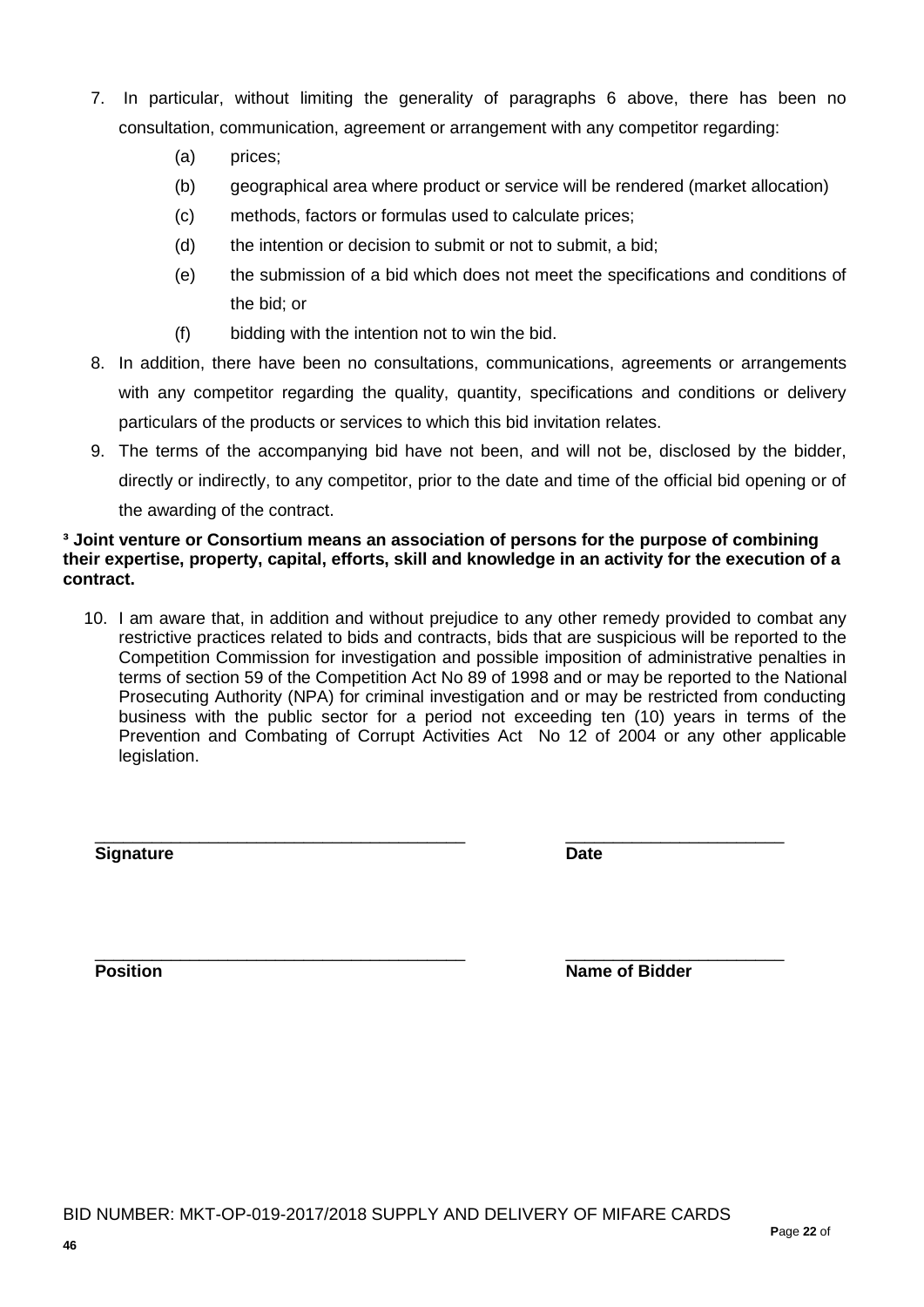## **GENERAL CONDITIONS OF CONTRACT**

| 1.       |  |
|----------|--|
|          |  |
| 2.<br>3. |  |
|          |  |
| 4.       |  |
| 5.       |  |
| 6.       |  |
| 7.       |  |
|          |  |
| 8.       |  |
| 9.       |  |
|          |  |
| 10.      |  |
|          |  |
|          |  |
|          |  |
| 11.      |  |
| 12.      |  |
| 13.      |  |
| 14.      |  |
| 15.      |  |
| 16.      |  |
| 17.      |  |
| 18.      |  |
| 19.      |  |
| 20.      |  |
| 21.      |  |
| 22.      |  |
| 23.      |  |
|          |  |
|          |  |

BID NUMBER: MKT-OP-019-2017/2018 SUPPLY AND DELIVERY OF MIFARE CARDS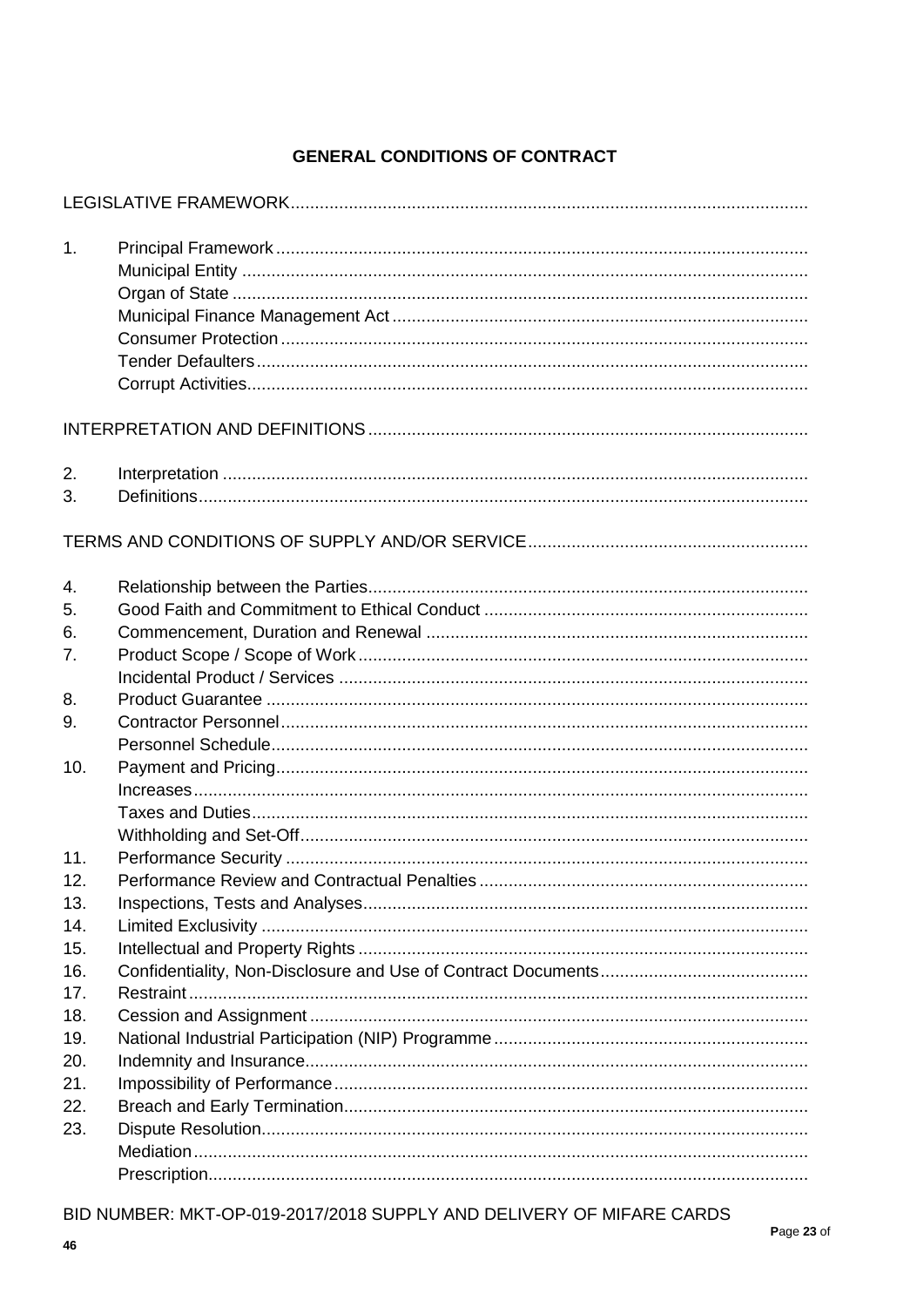| 24. |  |
|-----|--|
|     |  |
|     |  |
|     |  |

### LEGISLATIVE FRAMEWORK

### 1. Principal Framework

The information contained under this heading summarises certain of the principal statutory provisions applicable to the transaction concluded between the Parties. It is included for information purposes only and should not be regarded as legal advice, it being incumbent upon the Contractor to familiarise itself with the legislative framework. These provisions apply at law and the Parties are not competent to exclude the operation thereof by mutual agreement. As such, no agreement, transaction or series of transactions concluded outside of or in contravention of the legislative framework and the procedures provided for therein shall be binding on the Parties notwithstanding the capacity or office held or undertakings given, in writing or otherwise, by the persons contracting on behalf of either Party.

#### Municipal Entity

1.1 Joburg Market is a municipal entity contemplated in section 1, read with sections 86B(1)(a)(i) and 86D(1)(a), of the Municipal Systems Act (32 of 2000), ("MSA"). It was established as such by the Greater Johannesburg Metropolitan Council (predecessor to the City of Johannesburg Metropolitan Municipality or "COJ") who procured, by virtue of the provisions of section 17D of the Promotion of Local Government Affairs Act (91 of 1983) the formation, registration and incorporation of its fresh produce market as the Joburg Market (SOC) Limited in terms of the Companies Act, with the COJ as its sole shareholder. Upon the foregoing and as required by the MSA, Joburg Market entered into a Service Delivery Agreement with the COJ in terms of which Joburg Market was appointed as an external mechanism for the delivery of a municipal service with the mandate to manage and operate the business of the fresh produce market and its assets.

#### Organ of State

1.2 As a municipal entity Joburg Market is an "organ of state" as defined in section 239 of the Constitution of South Africa (108 of 1996) read with section 1 of the Institution of Legal Proceedings Against Organs of State Act (40 of 2002).

### Municipal Finance Management Act

1.3 Contracting with Joburg Market is subject, amongst others, to the Municipal Finance Management Act (56 of 2003) ("MFMA"), the MFMA Supply Chain Management Regulations (GN 868 in GG 27636 of 30 May 2005) ("SCM Regulations") and, specifically, Joburg Market's Supply Chain Management Policy made in terms of section 111 of the MFMA and regulation 2 of the SCM Regulations (collectively referred to as the "SCM Regulatory Framework"). In terms of the irregular expenditure provisions of the SCM Regulatory Framework, Joburg Market is prohibited from making any payment in relation to goods or services unlawfully or irregularly procured and/or rendered, notwithstanding that value might have been received.

#### BID NUMBER: MKT-OP-019-2017/2018 SUPPLY AND DELIVERY OF MIFARE CARDS **P**age **24** of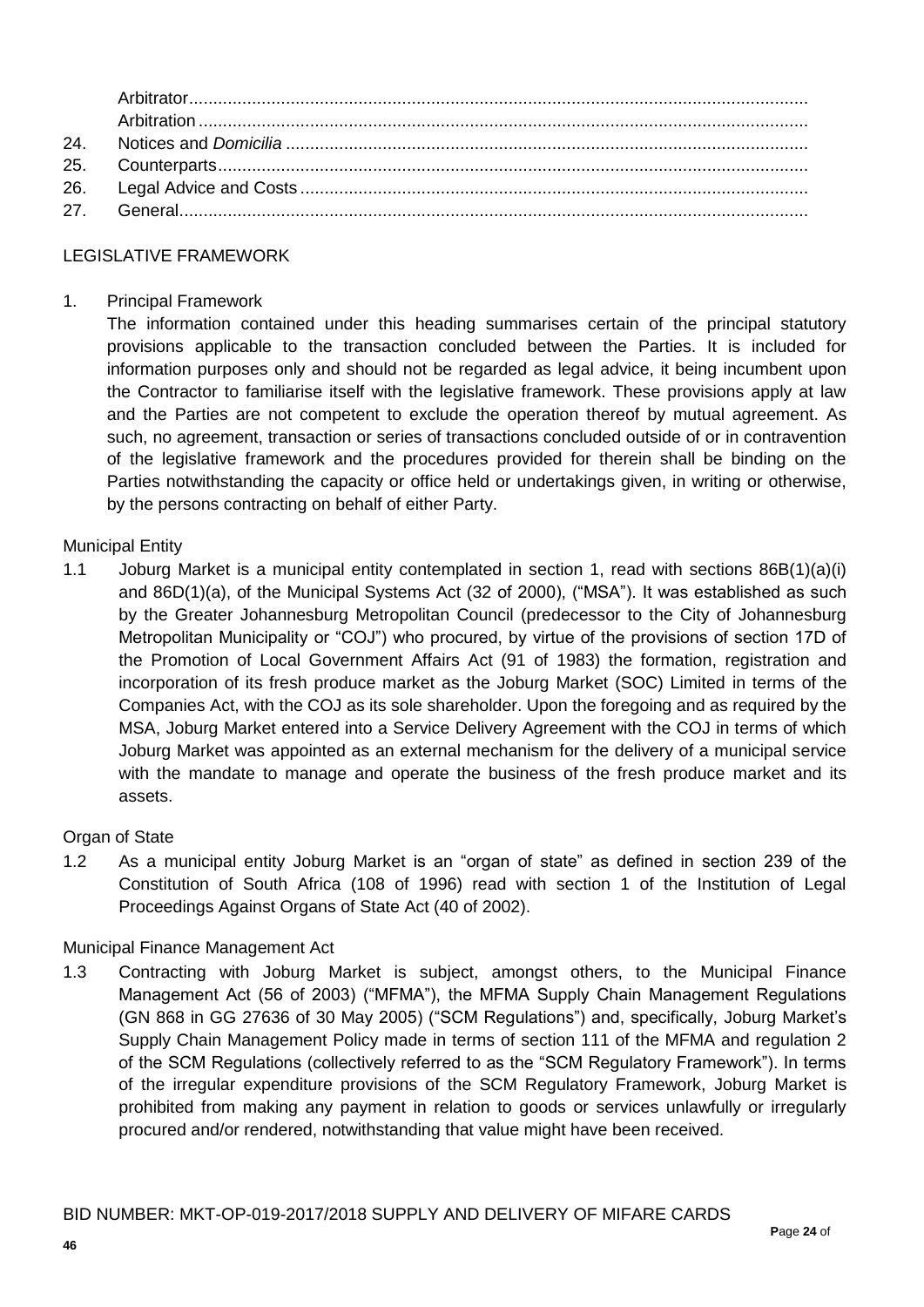### Consumer Protection

1.4 The Consumer Protection Act (68 of 2008) does not, in terms of section 5(2)(a), apply to any transaction in terms of which goods or services are supplied to the State. However, section 5(5) stipulates that notwithstanding the foregoing exemption, those goods, and the importer or producer, distributor and retailer of those goods are nevertheless subject to, amongst others, the provisions of section 61. Section 61 sets out the liability of the producer and/or supplier for any harm caused wholly or partly as a consequence of a product failure, defect or hazard in any goods, irrespective of whether the harm resulted from any negligence on the part of the producer, importer, distributor or retailer, as the case may be. In terms of subsections 61(5)(c) and (d), harm for which the Contractor may be held liable includes any loss of, or physical damage to, any property of Joburg Market irrespective of whether it is movable or immovable including economic loss occasioned by such harm.

### Competitive Behaviour

1.5 In terms of section 4(1)(b)(iii) of the Competition Act (89 of 1998) an agreement between, or concerted practice by, firms, or a decision by an association of firms, is prohibited if it is between parties in a horizontal relationship and if bidders was involved in collusive bidding (or bid rigging). If bidders, based on reasonable grounds or evidence obtained by Joburg Market, have engaged such restrictive practices, Joburg Market may refer the matter to the Competition Commission for investigation and possible imposition of administrative penalties. If a bidders are found guilty by the Competition Commission Joburg Market may, in addition and without prejudice to any other remedy provided for in this Agreement or at law, invalidate the bid and/or terminate this Agreement in whole or part, and/or restrict the bidders from conducting business with the public sector for a period not exceeding ten (10) years.

#### Tender Defaulters

- 1.6 Where Joburg Market terminates this Agreement in whole or in part, it may decide to impose a restriction penalty on the Contractor by prohibiting the Contractor from doing business with the public sector for a period not exceeding 10 years. If Joburg Market intends imposing a restriction on a Contractor or any person associated with the Contractor, the Contractor will be allowed a period of not more than fourteen (14) days to provide reasons why the envisaged restriction should not be imposed. Should the Contractor fail to respond within the stipulated fourteen (14) days, Joburg Market might regard the intended penalty as not objected against and may impose it. Any restriction imposed on any person by the Accounting Officer of Joburg Market will, at the discretion of the Accounting Officer, also be applicable to any other enterprise or any partner, manager, director or other person who wholly or partly exercises, exercised or may exercise control over the enterprise of the first-mentioned person.
- 1.7 If a restriction is imposed, Joburg Market must, within five (5) working days of such imposition, furnish the National Treasury, with the following information:
	- 1.7.1 the name and address of the Contractor and/or person restricted by Joburg Market;
	- 1.7.2 the date of commencement of the restriction;
	- 1.7.3 the period of restriction; and
	- 1.7.4 the reasons for the restriction.
- 1.8 These details will be loaded in the National Treasury's central database of suppliers or persons prohibited from doing business with the public sector.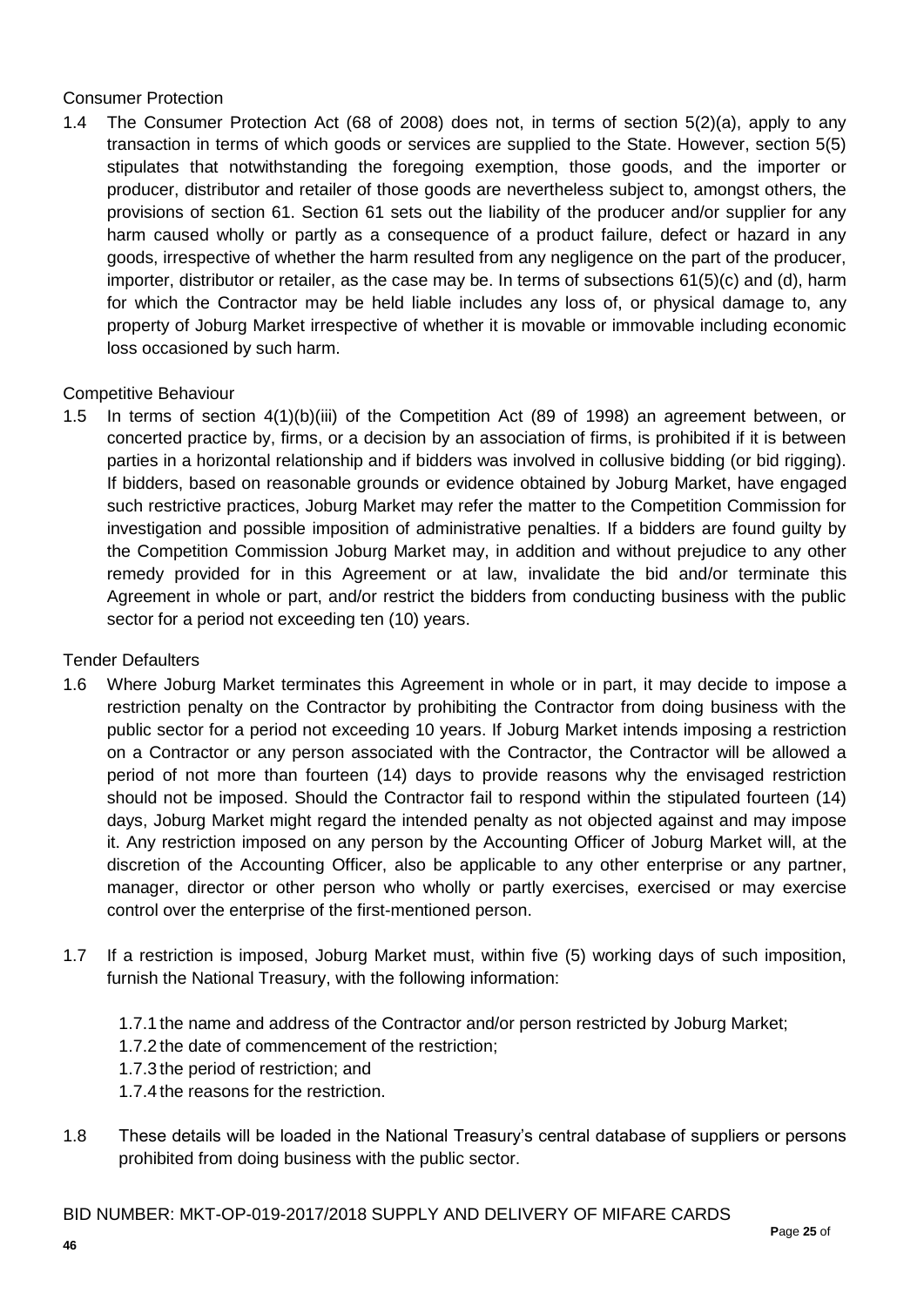## Corrupt Activities

1.9 If a court of law convicts a person of an offence under sections 12 or 13 of the Prevention and Combating of Corrupt Activities Act (12 of 2004), the court may also rule that such person's name be endorsed on the Register for Tender Defaulters. When a person's name has been endorsed on the Register, the person will be prohibited from doing business with the public sector for a period not less than five years and not more than 10 years.

### INTERPRETATION AND DEFINITIONS

### 2. Interpretation

This Agreement shall be governed and interpreted in accordance with the laws of the RSA; and

- 2.1 headings shall be read for the purpose of reference only and shall not be used in the interpretation of nor modify nor amplify the terms of this Agreement.
- 2.2 words importing any gender include the others; the singular include the plural and vice versa and natural persons include created entities, other legal *personae* (corporate or unincorporate) and the state and vice versa.
- 2.3 all provisions of this Agreement are severable from each other and any provision which is or may become unenforceable shall be ineffective to the extent of such unenforceability and shall be treated as if not written and severed without invalidating the remaining provisions of this Agreement (or affecting the validity or enforceability of such provision in any other jurisdiction); the Parties who declare their intention that this Agreement would be executed without such unenforceable provision if they were aware of such unenforceability at the time of execution hereof and that this Agreement should be implemented or continue to be implemented, having regard to each Party's rationale and purpose in entering into this Agreement.
- 2.4 when any number of days is prescribed, these shall business days (unless days are described as calendar days in which event Saturdays, Sundays and public holiday's shall be included) reckoned exclusively of the first and inclusively of the last day.
- 2.5 any reference to any statute, regulation or other legislation shall be a reference to that statute, regulation or other legislation as at the Signature Date, and as amended or substituted from time to time thereafter.
- 2.6 the words "include", "including" and "in particular" shall be construed as being by way of example or emphasis and shall not be construed as, nor shall they take effect as, limiting the generality of any preceding words.
- 2.7 the rule of construction that a contract shall be interpreted against the Party principally responsible for the drafting or preparation of the contract, shall not apply.
- 2.8 any annexures, schedules, and/or documents ("appendices") referred to in this Agreement shall be deemed to be incorporated in and form an integral part hereof; in the event of a conflict between any appendices and this Agreement, the provisions of this Agreement shall prevail.
- 2.9 the termination of this Agreement shall not affect those of the provisions which provide that they shall operate after termination or which of necessity must continue to have effect thereafter notwithstanding that specific clauses do not expressly provide for such continuation.
- 2.10 any substantive provision imposing rights or obligations on a Party, notwithstanding that it is only in a definition clause, shall have effect as if it were a substantive provision in the body of this Agreement.

BID NUMBER: MKT-OP-019-2017/2018 SUPPLY AND DELIVERY OF MIFARE CARDS **P**age **26** of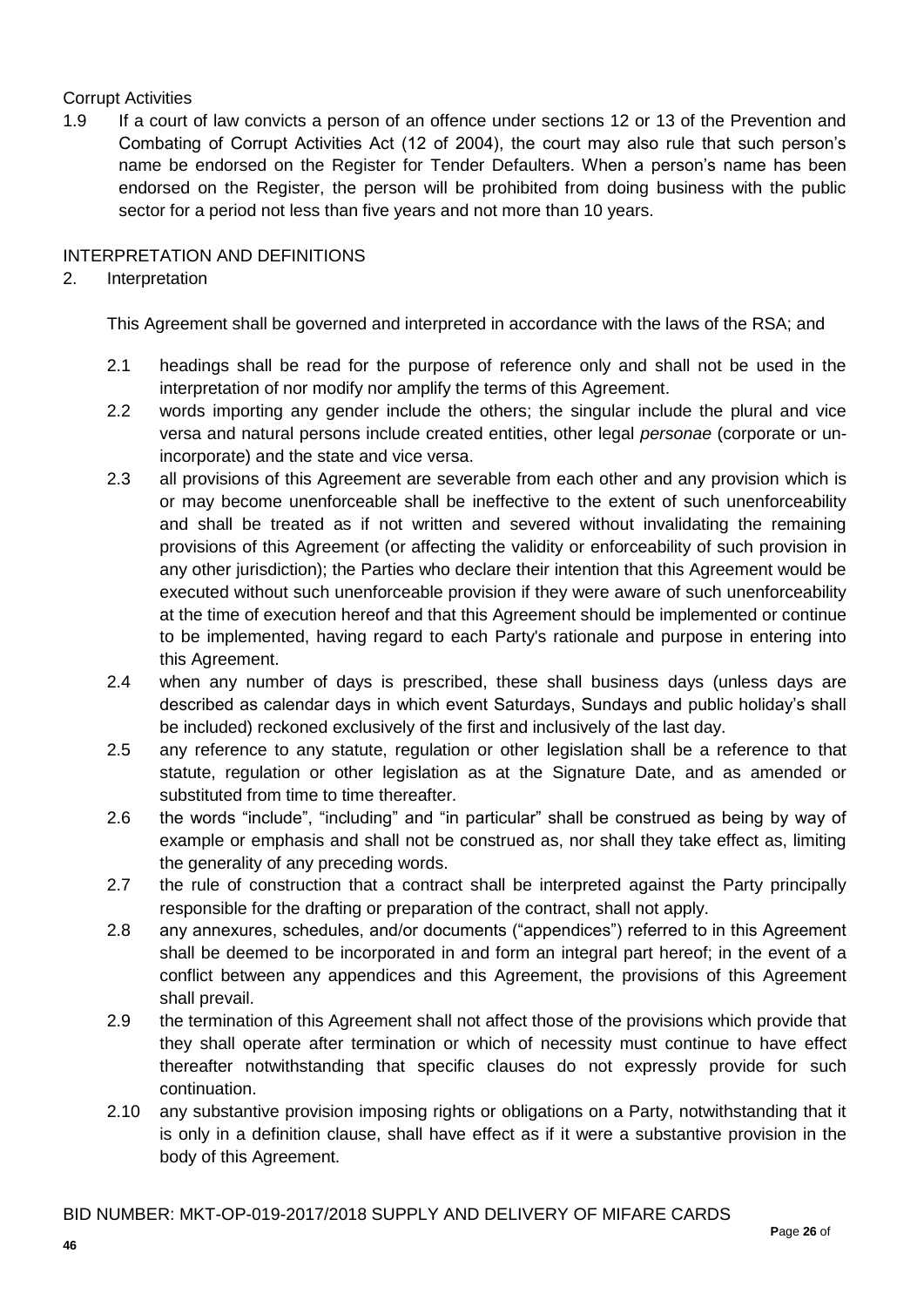- 2.11 information supplied in the bidding documents shall be construed as material representations made by the Contractor, which induced Joburg Market to enter into this Agreement.
- 3. Definitions

Unless clearly inconsistent with or otherwise indicated by the context, the following expressions shall bear the meanings assigned to them and cognate expressions shall bear corresponding meanings in this Agreement:

- 3.1 "Agreement" means this Agreement entered into between Joburg Market and the Contractor including the appendices and all documents included therein by reference.
- 3.2 "Annexure A" means the Contractor's tender to supply the Product or render the Services or works to Joburg Market in terms of the scope of work and on the terms and conditions, pricing and payment terms set out therein.
- 3.3 "Annexure B" means a copy of Joburg Market Supply Chain Management Policy in terms of which this Agreement and the bid was specified, evaluated, adjudicated and awarded.
- 3.4 "Annexure C" means, if applicable to the subject matter of this Agreement and the Contractor's obligations in terms thereof, the Contractor's Personnel Schedule.
- 3.5 "Annexure D" means, if applicable to services rendered at Joburg Market's premises by the Contractor, the Occupational Health and Safety Act Agreement entered into between the Parties in terms of section 37(2) of that Act.
- 3.6 "Annexure E" means, if applicable in terms of the scope of work, the Contractor's Project Plan delivered to Joburg Market within the time specified therefore.
- 3.7 "Annexure F" means, if applicable to the Product or the subject matter of this Agreement and read conjunctively with the Contractor's obligations in terms of the Consumer Protection Act, the express warranties provided by the Contractor in relation to the Product.
- 3.8 "Annexure G" means a copy of the regulation 36 deviation approved by the Accounting Officer (Chief Executive Officer) of Joburg Market in the event that in the procurement of this Agreement the official procurement processes was dispensed with based on an exceptional circumstance allowed by the SCM Regulatory Framework.
- 3.9 "Closing Time" means the date and hour specified in the bidding documents for the receipt of bids.
- 3.10 "Commencement Date" means, notwithstanding the Signature Date, the date specified in the Contract Schedule.
- 3.11 "Confidential Information" means including this Agreement, Joburg Market's trade secrets, processes, techniques, methods, designs, products and organisational and other structures employed in its business, the contractual and financial arrangements with its suppliers, customers, employees, clients and other business associates, its financial details including its results, details of the prospective and existing clients, customers and employees, its business strategies, general modus operandi, client information including its customer lists and customer contact details, price lists, employee remuneration and salary packages, medical and/or patient information, computer programs and information systems, policies and procedures, diagnostic tools, data, diagrams, reports including incidents, incident reports, electronic and other visual and audio recordings, related statistics, specifications, charts, studies and Intellectual Property, know-how, trade and any other similar information all of which is, by its nature, confidential and/or proprietary to Joburg Market and its business.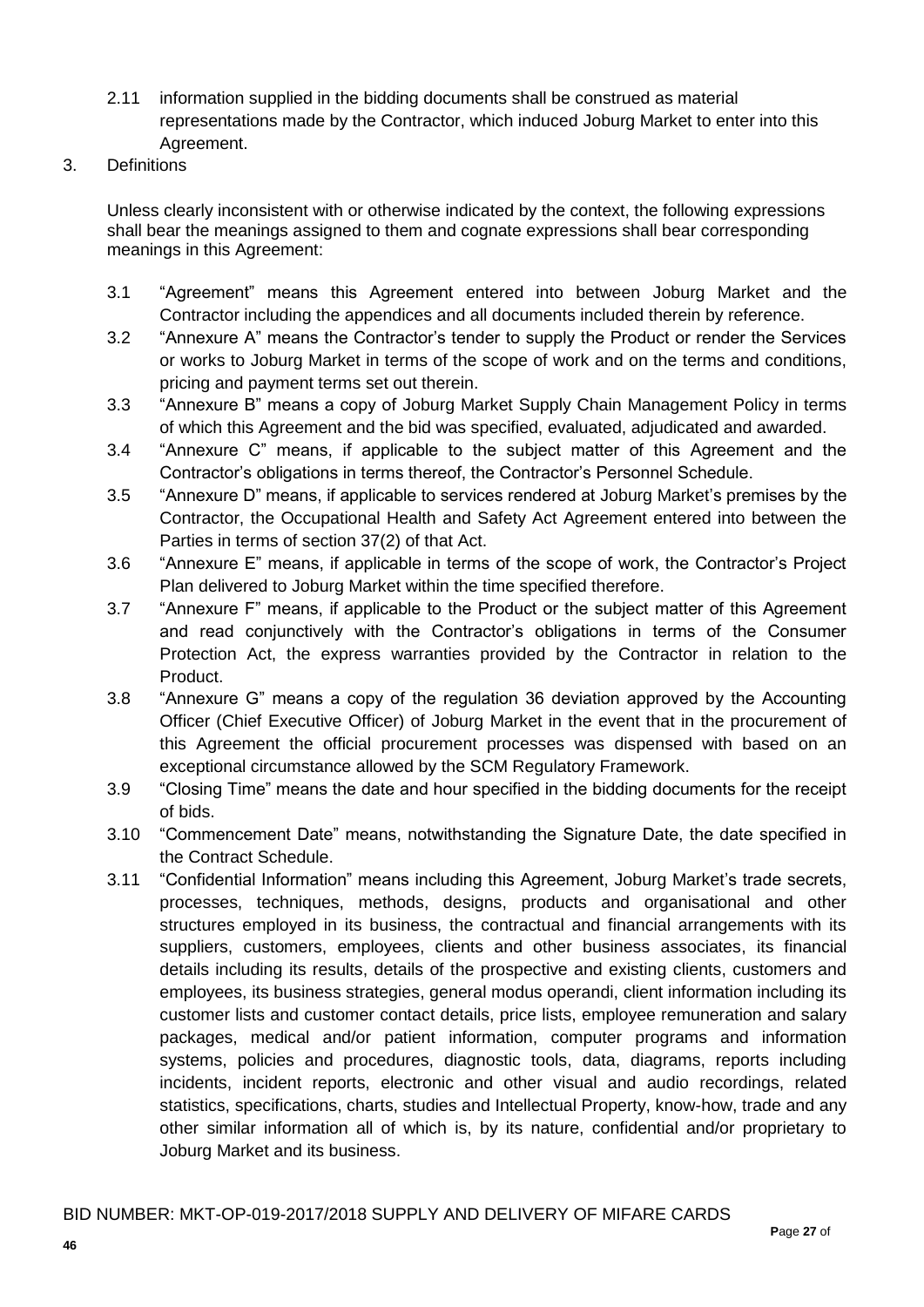- 3.12 "Contractor" means the incorporated entity, consortium, and partnership or individual who is the service provider, supplier or seller in terms of this Agreement, identified as such in the Contract Schedule; howsoever the Contractor may be legally constituted or formed.
- 3.13 "Contract Period" means the period set out in the Contract Schedule.
- 3.14 "Contract Price" means the price payable to the Contractor under this Agreement for the full and proper performance of its contractual obligations specified in the Contract Schedule.
- 3.15 "Corrupt Practice" means the offering, giving, receiving, or soliciting of a thing of value to influence the action of a public official in the procurement process or in the execution of this Agreement.
- 3.16 "Countervailing Duties" are imposed in cases where an enterprise abroad is subsidised by its government and encouraged to market its products internationally.
- 3.17 "Country of Origin" means the place where the Product was mined, grown or produced or from which the services are supplied.
- 3.18 "CPI" means the headline consumer price index (for all urban areas) annual inflation rate, or such amended or replacement index, as published monthly by Statistics South Africa in Statistical Release P0141, available from <http://www.statssa.gov.za>.
- 3.19 "Default Interest" means interest chargeable in terms of this Agreement to unpaid amounts or outstanding obligations which interest shall be calculated, from the due date until date of payment, on a daily balance and compounded monthly in arrear at an annual rate of two percent (2%) above the prevailing, variable prime rate publicly quoted by ABSA Bank Limited from time to time.
- 3.20 "Delivery" means delivery of the Product (and a reference to the rendering any service or executing any works) inclusive of necessary clearing, documentation, carriage (through whatsoever mode), insurance, licensing, unloading, installation and commissioning in operational working order at the store, site or premises of Joburg Market (which shall, unless the contrary is agreed in writing, be performed, conducted and/or delivered in accordance with Joburg Market's usual policies and procedures), the Contractor bearing all the risks and charges in the Product until completion of delivery is confirmed in writing by Joburg Market.
- 3.21 "Delivery Period" means that period agreed in writing between the Parties in relation to Delivery of the Product or parts thereof by the Contractor, any delay in which shall be deemed a breach of this Agreement and entitle Joburg Market to exercise its remedies in terms of this Agreement or at law.
- 3.22 "Dumping" means a private enterprise resident outside of the RSA market its goods on own initiative in the RSA at lower prices than that of the Country of Origin and which have the potential to harm the local industries in the RSA.
- 3.23 "Fraudulent practice" means a misrepresentation of facts in order to influence a procurement process or the execution of this Agreement to the detriment of any bidder or Joburg Market, and includes collusive practice among bidders (prior to or after bid submission) designed to establish bid prices at artificial non-competitive levels and to deprive the bidder of the benefits of free and open competition.
- 3.24 "Intellectual Property" means collectively, patents, copyright, trademarks, logos, style names, slogans, designs, models, methodologies, inventions, software object code or programme interface and/or structure, and any other type of intellectual property (whether registered or unregistered including applications for and rights to obtain, use or for their protection) which are used or held, whether or not currently, in connection with Joburg Market's business and includes the Confidential Information and, "know-how" being ideas,

BID NUMBER: MKT-OP-019-2017/2018 SUPPLY AND DELIVERY OF MIFARE CARDS **P**age **28** of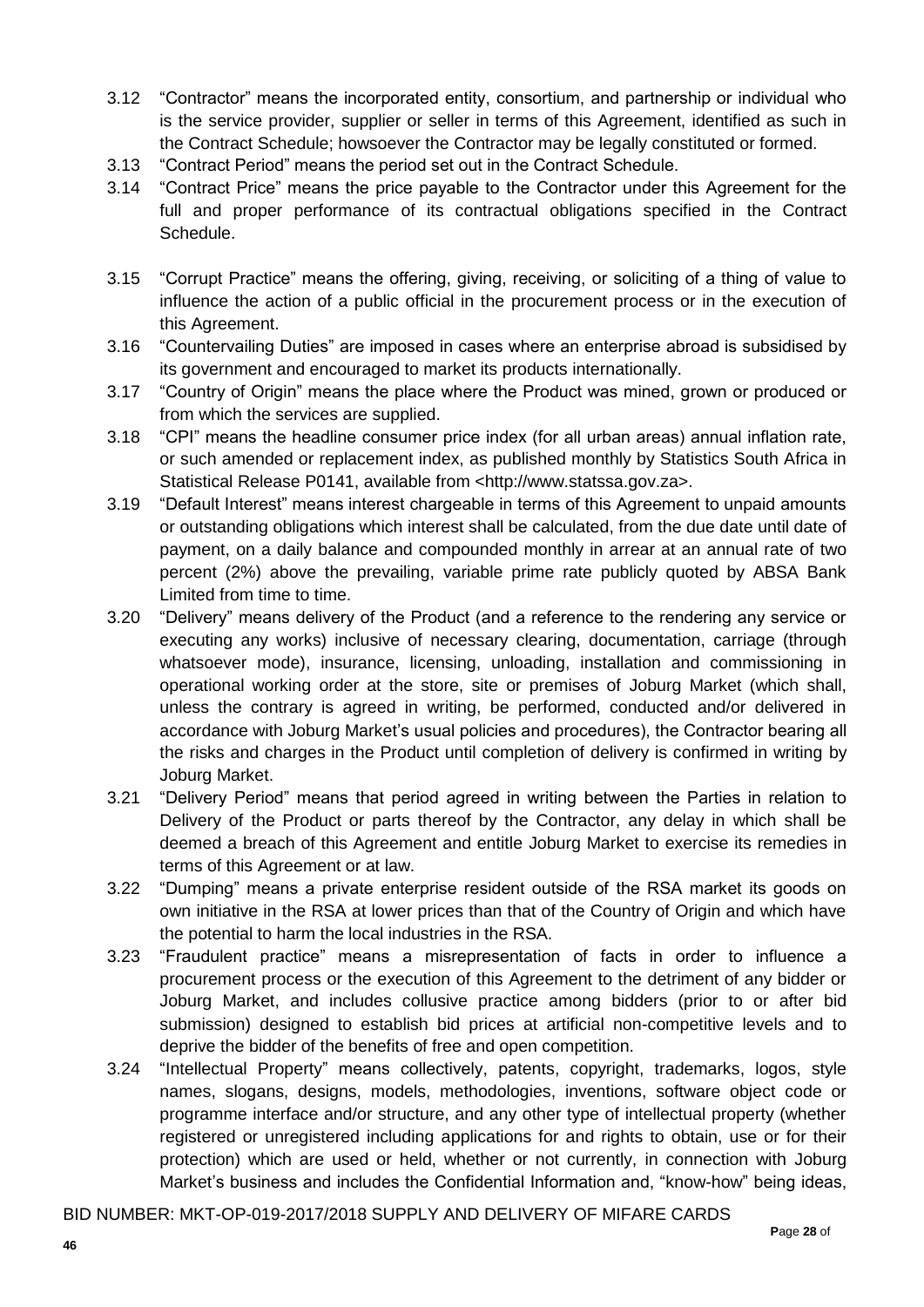designs, documents, diagrams, information, devices, technical data, scientific data, secret and other processes and methods used in connection with Joburg Market's business, and, all available information regarding marketing and promotion of the goods and services of Joburg Market, and, all and any modifications or improvements to any of them.

- 3.25 "Joburg Market" means Joburg Market (SOC) Limited (trading as Joburg Market), a corporatized municipal entity incorporated in terms of the laws of the RSA under registration number 2000/023383/07 and with VAT registration number 4840195038, with its *domicilium citandi et executandi* situated at The Office of the CEO, 3<sup>rd</sup> Floor, Main Building, Joburg Market, 4 Fortune Road (off Heidelberg Road), City Deep, 2049, Johannesburg.
- 3.26 "Imported Content" means that portion of the bidding price represented by the cost of components, parts or materials which have been or are still to be imported (whether by the Contractor or its subcontractors) and which costs are inclusive of the costs abroad, plus freight and other direct importation costs such as landing costs, dock dues, import duty, sales duty or other similar tax or duty at the RSA place of entry as well as transportation and handling charges to the factory in the RSA where the Product covered by the bid will be manufactured.
- 3.27 "Local Content" means that portion of the bidding price, which is not included in the imported content provided that local manufacture does take place.
- 3.28 "Order" means an official written order or requisition issued for the supply of the Product.
- 3.29 "Parties" mean the Contractor and Joburg Market and "Party" shall mean that one of them be indicated by the context.
- 3.30 "Product" means, depending on the subject matter of this Agreement, either or both of:
	- 3.30.1 "Goods" e.g. plant, equipment, machinery, manufactured items and/or other materials or combined works that the Contractor is required to supply to Joburg Market including (where usually, logically or of right or common practice) ancillary services such as installation, commissioning, provision of technical assistance, after sales support, warranty services etc. and/or
	- 3.30.2 "Services" e.g. those functional, consulting and/or professional services or combined works the Contractor as service provider is required to render to Joburg Market including (where usually, logically or of right or common practice) ancillary goods such as spare parts, packing, documents, manuals, reports etc.).
- 3.31 "RSA" means the Republic of South Africa as defined in section 1 of the Constitution of the Republic of South Africa (108 of 1996).
- 3.32 "Signature Date" means the date of the on which this Agreement, or any other document in relation thereto, is signed by the Party signing it last in time on the last date in time.
- 3.33 "VAT" means Value-Added Tax defined and levied in terms of the Value-Added Tax Act (89 of 1991) and unless stated to the contrary, all amounts quoted in this Agreement are quoted exclusive of VAT.

### TERMS AND CONDITIONS OF SUPPLY AND/OR SERVICE

- 4. Relationship between the Parties
	- 4.1 The Contractor shall fulfil its obligations in terms of this Agreement as an independent contractor to Joburg Market and not as an employee, labour broker, agent, partner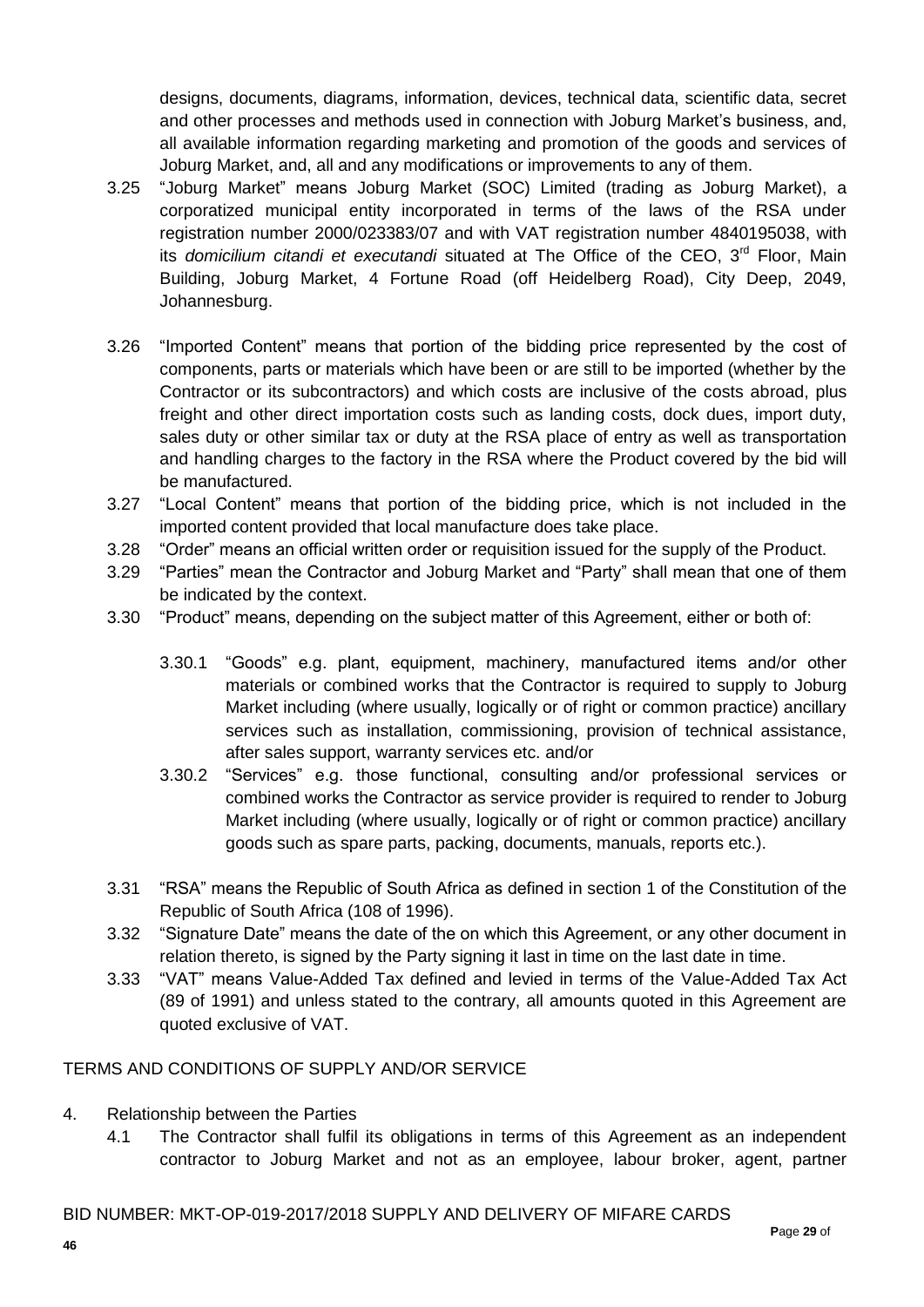(whether in consortium or joint venture) of Joburg Market; and, neither it nor any of its employees shall hold itself/themselves out as being the same.

- 4.2 In addition, save as set out herein, neither Party shall be entitled to bind the other Party to any representation, obligation or promise of any nature whatsoever, pledge the credit of the other or incur any liability on behalf of the other Party or purport to do so.
- 5. Good Faith and Commitment to Ethical Conduct
	- 5.1 The Parties commit to ethical business conduct and undertake to exercise and display the utmost good faith to one another in giving effect to the terms of this Agreement.
	- 5.2 Without limiting the generality of the foregoing the Parties undertake not to accept, offer, induce, permit or promote the acceptance or offering of any gratuity, enticement, incentive or gift that could reasonably be regarded as a bribe or an attempt to otherwise exert undue influence over the recipient.
	- 5.3 The Parties will use their best endeavours to prevent their officers, employees, agents and contractors from doing any of the foregoing; or, to otherwise act in a manner which a reasonable and informed person would regard as unethical or do anything which could reasonably be expected to damage or diminish the reputation or business image of the other.
- 6. Commencement, Duration and Renewal
	- 6.1 This Agreement shall commence on the Commencement Date and endure for the Contract Period, delimited in terms of time and/or the expenditure of a particular amount, as set out in the Contract Schedule.
	- 6.2 In the event that the Contractor's obligations is to be performed in terms of a project plan or in phased or other manner, the same shall be set out in a separate annexure.
	- 6.3 Unless provision is made for renewal in the Contract Schedule, this Agreement shall terminate on the expiry of the Contract Period unless terminated earlier in terms of this Agreement or at law. Any renewal shall be conditional upon the subject matter of this Agreement being susceptible for renewal and, the proper performance by the Contractor of its obligations during the initial Contract Period.
	- 6.4 However, notwithstanding anything to the contrary contained in this Agreement or any terms contained in any document produced whether in relation to this Agreement of otherwise by Joburg Market or the Contractor, any renewal of this Agreement shall at all times:
		- 6.4.1 remain within the discretion and at the option of Joburg Market,
		- 6.4.2 be express and in writing, and
		- 6.4.3 executed no sooner than three (3) months before and no later than the termination date.

### 7. Product Scope / Scope of Work

The relevant part of Annexure A shall apply in relation to the description, quality and quantity of the Product (goods, services, works or any combination thereof) to be delivered to Joburg Market in terms of this Agreement.

7.1 The Product shall conform to the standards, specifications and/or scope of work set out in the bidding documents and, where applicable, be packed in a manner designed to prevent damage or deterioration during transit to its final destination / Joburg Market, which

BID NUMBER: MKT-OP-019-2017/2018 SUPPLY AND DELIVERY OF MIFARE CARDS **P**age **30** of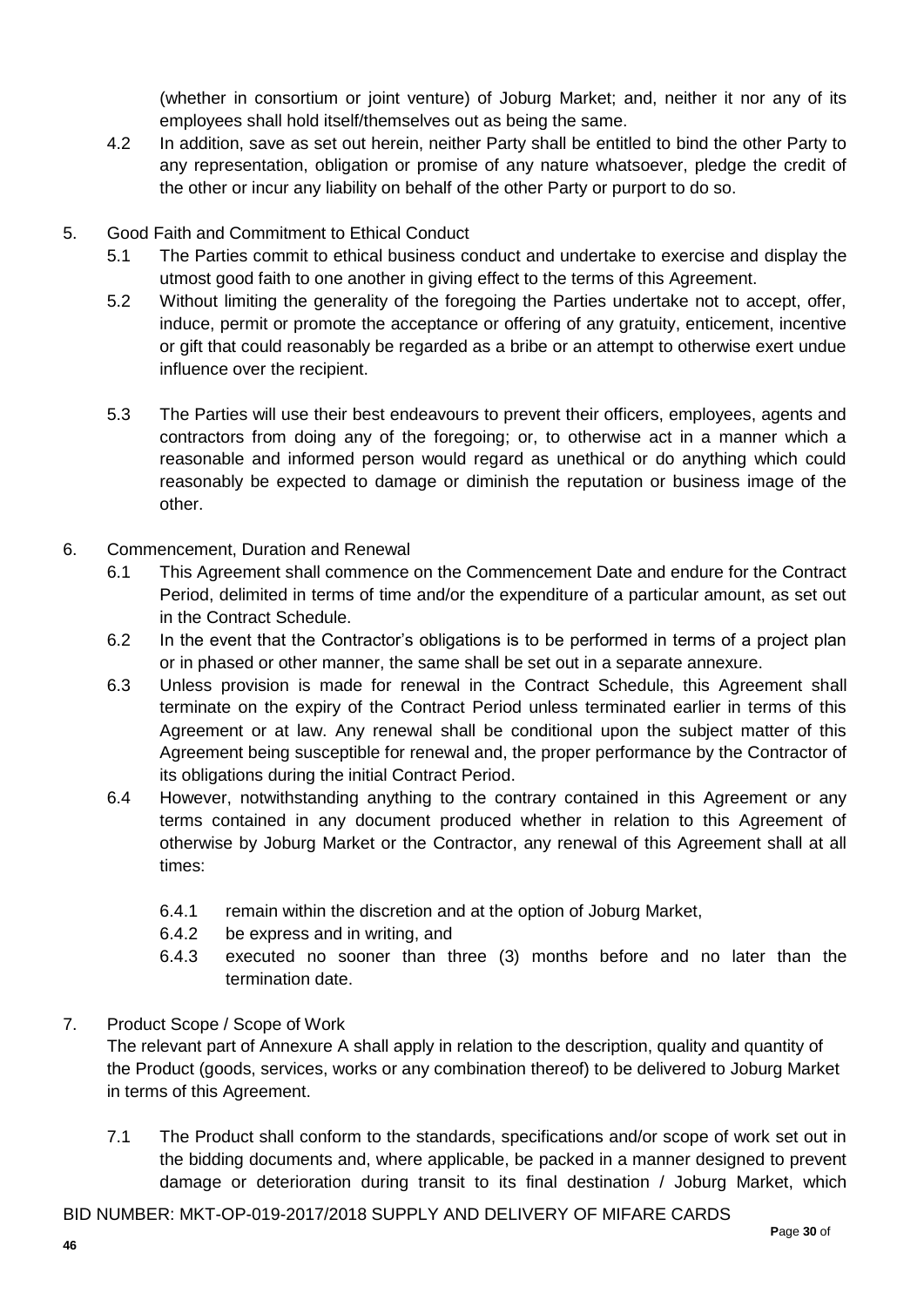packing, marking, case size, weights and documentation both inside and outside the packaging shall:

- 7.1.1 be sufficient to withstand, without limitation, rough handling during transit and exposure to extreme temperatures, salt and precipitation during transit, and open storage.
- 7.1.2 take into consideration, where appropriate, the location of the Product's final destination and the absence of heavy handling facilities at all points in transit.
- 7.1.3 comply strictly with such special requirements expressly provided for in the bidding documents and in any subsequent instructions ordered by Joburg Market.

Incidental Product / Services

- 7.2 The bid documents may require that the Contractor provide any or all of the following incidental Product (services, goods or works including materials, notifications, and information pertaining to spare parts manufactured or distributed by the Contractor or its principal):
	- 7.2.1 performance or supervision of on-site assembly and/or commissioning of the Product.
	- 7.2.2 furnishing of tools required for assembly and/or maintenance of the Product.
	- 7.2.3 furnishing of a detailed operations and maintenance manual for each appropriate unit of the Product.
	- 7.2.4 performance or supervision or maintenance and/or repair of the Product, for a period agreed by the Parties, provided that this shall not relieve the Contractor of any warranty obligations under this Agreement.
	- 7.2.5 training of Joburg Market's personnel, at the Contractor's plant and/or on-site, in assembly, start-up, operation, maintenance, and/or repair of the Product.
	- 7.2.6 such spare parts as Joburg Market may elect to purchase from the Contractor, provided that this election shall not relieve the Contractor of any warranty obligations under this Agreement and advance notification to the discontinuation of any particular model of Product, spare parts etc. in sufficient time to permit Joburg Market to procure needed requirements.
- 7.3 Prices charged by the Contractor for incidental Product and/or services, if not included in the Contract Price, shall be agreed upon in advance by the Parties and shall not exceed the prevailing rates charged to other Parties by the supplier for similar services.

### 8. Product Guarantee

- 8.1 The Contractor warrants that the Product shall be fit for the intended purpose of use and free of defect, arising from design, materials, or workmanship (except when the design and/or material is required by Joburg Market's specifications) or from any act or omission of the Contractor and that it is new, unused, of the most recent or current model, and incorporates all recent improvements in design and materials unless provided otherwise in the bid documents.
- 8.2 Unless a more favourable Product warranty is offered by the Contractor or warranty terms are expressly agreed between the Parties (refer annexures and Contract Schedule), this warranty shall remain valid for twelve (12) months after the Product have been delivered to

BID NUMBER: MKT-OP-019-2017/2018 SUPPLY AND DELIVERY OF MIFARE CARDS **P**age **31** of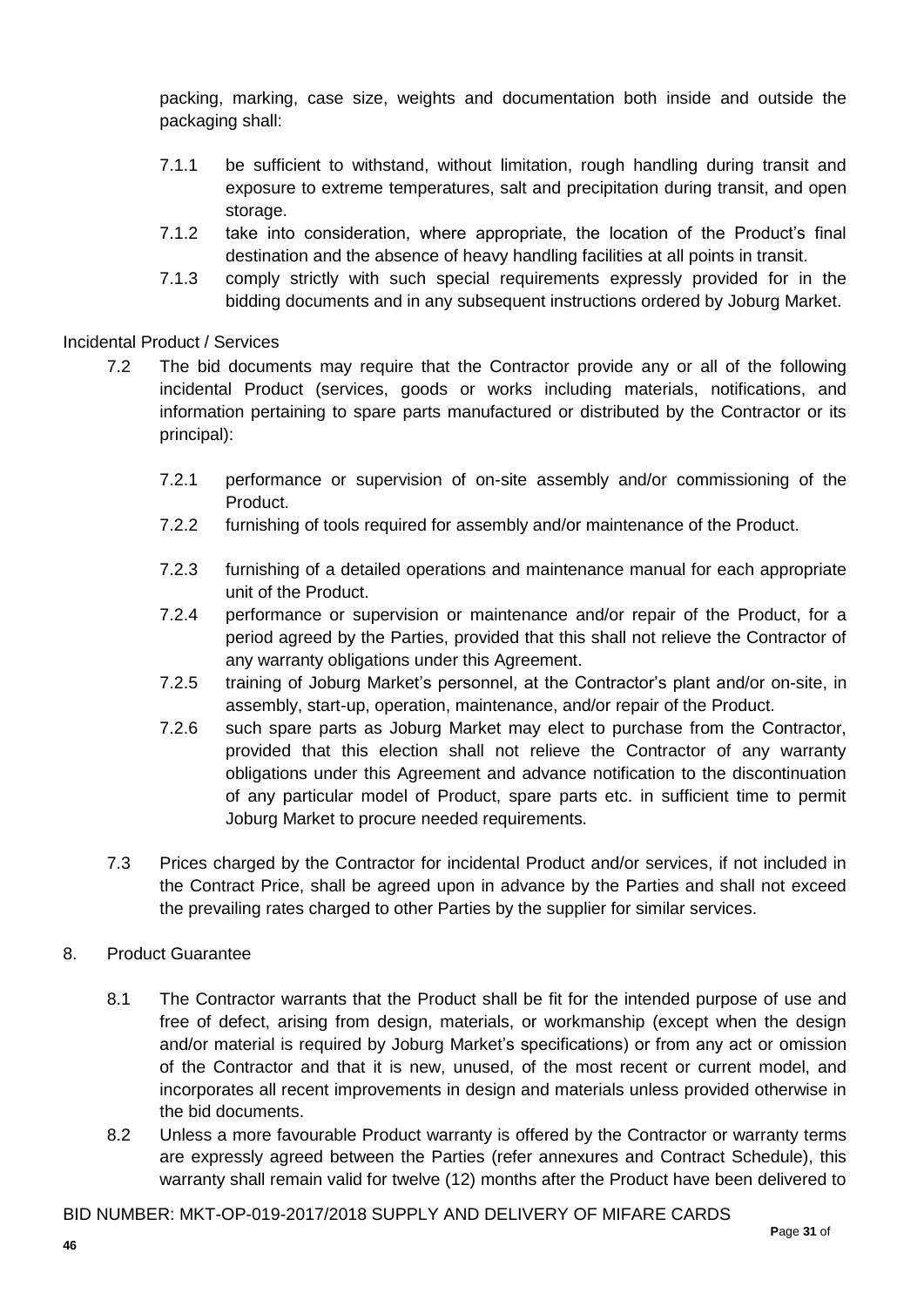Joburg Market or, for eighteen (18) months after the date of shipment from the port or place of loading in the source country, whichever period concludes earlier.

- 8.3 Joburg Market shall notify the Contractor in writing of any claims arising under this warranty. Upon receipt of such notice, the Contractor shall, within the reasonable period specified therein and with all reasonable speed, repair or replace the defective goods or parts thereof, without costs to Joburg Market. If the Contractor, having been notified, fails to remedy the defect(s) within the period specified in the notice, Joburg Market may proceed to take such remedial action as may be necessary at the Contractor's risk and expense and without prejudice to any other rights, which Joburg Market may have against the Contractor.
- 9. Contractor Personnel

The Contractor shall employ and provide all qualified and experienced personnel required to perform the Services and shall take all measures necessary and shall provide all materials and equipment necessary to enable personnel to perform their duties in an efficient, workmanlike and professional manner.

Personnel Schedule

- 9.1 If required in terms of this Agreement, the Contractor shall provide key persons or named personnel listed (including titles, job descriptions, qualifications and estimated periods of engagement) in a Personnel Schedule who will perform specific duties for periods of time indicated therein in the delivery of the Product; and shall forward same to Joburg Market for approval within ten (10) days of the Signature Date or the Commencement Date (whichever is the earlier).
- 9.2 If at any time, a key person cannot be made available, the Contractor may engage a replacement who is equally or better qualified to perform the stated duty. Where the fees for the Product are time-based, the fee payable for a person provided as a replacement to a named key person shall not exceed that which would have been payable to the person replaced and the Contractor shall bear all additional costs arising out of or incidental to replacement of personnel.
- 9.3 Where the Contractor proposes to utilise a person not listed in the Personnel Schedule, it shall submit the name, relevant qualifications and experience of the proposed replacement person to Joburg Market for approval. Should Joburg Market not object in writing within ten (10) days of receipt of such notification, the replacement shall be deemed to have been approved by Joburg Market.
- 10. Payment and Pricing

The Contract Price shall be fixed and not vary from the Contractor's tendered prices with the exception of variations allowed in the tender document.

- 10.1 The method and conditions of payment (in South African Rand) to be made to the Contractor under this Agreement shall be specified in relevant part of Annexure A. Unless specified to the contrary in Annexure A, payment shall be made thirty (30) days from the end of the month in which the relevant invoice is received.
- 10.2 Notwithstanding the foregoing, payment shall at all times remain subject to such deductions / penalties as may be allowed in terms of this Agreement and the Contractor upon fulfilment of its obligations furnishing Joburg Market with an valid tax invoice

BID NUMBER: MKT-OP-019-2017/2018 SUPPLY AND DELIVERY OF MIFARE CARDS **P**age **32** of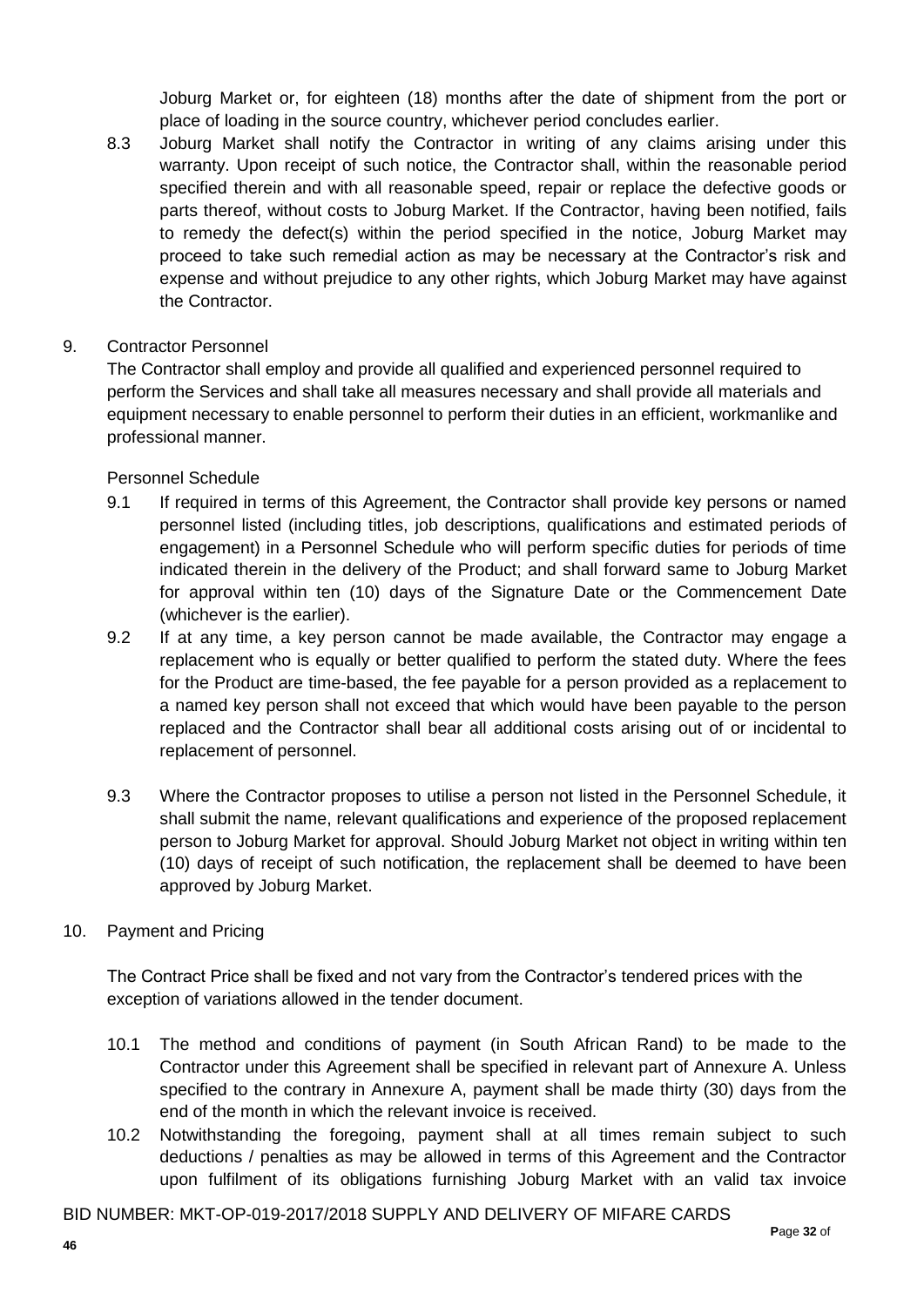accompanied by a copy of the delivery note, completion certificate or such other document as may be prescribed or customary given the subject matter of the Product delivered.

#### Increases

10.3 The Contractor shall not be entitled to increase its rates or prices to Joburg Market; however, in the event of an annual of multi-year agreement, the Contractor shall be entitled, on the anniversary of the Commencement Date, to increase its rate and/or prices to Joburg Market by an amount not exceeding CPI.

Taxes and Duties

10.4 The Contractor shall be entirely liable for all taxes, stamp duties, license fees, and other such levies imposed in relation to the Product / this Agreement, whether levied in the RSA or abroad, until the Product is delivered to Joburg Market.

#### Withholding and Set-Off

10.5 The Contractor shall not be entitled because of any (improvement) lien, set-off, counterclaim, abatement or other similar deduction to withhold delivery or hand-over of any of the Product under any circumstances including when same is disputed.

#### 11. Performance Security

If specified in the bid documents, Joburg Market may within thirty (30) days of the Signature Date, require the Contractor to furnish Joburg Market with performance security in the amount specified in the bid documents (refer Contract Schedule), the furnishing of which shall be a resolutive condition to the continued operation of this Agreement.

- 11.1 The performance security shall be denominated in South African Rand and shall be a bank guarantee or an irrevocable letter of credit issued by a reputable bank located in the RSA.
- 11.2 The bank guarantee shall be payable to Joburg Market on demand, in whole or in part, as either contractual penalties or, as compensation for any loss resulting from the Contractor's failure to comply with its obligations under this Agreement.
- 11.3 The performance security will be discharged by Joburg Market and returned to the Contractor not later than thirty (30) days following the date of completion of the Contractor's obligations under this Agreement, including any warranty obligations, unless otherwise specified.

#### 12. Performance Review and Contractual Penalties

The Contractor's performance of its obligations in terms of this Agreement may be monitored and evaluated by Joburg Market in terms of its performance measurement criteria and contract management systems from time to time against the requirements of this Agreement. In the event that the Contractor's performance is at any time, in Joburg Market's reasonable opinion:

- 12.1 not carried out in accordance with this Agreement and/or any instruction to rectify any performance shortcoming, whether or not the obligation arose as a result of a breach of this Agreement or a performance evaluation, or
- 12.2 of a quality not in conformance with the specifications that places the objectives of this Agreement or Joburg Market's public service delivery mandate at undue risk, or
- 12.3 represents a performance shortcoming or delay or a series or trend of such shortcomings or delays which is likely to continue or recur,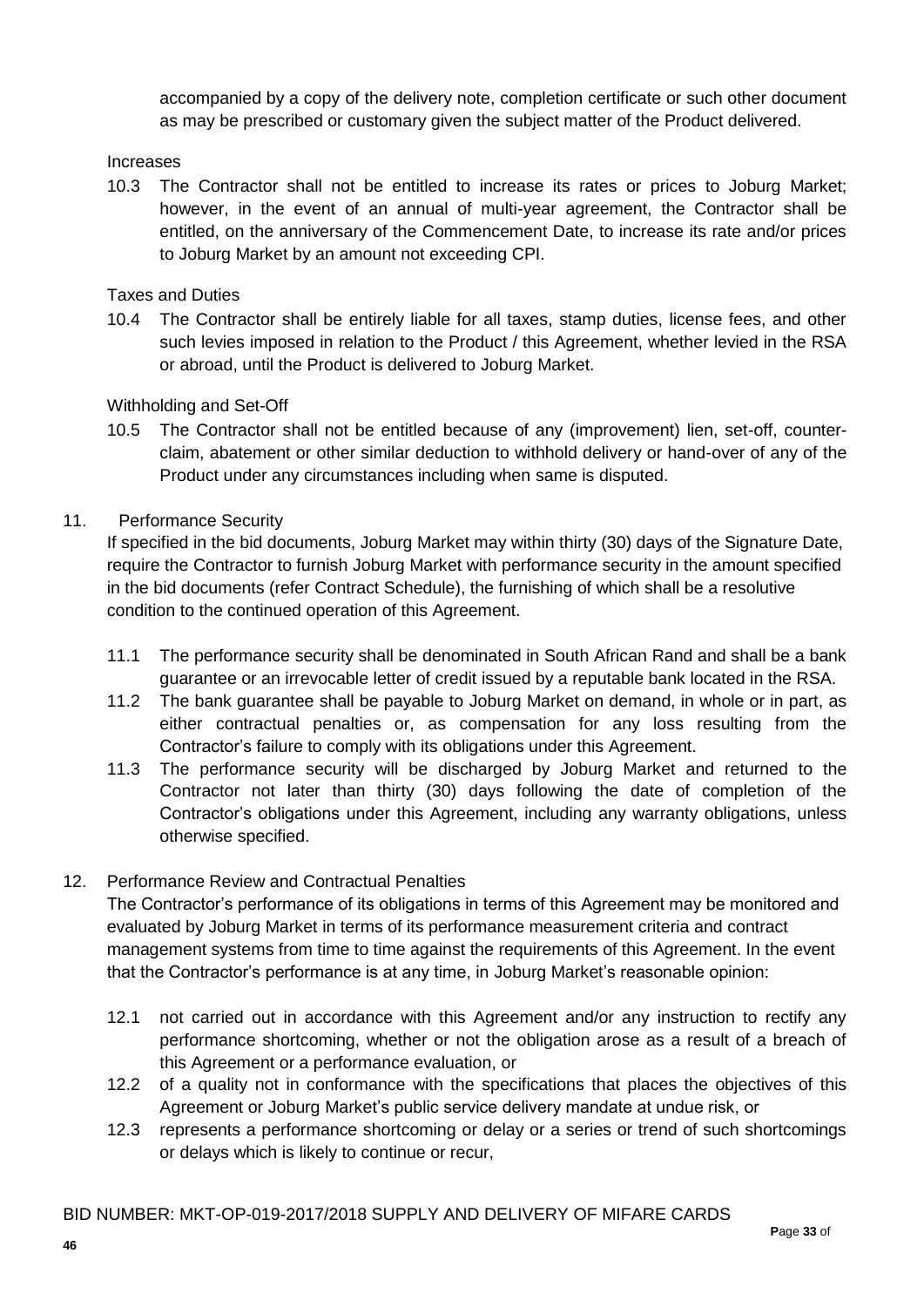Joburg Market shall at its discretion and with reservation of Joburg Market's rights in terms of this Agreement and its remedies at law to:

12.4 suspend the Contractor and at the Contractor's cost take or cause corrective action and/or take over the rendering of the services / supply of the goods in whole or in part (itself or through another party) to the extent and for the time deemed necessary to remedy or rectify the performance shortcomings or delays, or

without prejudice to claim damages in lieu of the following and/or Joburg Market's right to terminate this Agreement, to deduct from any payments due and payable to the Contractor:

- 12.5 a contractual penalty, calculated on the delivered price or Contract Price of the delayed goods or underperformed services, per instance, in an amount equal to the Default Interest pro-rated per day of delay or as a percentage of underperformance, and/or
- 12.6 calculated as the reasonable cost of repair or replacement, any damage to Joburg Market's property, plant, equipment and/or infrastructure attributable to the wilful or negligent actions and/or omissions of the Contractor.
- 13. Inspections, Tests and Analyses
	- 13.1 All pre-bidding testing will be for the account of the bidder / Contractor. If it is a bid condition that Product to be produced or rendered should at any stage during production or execution or on completion be subject to inspection, the premises of the bidder or Contractor shall be open, at all reasonable hours, for inspection by a representative or nominee of Joburg Market.
	- 13.2 If there are no inspection requirements indicated in the bidding documents but during the Contract Period Joburg Market in its discretion decide that inspections shall be carried out, the Contractor shall make the necessary arrangements, including payment arrangements with the testing and/or certification authority concerned. If the results of the foregoing inspections, tests and/or analyses reflects that the Product is:
		- 13.2.1 in good order and/or complies with the bid requirements, the cost of the inspections, tests and analyses shall be defrayed by Joburg Market, or
		- 13.2.2 defective and/or does not comply with the bid requirements, tests and analyses shall be defrayed by the Contractor.
	- 13.3 Joburg Market shall, irrespective of whether defective and/or non-compliant Product was previously accepted by it, be entitled to reject the same based on the inspections, tests and/or analyses result.
	- 13.4 Any Product may on or after (subject to the Product guarantee) Delivery be inspected, tested or analysed and may be rejected if found not to comply with the requirements of this Agreement. Such rejected Product shall be held at the cost and risk of the Contractor who shall, when called upon, remove them immediately at its own cost and forthwith substitute them with Product which do comply with the requirements of this Agreement. Failing such removal, the rejected Product shall be returned at the Contractor's cost and risk. Should the Contractor fail to provide the substitute supplies forthwith, Joburg Market may, without giving the Contractor further opportunity to substitute the rejected Product, purchase such Product as may be necessary at the expense of the Contractor.
	- 13.5 Joburg Market's right (whether personally or through a third party) to test, inspect, analyse or certify the Product and the remedies set out above, shall be without prejudice to Joburg

BID NUMBER: MKT-OP-019-2017/2018 SUPPLY AND DELIVERY OF MIFARE CARDS **P**age **34** of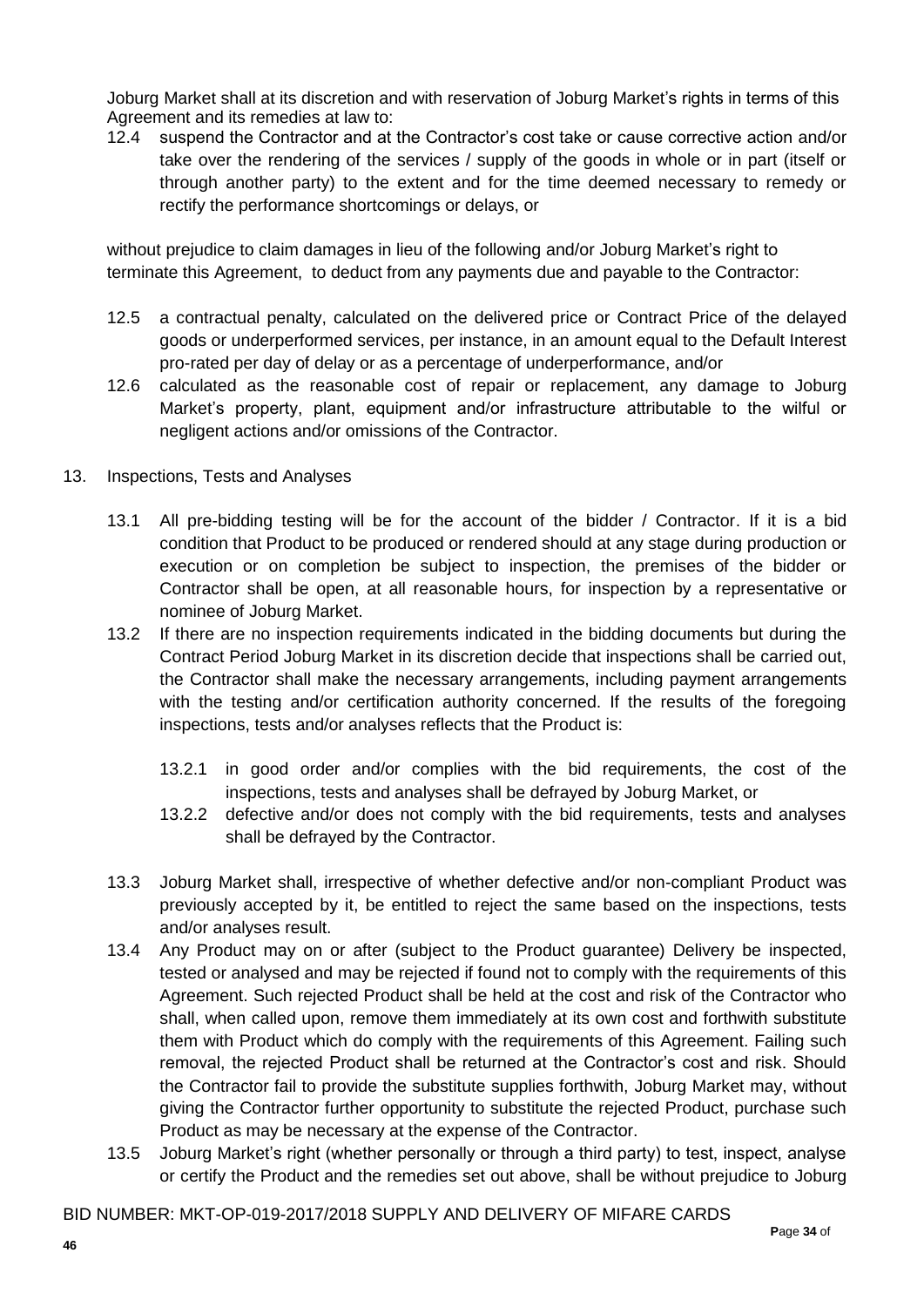Market's right to terminate this Agreement for breach, impose contractual penalties or to claim damages in lieu of the penalty.

### 14. Limited Exclusivity

The appointment of the Contractor by Joburg Market is on an exclusive basis and Joburg Market shall for the duration of this Agreement obtain all of the Product listed in the scope of work from the Contractor, subject thereto that:

- 14.1 the Contractor is not in default of its obligations in terms of this Agreement, failing which the exclusivity afforded to the Contractor shall end and Joburg Market shall be free to conclude contractual arrangements with third parties.
- 14.2 no provision in this Agreement shall prohibit the procurement of similar Product from a national department, provincial department, or a local authority; or, outside of this Agreement in small quantities or to have minor essential Product executed if an emergency arises which in Joburg Market sole discretion cannot timeously be delivered / rendered by the Contractor.
- 15. Intellectual and Property Rights
	- 15.1 In respect of the Product any of the same that are either transferred or rendered to Joburg Market under this Agreement, including without limitation the items listed in the scope of work (if any) or any part of them, the Contractor warrants, to the best of its knowledge, that it has full clear and unencumbered title to all such items, and that at the date of delivery of such items to Joburg Market it will have full and unrestricted rights to sell and transfer the Product. For the avoidance of doubt, it is recorded that any Intellectual Property Rights created prior to the Commencement Date or the Signature Date (whichever is the earlier), shall vest exclusively with the Party who created same and this Agreement does not transfer to the receiving Party title to any Intellectual Property Rights so vested.
	- 15.2 The Contractor hereby indemnifies Joburg Market against losses arising directly out of any claim brought by a third party that operation, possession or use of the Product in accordance with the terms of this Agreement infringes an RSA patent or copyright or is subject to claims of misappropriation of trade secrets protected by RSA law. Where any Product become the subject of any such claims, the Contractor may, in consultation with Joburg Market, choose to either at the Contractor 's cost to:
		- 15.2.1 obtain the right of use of the Product if commercially practicable, or
		- 15.2.2 replace or modify the Product to avoid the claim of infringement, or
		- 15.2.3 require that Joburg Market cease use of the item of Product and return it to the Contractor / supplier, in which case the Contractor shall refund Joburg Market the consideration paid by Joburg Market for that item of Product and any additional costs incurred by Joburg Market in relation to such return including the costs of obtaining reasonably similar replacement Product.
	- 15.3 This indemnity shall not apply if such claim is made by a parent, subsidiary or affiliate of Joburg Market or Joburg Market's holding company, or results from any modification, alteration, repair or addition made by Joburg Market to the Product to the extent that if it were removed, the infringement or violation would cease, or arises out of the use by Joburg Market of the Product in combination with any other product, service or materials.
- 16. Confidentiality, Non-Disclosure and Use of Contract Documents

BID NUMBER: MKT-OP-019-2017/2018 SUPPLY AND DELIVERY OF MIFARE CARDS **P**age **35** of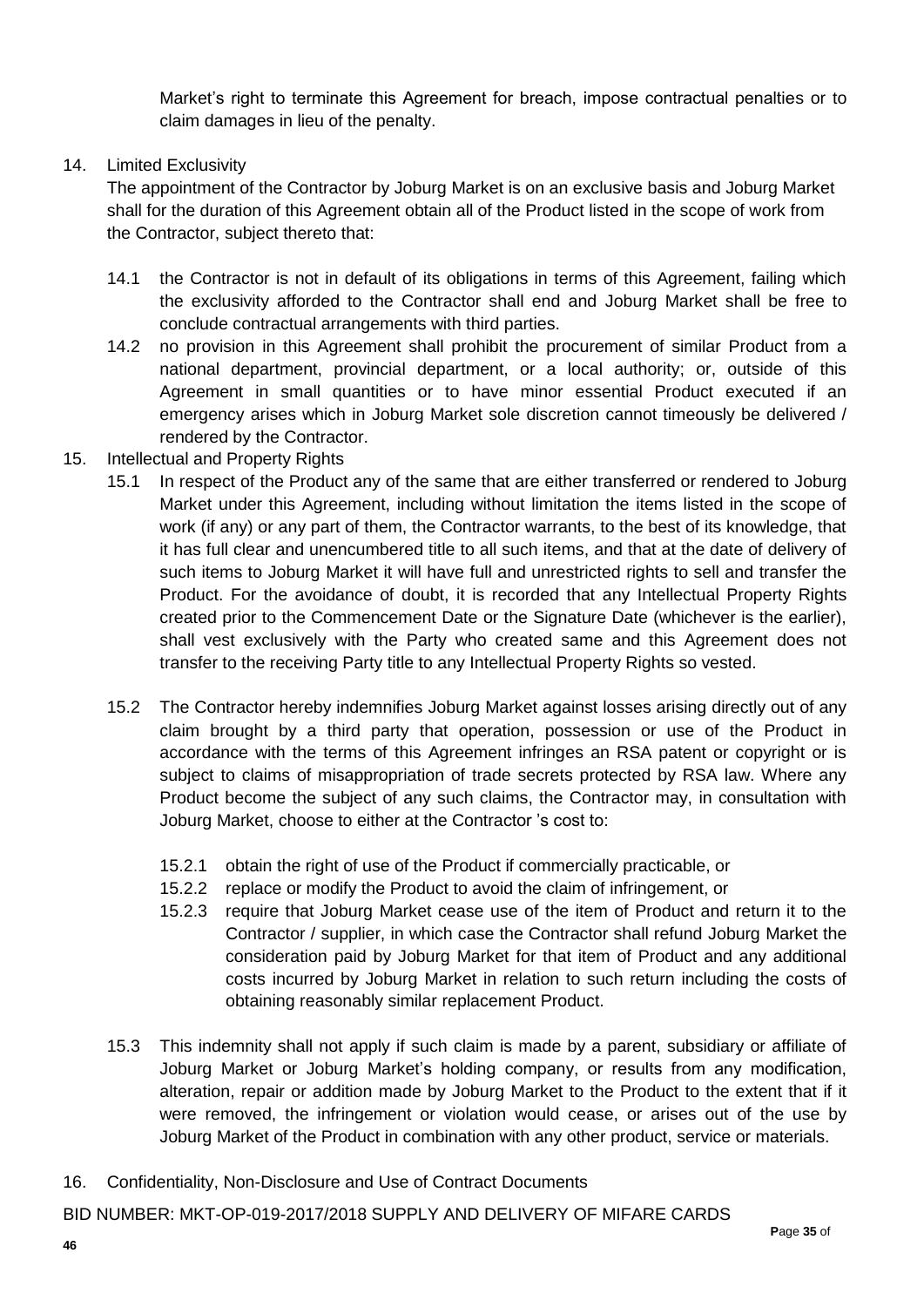- 16.1 All of Joburg Market's Confidential Information, Intellectual Property and know-how received by or exchanged with the Contractor, shall be kept confidential and not disclosed by the Contractor to any person other than a person employed by the Contractor in the performance of this Agreement. Disclosure to employed persons shall be made in confidence and shall extend only as far as may be necessary for purposes of such performance and the Contractor shall take all reasonable steps to minimise the risk of disclosure.
- 16.2 Notwithstanding the foregoing, the Contractor may disclose Confidential Information to its own professional advisers and, if required to do so by law or any applicable regulatory requirement or requested to do so by any regulatory body to whose jurisdiction the Contractor is subject or with whose instruction it is customary to comply.
- 16.3 All documents produced in the course of this Agreement or in relation thereto, shall remain or become, as the case may be, the property of Joburg Market and Joburg Market shall be entitled to require the return (all copies) to Joburg Market on completion of the Contractor's performance
- 16.4 The Contractor's confidentiality and non-disclosure obligations shall endure indefinitely beyond the termination of this Agreement until such Confidential Information enters the public domain.

## 17. Restraint

- 17.1 The Contractor undertakes in favour of Joburg Market that it shall not during the currency of this Agreement nor for a period of one year after its termination (for whatsoever reason) in any manner entice away, offer employment to or employ whether directly or indirectly, alone or jointly any of Joburg Market's employees in any capacity including that of advisor, agent, consultant, director, employee, financier, manager, member of a close corporation, member of a voluntary association, partner, proprietor, or trustee unless the express, prior written consent of Joburg Market is obtained thereto.
- 18. Cession and Assignment
	- 18.1 The Contractor shall not without Joburg Market's prior written consent being obtained, which consent shall not unreasonably be withheld, be entitled to cede, assign, transfer, make over or otherwise part with or encumber its rights and/or obligations under this Agreement. When requesting such consent, or at any time thereafter, the Contractor shall notify Joburg Market in writing of all subcontracts awarded under this Agreement. Such notification shall not relieve the Contractor from its liability or obligation under this Agreement.
- 19. National Industrial Participation (NIP) Programme
	- 19.1 The NIP Programme administered by the Department of Trade and Industry shall be applicable to all contracts that are subject to the NIP obligation.
- 20. Indemnity and Insurance
	- 20.1 The Contractor hereby indemnifies Joburg Market and agrees to keep it indemnified and hold it harmless against any loss or claim, including claims for damage to equipment or property or, personal injury resultant disability or, loss of profit, income or opportunity, howsoever caused and whether general or special, direct or consequential (collectively "any loss"), either on or about the premises of Joburg Market, including by or in relation to

#### BID NUMBER: MKT-OP-019-2017/2018 SUPPLY AND DELIVERY OF MIFARE CARDS **P**age **36** of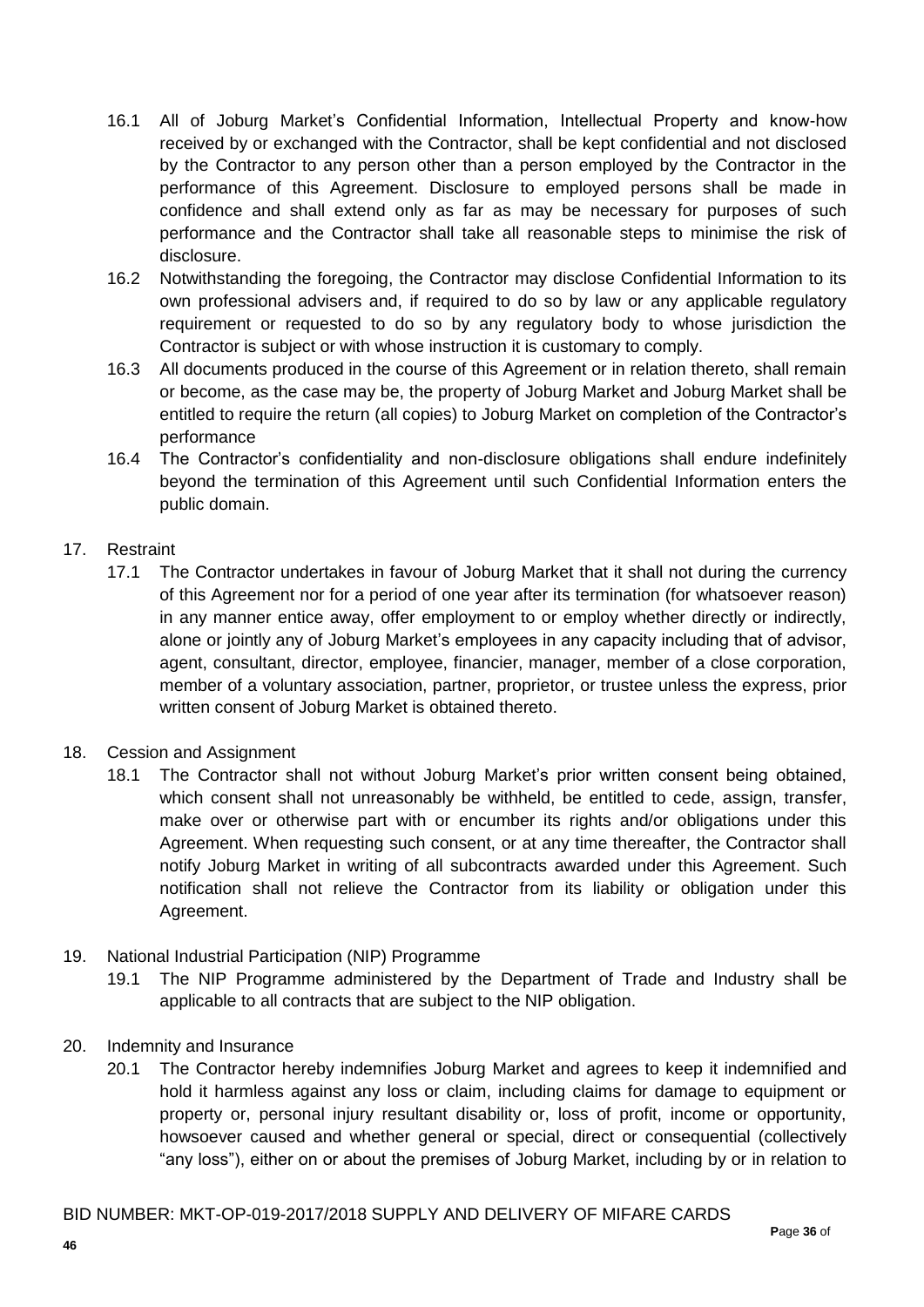third parties arising out of this Agreement or the Product delivered, rendered or manufactured pursuant thereto.

- 20.2 The Contractor shall maintain a paid up policy of public liability insurance suited to the risks inherent to its business and the possible exposures it may encounter in the execution of this Agreement. The Contractor shall be obliged to notify Joburg Market of any claims made against the said policy.
- 21. Impossibility of Performance
	- 21.1 No Party shall be responsible to the other for its failure to perform or any delay in performing any obligation under this Agreement in the event and to the extent that such failure or delay is caused by impossibility of performance ("Force Majeure"). For the purposes of this Agreement, Force Majeure shall mean any circumstance which is beyond the reasonable control of the Party giving notice of Force Majeure ("the affected Party"), which may include but will not be limited to war (whether declared or not), revolution, invasion, insurrection, riot, civil commotion, mob violence, sabotage, blockage, embargo, boycott, the exercise of military or usurped power, fire, explosion, theft, storm, flood, drought, wind, lightening or other adverse weather condition, epidemic, quarantine, accident, acts or restraints of government imposition, or restriction of or embargoes in imports or exports.
	- 21.2 Notwithstanding the foregoing, the following shall in no circumstances be treated as an event of Force Majeure:
		- 21.2.1 a labour dispute, strike or lockout that could have been averted had the Contractor reasonably acceded to the demands made of it.
		- 21.2.2 economic distress and/or inability to meet a payment because of a lack of funds or exchange rate fluctuation.
		- 21.2.3 breakdown or damage to Contractor equipment and/or other machinery.
	- 21.3 The affected Party shall give notice to the Party not so affected ("the other Party") immediately upon the occurrence of an event of Force Majeure. If the event that the Force Majeure is of such a nature that it will:
		- 21.3.1 result in impossibility of performance of an obligation going to the root of the agreement, the other Party shall be entitled on receipt of notice of the Force Majeure event to terminate this Agreement upon notice to the Affected Party but shall not be entitled to recover any damages, which it may suffer as a result of premature termination.
		- 21.3.2 not result in impossibility of performance of the obligation in question but will delay its performance, the affected Party shall be entitled to such extension of time in which to perform that obligation as may be reasonable in the circumstances, taking into account the interests of both Parties, provided that if any Force Majeure event persists for a period in excess of three Months the other Party shall be entitled to terminate this Agreement forthwith but shall not be entitled to recover any damages which it may suffer as a result of such premature termination.
- 22. Breach and Early Termination
	- 22.1 Should a Party breach any of its obligations in terms of this Agreement and fail to remedy such breach within ten (10) days from receipt of a written notification calling upon such Party to do so, the aggrieved Party shall, without prejudice to any other right or remedies

BID NUMBER: MKT-OP-019-2017/2018 SUPPLY AND DELIVERY OF MIFARE CARDS **P**age **37** of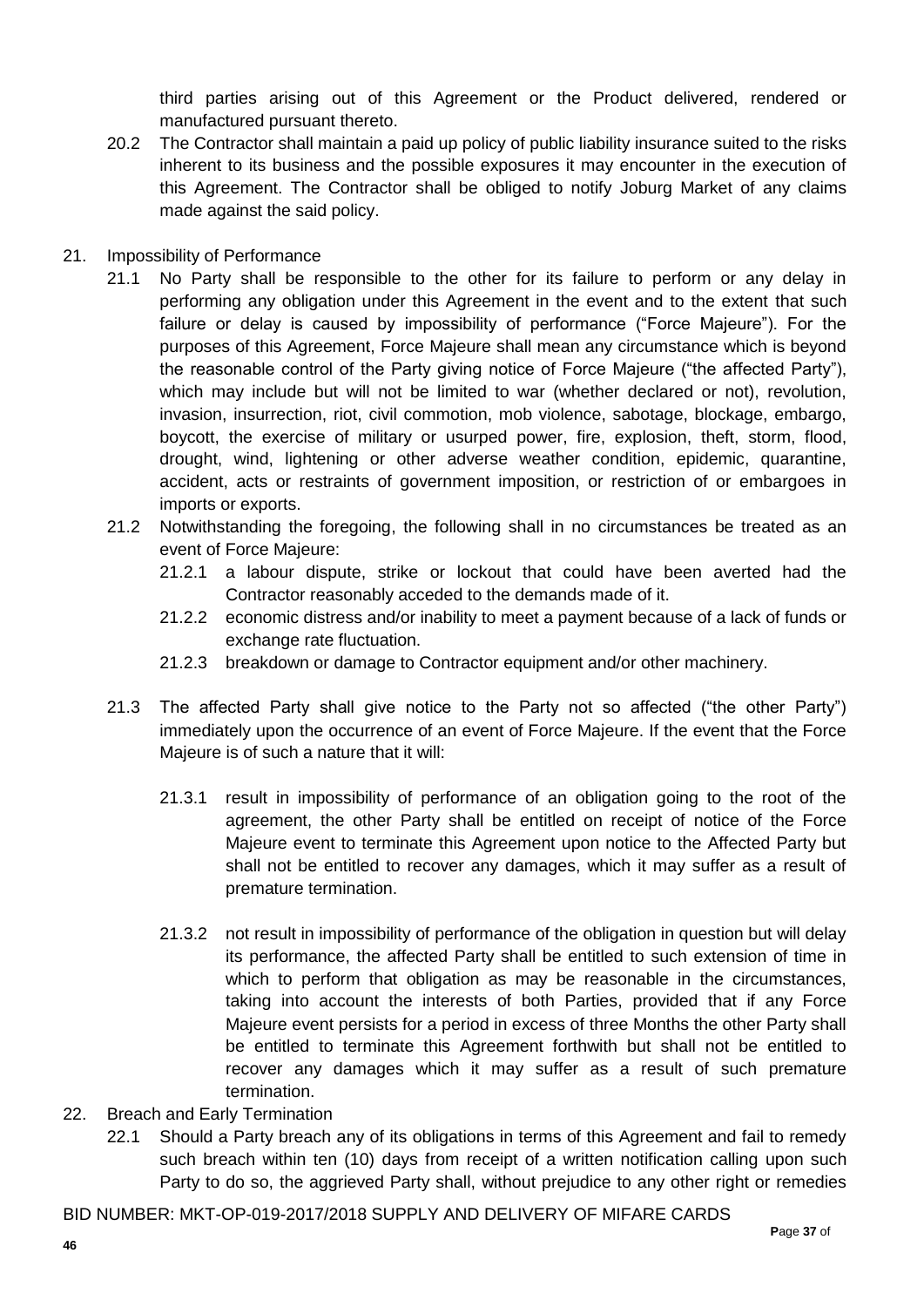which it may have, be entitled to cancel this Agreement without further notice being required.

- 22.2 Notwithstanding the foregoing and in addition to any other recourse Joburg Market may have, Joburg Market shall be entitled (without prior notice to remedy any particular breach having been given or being required) to cancel this Agreement forthwith on written notice should any of the following events occur:
	- 22.2.1 The Contractor and/or its officials, employees and/or representatives commit any crime of which dishonesty is an element against Joburg Market or maliciously destroys the property of Joburg Market or take any violent, abusive, coercive or threatening action against any person whilst on the Property or in relation to customers, Contractors or suppliers of Joburg Market or collude in such conduct.
	- 22.2.2 The Contractor repudiates this Agreement by acting, or omitting to act, in a manner that reasonably demonstrates to Joburg Market the Contractor's intention not to be bound by this Agreement.
	- 22.2.3 Any composition, compromise or arrangement with the creditors of the Contractor and/or procedure taken in relation to the suspension of payments, moratorium of any indebtedness, winding-up, dissolution, administration or re-organisation by way of arrangement or otherwise of the Contractor including the appointment of a liquidator, administrator, judicial manager other than where such action is dismissed, withdrawn or discharged within ten (10) days of being brought or, if demonstrated to the satisfaction of Joburg Market, within that ten-day period, that such action is frivolous or vexatious and is being contested by the Contractor.
	- 22.2.4 The Contractor suspends or ceases to carry on, or threatens to suspend or cease to carry on, all or a material part of its business activities or, whether or not it has acted as aforesaid, abandons any works at Joburg Market's premises or the particular site of work.

23. Dispute Resolution

Save in respect of those provisions of this Agreement which provide for their own remedies or disputes which would be incompatible with arbitration, any dispute which arises and cannot be resolved by the operational personnel of the Parties shall be resolved through a process of alternative dispute resolution in accordance with the procedure set out below:

#### Mediation

23.1 In the event that the operational personnel of the Parties, acting within the scope of their (delegated) authority, are unable to resolve a dispute, that dispute shall be referred to a joint committee comprising of the Chief Executive Officer of each of the Parties (or their suitably authorised alternate or nominee) who will use their reasonable commercial endeavours to resolve the dispute within twenty (20) days of the dispute having been referred to them; however, should the joint committee be unable to resolve a dispute within that time period, any Party shall have the right to demand that the dispute be referred for determination by an arbitrator agreed on by the Parties.

#### **Prescription**

23.2 The Parties agree that upon the failure to reach a mediated resolution that a written demand given by either Party to submit such a dispute in terms of this clause to arbitration is to be deemed a legal process for interrupting extinctive prescription in terms of the Prescription Act (68 of 1969).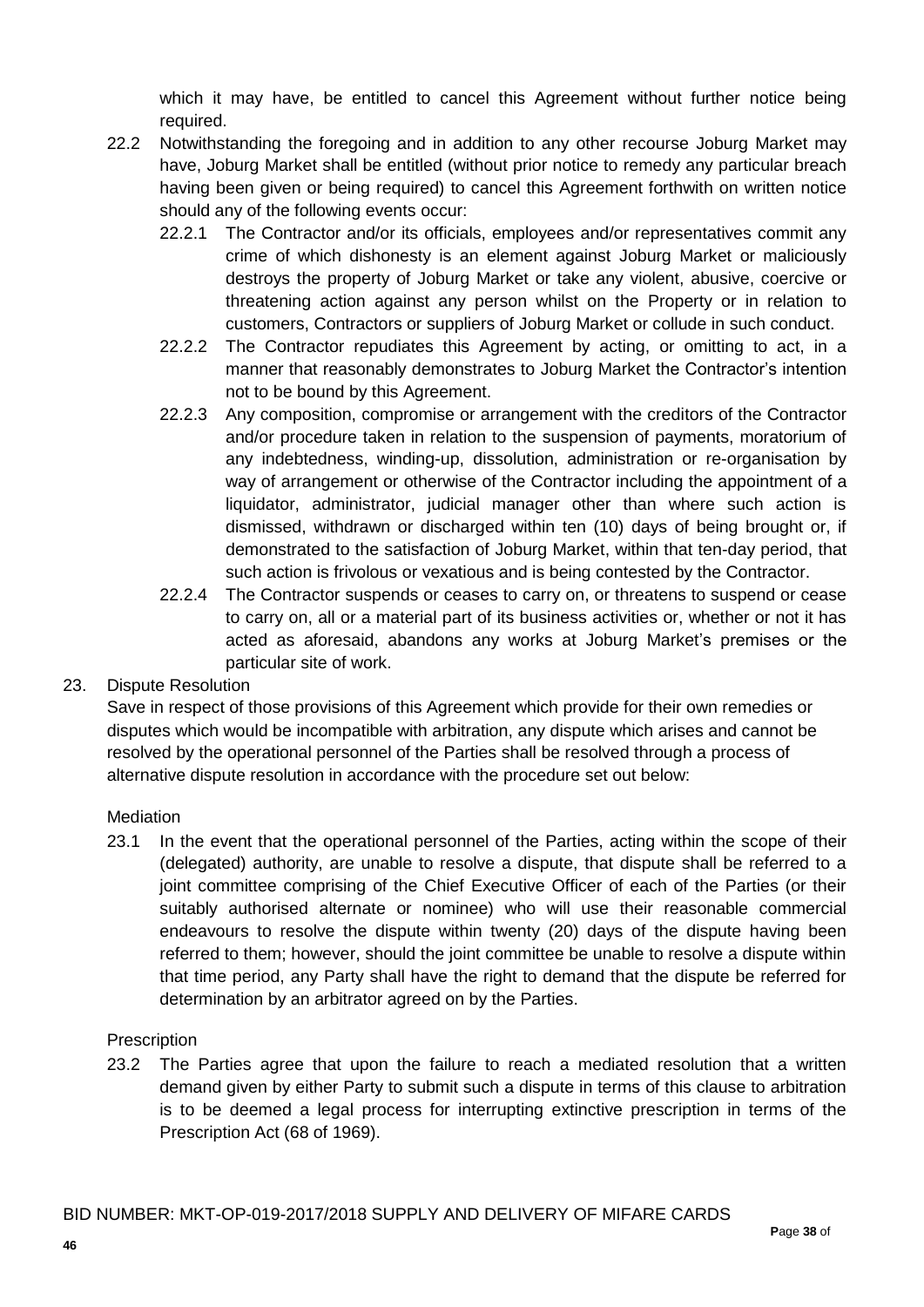### Arbitrator

- 23.3 The arbitrator shall be, if the matter in dispute is principally:
	- 23.3.1 an accounting matter independent auditors agreed between the Parties or, failing such agreement within five (5) business days after the arbitration has been demanded, at the request of either of the Parties shall be nominated by the president for the time being of the South African Institute of Chartered Accountants (or its successor body), whereupon the Parties shall forthwith appoint such person as the arbitrator,
	- 23.3.2 any other matter an impartial attorney or advocate of not less than ten (10) years' standing agreed between the Parties or, failing such agreement within five (5) business days after the arbitration has been demanded, at the request of either of the Parties shall be nominated by the president for the time being of the Law Society of the Northern Provinces (or its successor body), whereupon the Parties shall forthwith appoint such person as the arbitrator,
- 23.4 Should the Parties to the dispute fail to agree whether the dispute is principally an accounting or any other matter within five (5) business days after the arbitration was demanded, the matter shall be deemed to be any other matter and the provisions in relation to "any other matter" shall apply.
- 23.5 Should any person appointed to do so fail or refuse to nominate an arbitrator, either Party may approach any court having jurisdiction to make such appointment and, to the extent necessary, such court is expressly empowered to do so.
- 23.6 The arbitrator shall:
	- 23.6.1 have power to open up, and review any certificate, opinion, decision, requisition or notice relating to all matters in dispute submitted to him and to determine all such matters in the same manner as if no such certificate, opinion, decision or notice had been issued.
	- 23.6.2 be obliged to give his award in writing fully supported by reasons and shall have the power to give default judgment if any Party fails to make submissions on due date and/or fails to appear at the arbitration.

**Arbitration** 

- 23.7 The arbitration shall be conducted in accordance with, save as set out herein, the Commercial Rules of the Arbitration Foundation of Southern Africa:
	- 23.7.1 held with only the Parties and their representatives present thereat at Johannesburg unless mutual agreement on an alternative place is reached between the Parties; and
	- 23.7.2 where possible, be concluded in twenty (20) days after it has been demanded and the Parties shall use their reasonable commercial endeavours to procure the expeditious completion of the arbitration.
- 23.8 The evidence, representations, transcript and information generally made available during the course of the arbitration and/or arbitrator's award constitute Confidential Information and shall be treated as such.
- 23.9 The costs of the arbitrator and the incidental costs of the arbitration shall be borne equally by the Parties to the dispute subject thereto that the arbitrator shall be competent to make any interim and/or final order as to the costs, or parts thereof, as he deems appropriate.
- 23.10 The award of the arbitrator shall be final and binding on the Parties and any Party shall be entitled to apply to a competent court to have the award made an order of court.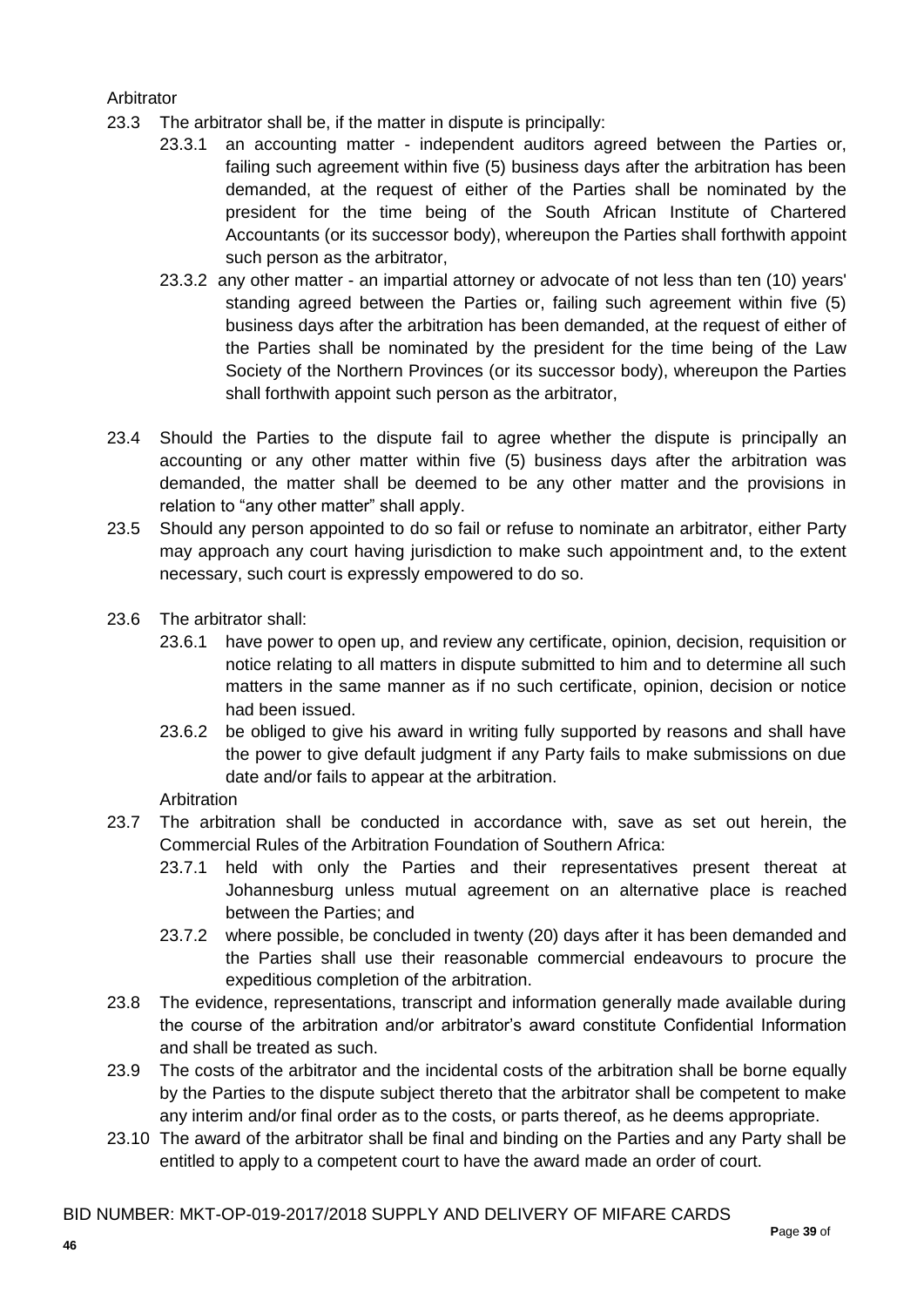- 23.11 Nothing under this heading shall prevent any Party from seeking urgent relief in the High Court of South Africa.
- 24. Notices and Domicilia
	- 24.1 Any notice or communication required or permitted to be given in terms of this Agreement shall be valid and effective only if in writing. The addresses of the Parties set out in the Contract Schedule shall be the Parties' chosen as its *domicilium citandi et executandi.*
	- 24.2 A Party may by notice to the other Party change the physical address chosen as its *domicilium citandi et executandi* to another physical address provided that the change shall become effective on the tenth day from the deemed receipt of the notice by the other Party.
	- 24.3 Any notice to a Party, and it shall be competent to give notice by fax and email, unless the contrary is proved, deemed to have been received if delivered by:
		- 24.3.1 registered post to the Party's postal address, on the tenth (10th) Day after posting;
		- 24.3.2 hand to a responsible person during ordinary business hours at the Party's physical address, on the date of delivery; or
		- 24.3.3 fax to its usual fax number, on the date of dispatch.
		- 24.3.4 email to its usual email address, on the date of dispatch.
	- 24.4 Notwithstanding anything to the contrary herein contained a written notice or communication actually received by a Party shall be an adequate written notice or communication to it notwithstanding that it was not sent to or delivered at its chosen *domicilium citandi et executandi* or its usual fax number or email address.

#### 25. Counterparts

- 25.1 This Agreement may be executed in one or more counterparts, each of which shall be deemed an original, and all of which together shall constitute the same agreement as at the Signature Date of the Party last signing one of the counterparts.
- 26. Legal Advice and Costs
	- 26.1 The Parties acknowledge that the provisions of this Agreement are fair and reasonable in the circumstances and in accordance with the Party's intentions and they had been free to secure legal and professional advice as to the nature and effect of the provisions of this Agreement and that it had either taken such advice or dispensed with the necessity of doing so and, each Party will bear its own costs incidental to the negotiation and preparation of this Agreement
	- 26.2 In the event of a dispute arising between the Parties, the guilty Party shall be liable to the innocent Party for any costs, including attorney and client costs, the cost of expert witnesses, advocates costs as on brief and any other professional costs incurred by a Party arising out of the breach by a guilty Party of any of the provisions of this Agreement.
- 27. General
	- 27.1 This Agreement constitutes the whole agreement between the Parties and supersedes any other discussions, agreements and/or understandings regarding the subject matter hereof. To the extent permissible by law no Party shall be bound by any express or implied term, representation, warranty, promise or the like not recorded herein, whether it induced the contract and/or whether it was negligent or not.
	- 27.2 No amendment or consensual cancellation of this Agreement or any provision or term hereof or of any agreement or other document executed pursuant to or in terms of this Agreement and no settlement of any disputes arising under this Agreement and no extension of time, waiver or relaxation or suspension of or agreement not to enforce or to suspend or postpone the enforcement of any of the provisions or terms of this Agreement or of any agreement or other document issued pursuant to or in terms of this Agreement shall be binding unless recorded in a written document signed by the Parties.

BID NUMBER: MKT-OP-019-2017/2018 SUPPLY AND DELIVERY OF MIFARE CARDS **P**age **40** of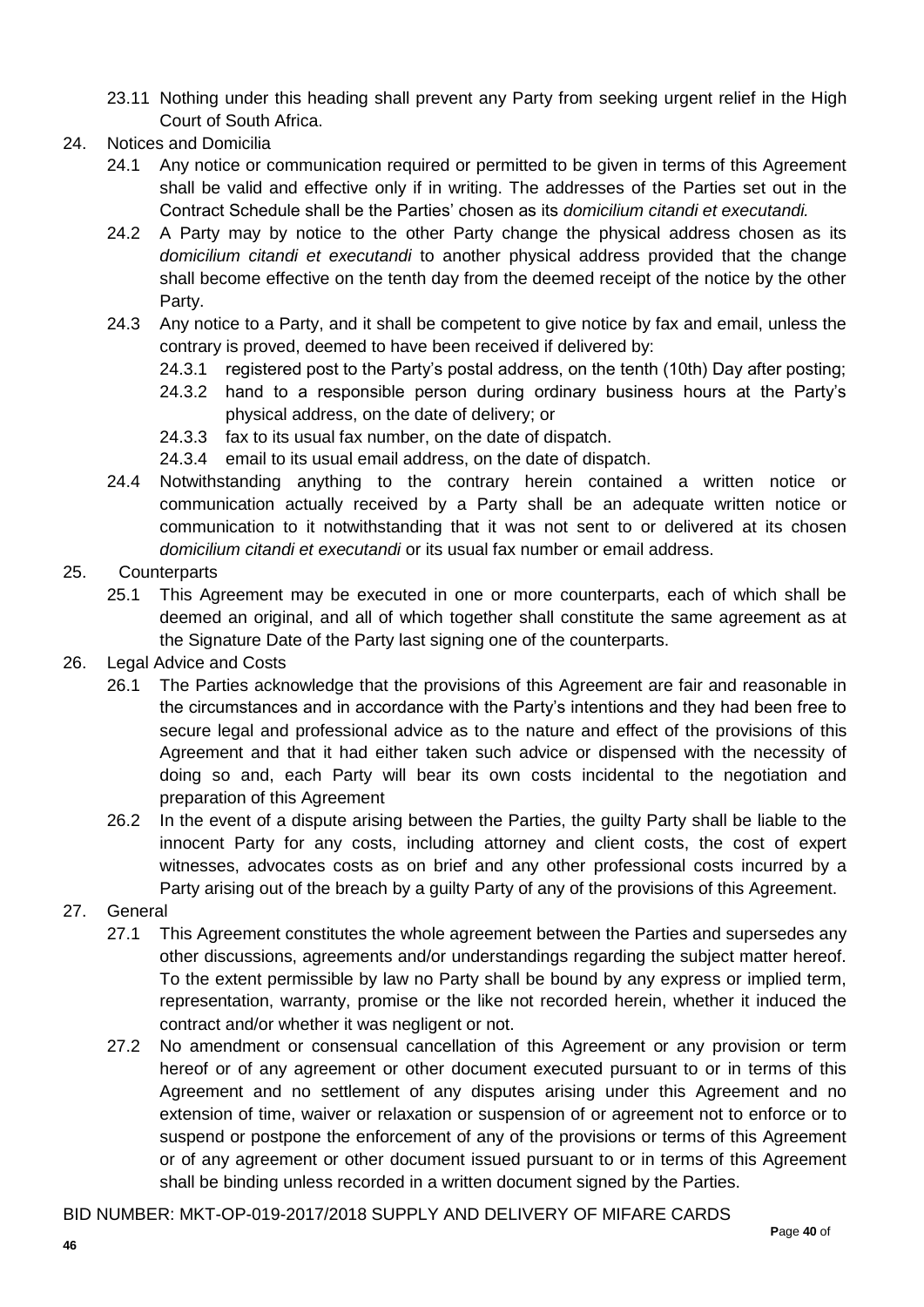- 27.3 No extension of time or waiver or relaxation of any of the provisions or terms of this Agreement or any agreement or other document issued or executed pursuant to or in terms of this Agreement, shall operate as an estoppel against any Party in respect of its rights under this Agreement, nor shall it operate so as to preclude such Party thereafter from exercising its rights strictly in accordance with this Agreement.
- 27.4 The Parties are in express agreement that it is not the intention of any Party to violate any public policy, statutory or common law, and that if any sentence, paragraph, clause or combination of the same is in violation of the law of the RSA, such sentence, paragraph, clause or combination of the same alone shall be void in the jurisdiction where it is unlawful, and the remainder of such clause and this Agreement shall remain binding upon the Parties hereto.

I \_\_\_\_\_\_\_\_\_\_\_\_\_\_\_\_\_\_\_\_\_\_\_\_\_\_\_\_\_\_\_\_ (full name) the undersigned hereby certify that I've read the content of the general conditions of contract and accept the conditions herein.

\_\_\_\_\_\_\_\_\_\_\_\_\_\_\_\_\_\_\_\_\_\_\_\_\_\_\_\_\_\_\_\_\_\_\_\_\_\_\_ \_\_\_\_\_\_\_\_\_\_\_\_\_\_\_\_\_\_\_\_\_\_\_

\_\_\_\_\_\_\_\_\_\_\_\_\_\_\_\_\_\_\_\_\_\_\_\_\_\_\_\_\_\_\_\_\_\_\_\_\_\_\_ \_\_\_\_\_\_\_\_\_\_\_\_\_\_\_\_\_\_\_\_\_\_\_

**Signature Date**

**Position Name of Bidder**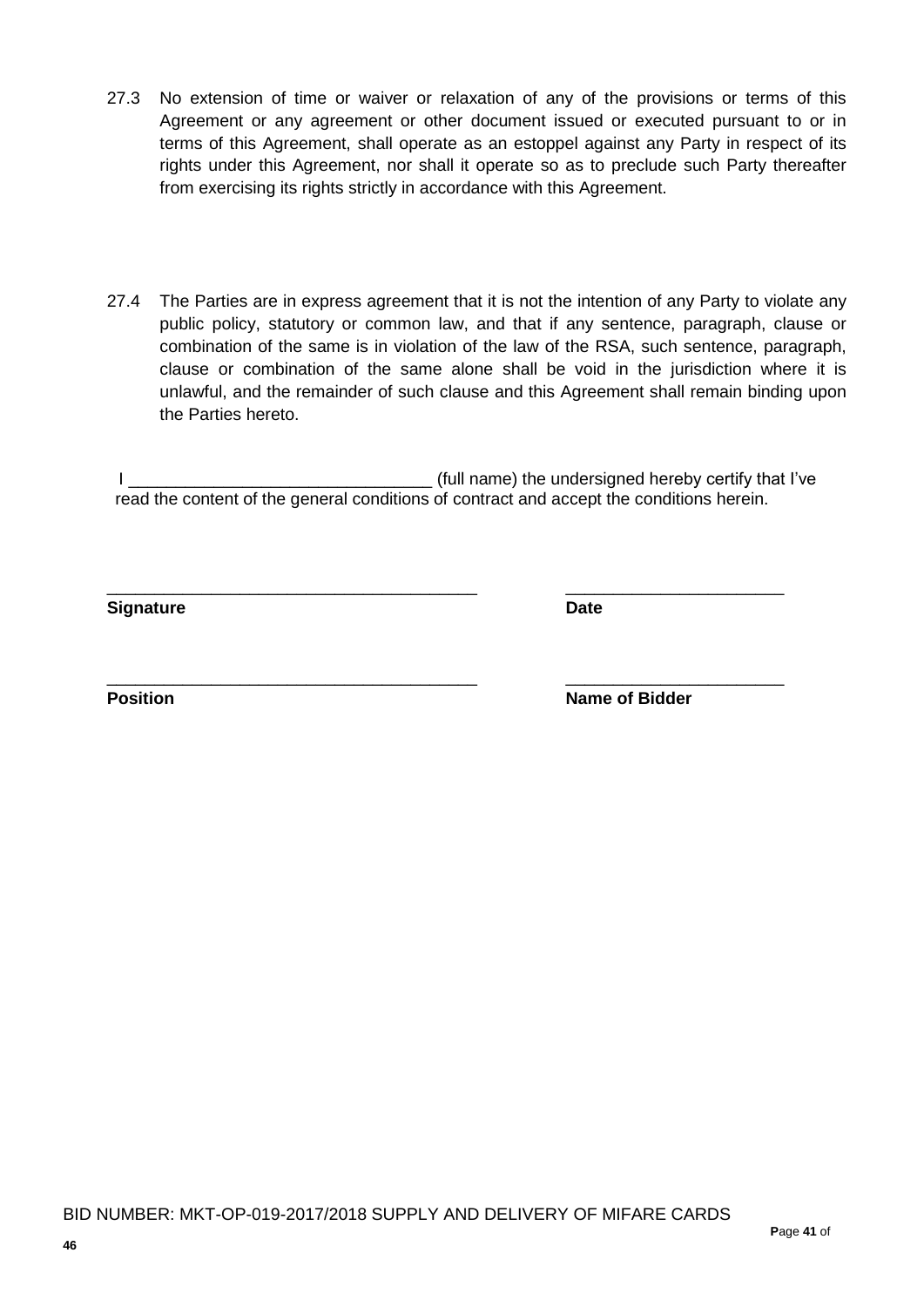## **1. TENDER DESCRIPTION**

All customers who purchase fresh produce at the Joburg Market are provided with a Mifare 1K buyer's card from the Customer Service kiosks prior to purchasing fresh produce or replacing of broken cards or damaged cards. The Joburg Market also utilises the Mifare1K buyer's cards through the use of the Sales Processing System (SPS) in order to conduct sales by the Market Agents and Joburg Market staff. As such, the Mifare 1K buyer's cards are a required in the environment at in order to conduct all core functions that generate and contribute to the sale of fresh produce on a daily basis.

## **2. SCOPE OF WORK**

The supply and delivery of Mifare 1k cards over a period of three years: **See attached drawing**

- 50 000 ( fifty thousand) Mifare 1k cards,
- 79.5mm width (Dimensions of card),
- 48mm depth (Dimensions of card,
- Chip inside Card,
- Design and printing of JM buying cards with the JM colour blocking design,
- Printing of COJ and JM logo to comply with COJ Corporate Identity Manual.
- Printing of wording 'Buyers Card' on each front cover,
- Card numbering (to be provided by JM) on back of card,
- Authorised signature (back of card), JM address (back of card),
- Information for in case the card is lost, and JM to provide information required.

### **3. TIMEFRAME**

The service provider must be able to deliver a minimum of 5000 cards as and when required. It is required that the successful service provider comply with this requirement, the contract will be for 36 months subject to a performance assessment starting from the date of appointment. Joburg Market reserves the right to terminate the contract due to poor performance.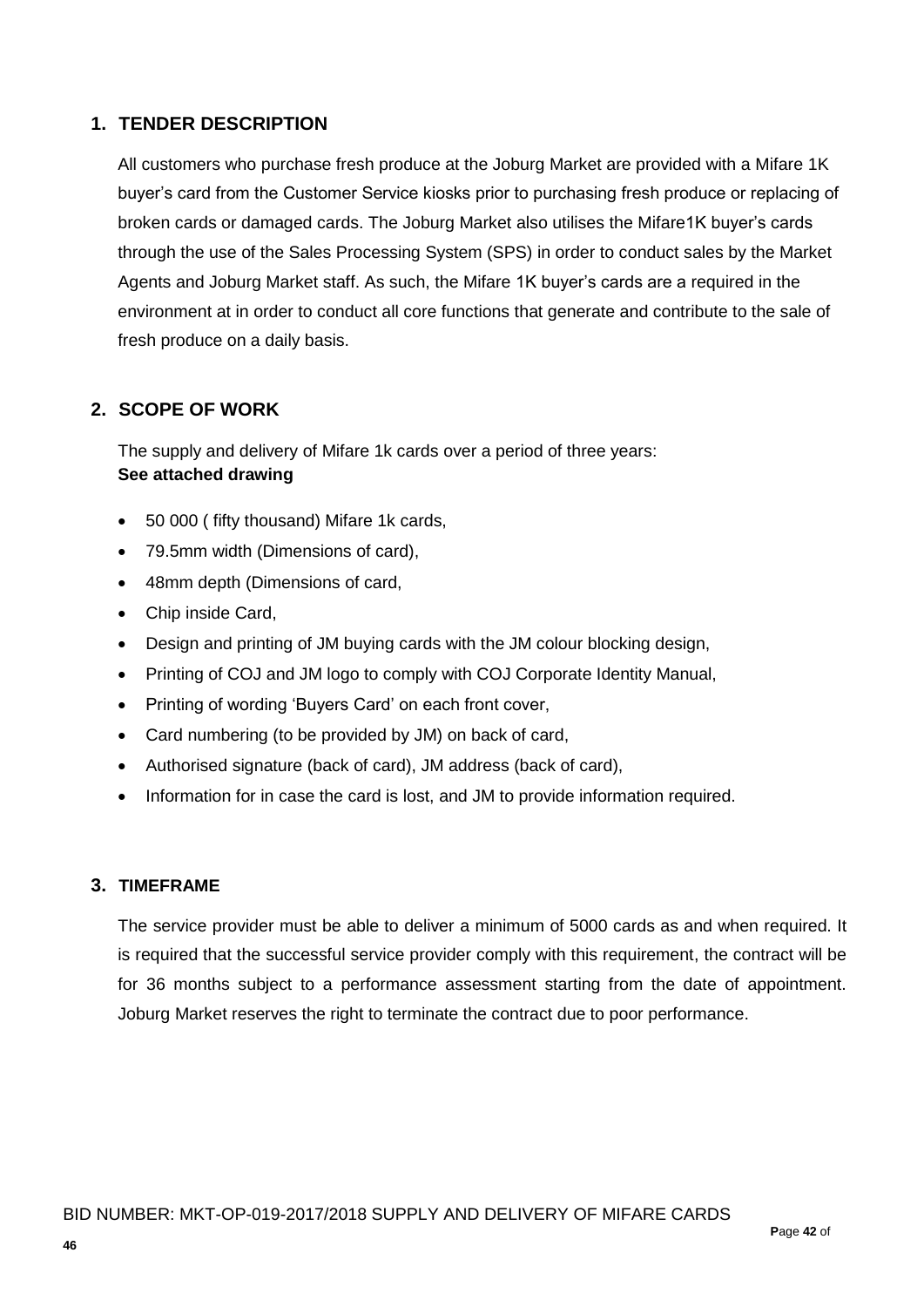### **4. MINIMUM REQUIREMENTS**

#### **4.1** Mandatory Requirements

Please note that failure to meet the requirements or to lodge the following documentation and/or proof thereof will lead to an immediate disqualification:

a) Registration on the National Treasury Central Database illustrating required compliance 1,2 and 3 below

Or

- 1. Submissions of a valid Tax Clearance Certificate, Master Registration Number or alternatively supply the unique pin number to access the Tax compliance status
- 2. Proof of company registration documents.
- 3. Certified I.D. copies for directors/shareholders and share certificates, certification not older than three months

#### **Including the following**

- b) Completed and signed MBD 1,4,6.1, 8 and 9
- c) General Condition of Contract (GCC) must be signed
- d) Initial / sign for ALL alterations in the tender document, failure to do so **may** lead to a disqualification
- e) Signed JV agreement for Joint Venture companies

Note: Joint Ventures must submit a consolidated BBBEE certificate

**4.2** Additional Requirements

#### **These documents may be submitted with the bid but will be required prior to award**

- a) Rates and taxes account not older than three months or signed lease agreement
- b) Proof of JV bank account

### **5. EVALUATION CRITERIA**

NOTE: For purpose of comparison and in order to ensure a meaningful evaluation, bidders must submit detailed information in substantiation of compliance to the evaluation criteria mentioned (e.g. details of relevant previous work undertaken, letters from previous /current clients, proof of ownership of manufacturing facility, etc)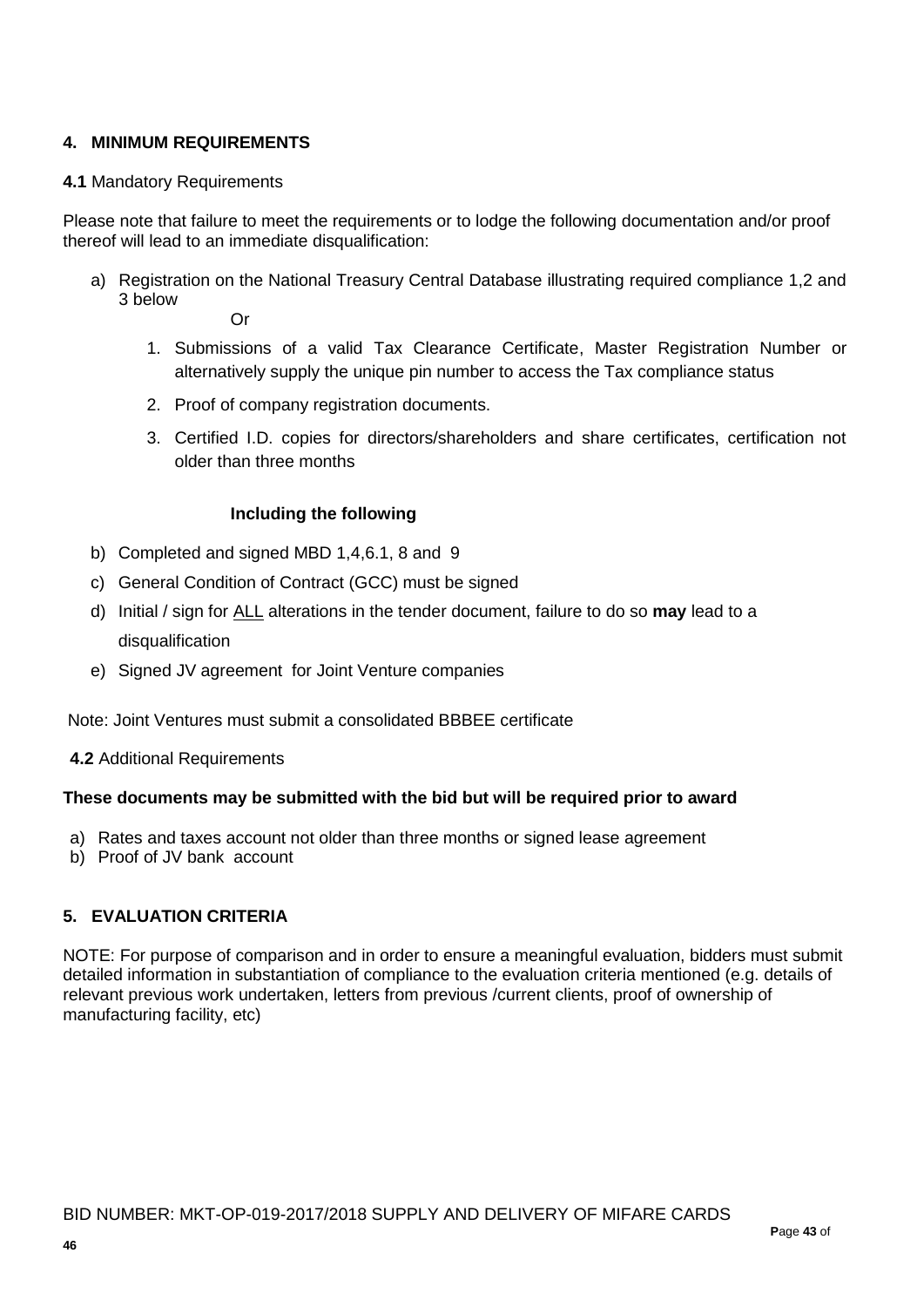| <b>FUNCTIONAL AREAS</b>                                                                                                                                                                                                                                                                                                                                                                                                           | <b>SCORES</b> |
|-----------------------------------------------------------------------------------------------------------------------------------------------------------------------------------------------------------------------------------------------------------------------------------------------------------------------------------------------------------------------------------------------------------------------------------|---------------|
| Past Relevant Experience (Attach a list of <b>contactable</b> references / Attach signed<br>and dated letters from contactable references on client letterhead for the supply<br>and delivery of Mifare cards supplied within the last 5 years)<br>The references must contain the following information<br>Name of the contact person<br>Description of the services provided<br>Telephone number and email address<br>$\bullet$ | 60            |
| Attach Catalogue /photo sample                                                                                                                                                                                                                                                                                                                                                                                                    | 20            |
| Lead / Delivery Time                                                                                                                                                                                                                                                                                                                                                                                                              | 20            |
| <b>TOTAL</b>                                                                                                                                                                                                                                                                                                                                                                                                                      | 100           |

Minimum Required Score for functionality is: **bidder scoring less than 70 points will not be considered for further evaluation.** Service Providers that qualified pre-evaluation in terms of the functionality cut-off points of 7**0** points will then be evaluated in terms of price and preference points

Service Providers will be evaluated in terms of functionality as part of the minimum requirements before evaluated on price as follows:-

| <b>Past Relevant Experience</b>                                                | Total $-60$ points              |
|--------------------------------------------------------------------------------|---------------------------------|
| Three (3) or more contactable references                                       | 60 points                       |
| Two (2) contactable references                                                 | 40 points                       |
| One (1) contactable references                                                 | 20 points                       |
| No submission / submission not relevant to this project                        | 0 points                        |
| <b>Attach Catalogue</b>                                                        | Total - 20 points               |
| Catalogue/photo sample attached of product or similar                          | 20 points                       |
| Non submission / Submission not relevant                                       | $\mathbf{0}$<br>points          |
| <b>Lead / Delivery Time</b>                                                    | <b>Total Points - 20 points</b> |
| Delivery of order within 7 working days from date of confirmation<br>$\bullet$ | 20 points                       |
| Delivery of order within 14 working days from date of<br>confirmation          | 10 points                       |
| Anything above the set timelines and No submission                             | 0 points                        |
|                                                                                |                                 |

**Note:** A bidder/s that scores less than 70 points in respect of functionality, or submits solutions that are not according to requirements will be regarded as submitting a non-responsive bid and will be disqualified.Should the relevant bidder/s meet the minimum required percentage or minimum points, they will be evaluated in terms of price and preference as per the PPPFA Act, No.5 of 2000 and its associated Regulations issued by the National Treasury

BID NUMBER: MKT-OP-019-2017/2018 SUPPLY AND DELIVERY OF MIFARE CARDS **P**age **44** of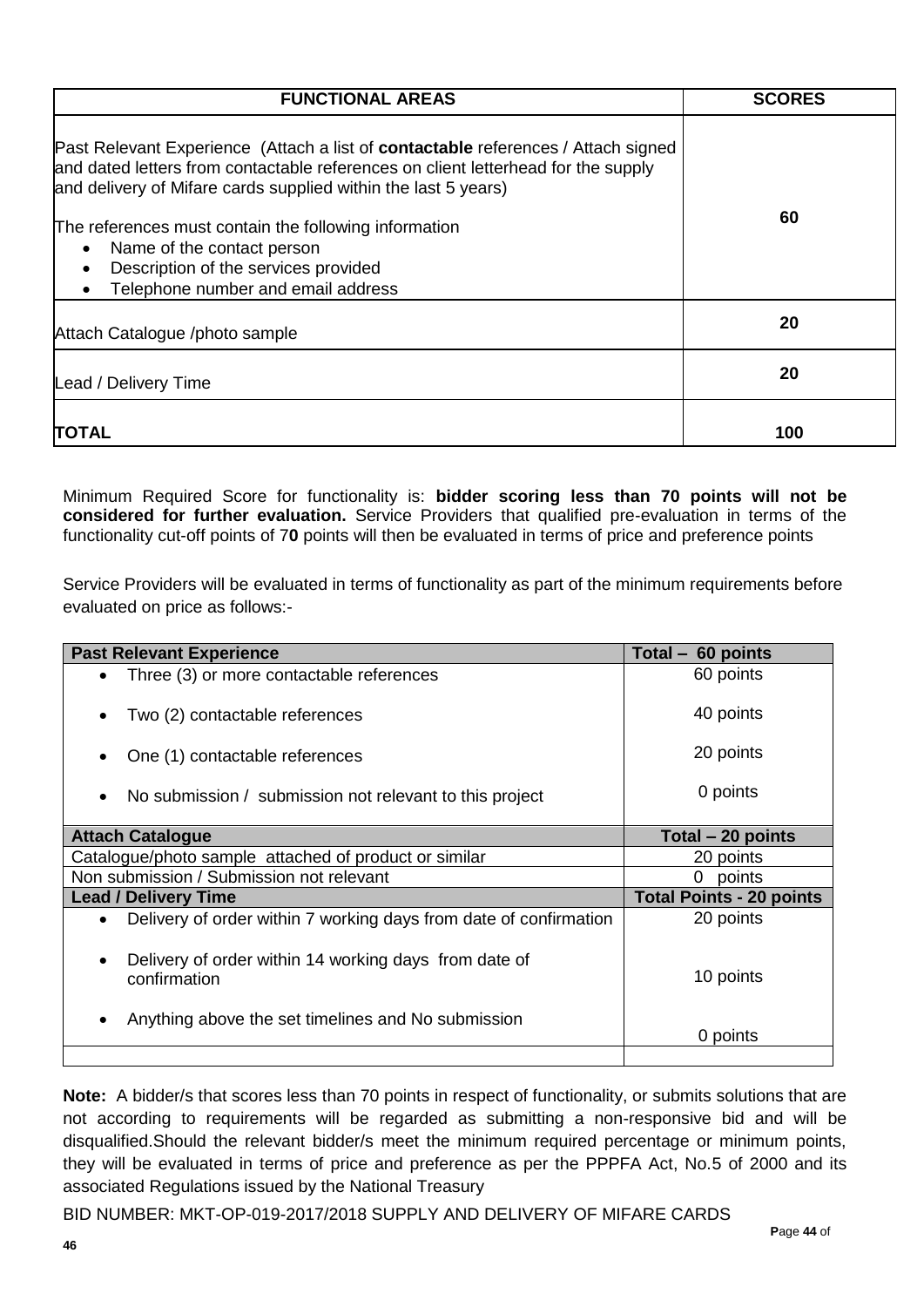## **6. COST SCHEDULE**

| <b>Description</b>                                         | <b>Total cost</b> |
|------------------------------------------------------------|-------------------|
| Supply and delivery of 50 000 Mifare cards<br>as described |                   |
| <b>VAT</b>                                                 |                   |
| <b>Total tender price</b>                                  |                   |

### **PLEASE NOTE THAT THE TOTAL TENDER PRICE MUST BE INDICATED ON MBD 1**